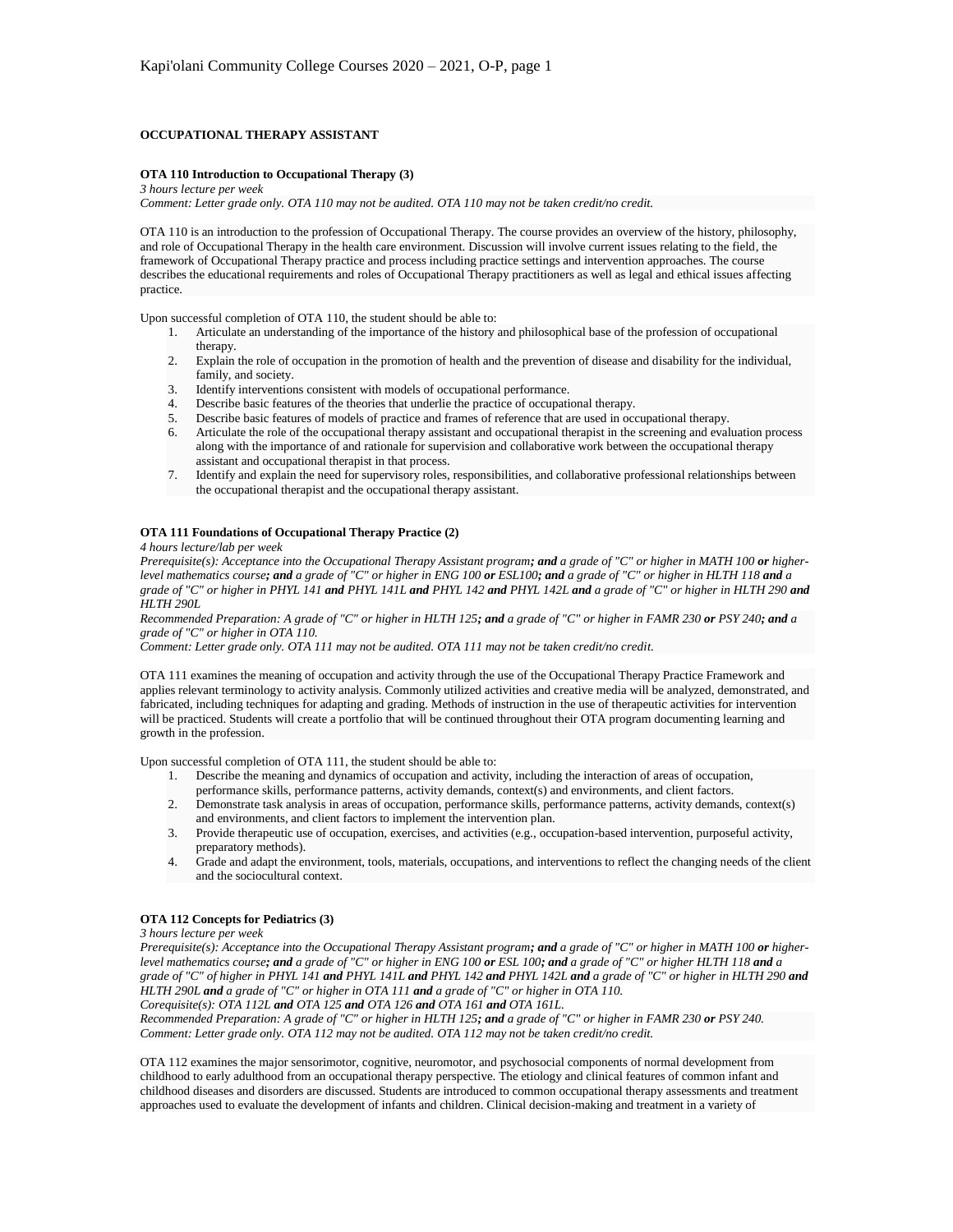therapeutic settings will be discussed in addition to the collaborative work process between the occupational therapy assistant and occupational therapist.

Upon successful completion of OTA 112, the student should be able to:

- 1. Understand the effects of heritable diseases, genetic conditions, disability, trauma, and injury to the physical and mental health and occupational performance of the individual.
- 2. Identify when to recommend to the occupational therapist the need for referring clients for additional evaluation.
- 3. Provide development, remediation, and compensation for physical, mental, cognitive, perceptual, neuromuscular, behavioral skills, and sensory functions (e.g., vision, tactile, auditory, gustatory, olfactory, pain, temperature, pressure, vestibular, proprioception).
- 4. Recognize and communicate the need to refer to specialists (both internal and external to the profession) for consultation and intervention.
- 5. Understand when and how to use the consultative process with specific consumers or consumer groups as directed by an occupational therapist.
- 6. Describe the contexts of health care, education, community, and social systems as they relate to the practice of occupational therapy.

## **OTA 112L Pediatric Concepts Lab (1)**

*3 hours lab per week*

*Prerequisite(s): Acceptance into the Occupational Therapy Assistant program; and a grade of "C" or higher in MATH 100 or higherlevel mathematics course; and a grade of "C" or higher in ENG 100 or ESL 100; and a grade of "C" or higher HLTH 118 and a grade of "C" of higher in PHYL 141 and PHYL 141L and PHYL 142 and PHYL 142L and a grade of "C" or higher in HLTH290 and HLTH 290L and a grade of "C" or higher in OTA 110 and a grade of "C" or higher in OTA 111. Corequisite(s): OTA 112 and OTA 125 and OTA 126 and OTA 161 and OTA 161L. Recommended Preparation: A grade of "C" or higher in FAMR 230 or PSY 240. Comment: Letter grade only. OTA 112L may not be audited. OTA 112L may not be taken credit/no credit.*

OTA 112L focuses on laboratory practice in those methods and techniques necessary to deliver occupational therapy services to pediatric populations. Positioning and handling, gross motor and fine motor skills development, feeding and sensory integration treatment techniques will be emphasized. Student will be introduced to administering various assessment tools, client management techniques and occupational therapy interventions addressing areas of occupational performance, performance skills, performance patterns, activity demands, context(s) and client factors. Documentation methods utilized in occupational therapy settings will also be stressed.

Upon successful completion of OTA 112L, the student should be able to:

- 1. Gather and share data for the purpose of screening and evaluation using methods including, but not limited to, specified screening tools; assessments; skilled observations; occupational histories; consultations with other professionals; and interviews with the client, family, and significant others.
- 2. Administer selected assessments using appropriate procedures and protocols (including standardized formats) and use occupation for the purpose of assessment.
- 3. Gather and share data for the purpose of evaluating client(s)' occupational performance in activities of daily living (ADLs), instrumental activities of daily living (IADLs), education, work, play, rest, sleep, leisure, and social participation.
- 4. Enable feeding and eating performance (including the process of bringing food or fluids from the plate or cup to the mouth, the ability to keep and manipulate food or fluid in the mouth, and the initiation of swallowing) and train others in precautions and techniques while considering client and contextual factors.
- 5. Under the direction of an administrator, manager, or occupational therapist, collect, organize, and report on data for evaluation of client outcomes.

#### **OTA 125 Fieldwork Level I: Activity and Mental Health (2)**

#### *A total of 100 clinical hours per semester*

*Prerequisite(s): Acceptance into the Occupational Therapy Assistant program; and a grade of "C" or higher in ENG 100 or ESL 100; and a grade of "C" or higher in MATH 100 or higher-level mathematics course; and a grade of "C" or higher in HLTH 118 and a grade of "C" or higher in PHYL 141/141L/ 142/142L and a grade of "C" or higher in HLTH 290/290L and a grade of "C" or higher in OTA 110 and a grade of "C" or higher in OTA 111.*

*Corequisite(s): OTA 112 and OTA 112L and OTA 126 and OTA 161 and OTA 161L.*

*Comment: Letter grade only. OTA 125 may not be audited. OTA 125 may not be taken credit/no credit. Students will be required to purchase and wear a specified uniform according to the requirements of the fieldwork setting. A KCC student patch and nametag may also be required. Weekly practicum hours may vary to accommodate students, faculty, and health professionals.*

OTA 125 is practical experience with patients/clients under the supervision of occupational therapy personnel or related professionals in which students apply knowledge gained in OTA courses. Settings include inpatient, outpatient, home/community based programs and emerging areas of practice that focus on patients/clients in activities or mental health settings. Students will observe and participate in specific tasks appropriate to their level of skills training and in accordance with on-site objectives.

Upon successful completion of OTA 125, the student should be able to:

1. Use sound judgment in regard to safety of self and others and adhere to safety regulations throughout the occupational therapy process as appropriate to the setting and scope of practice.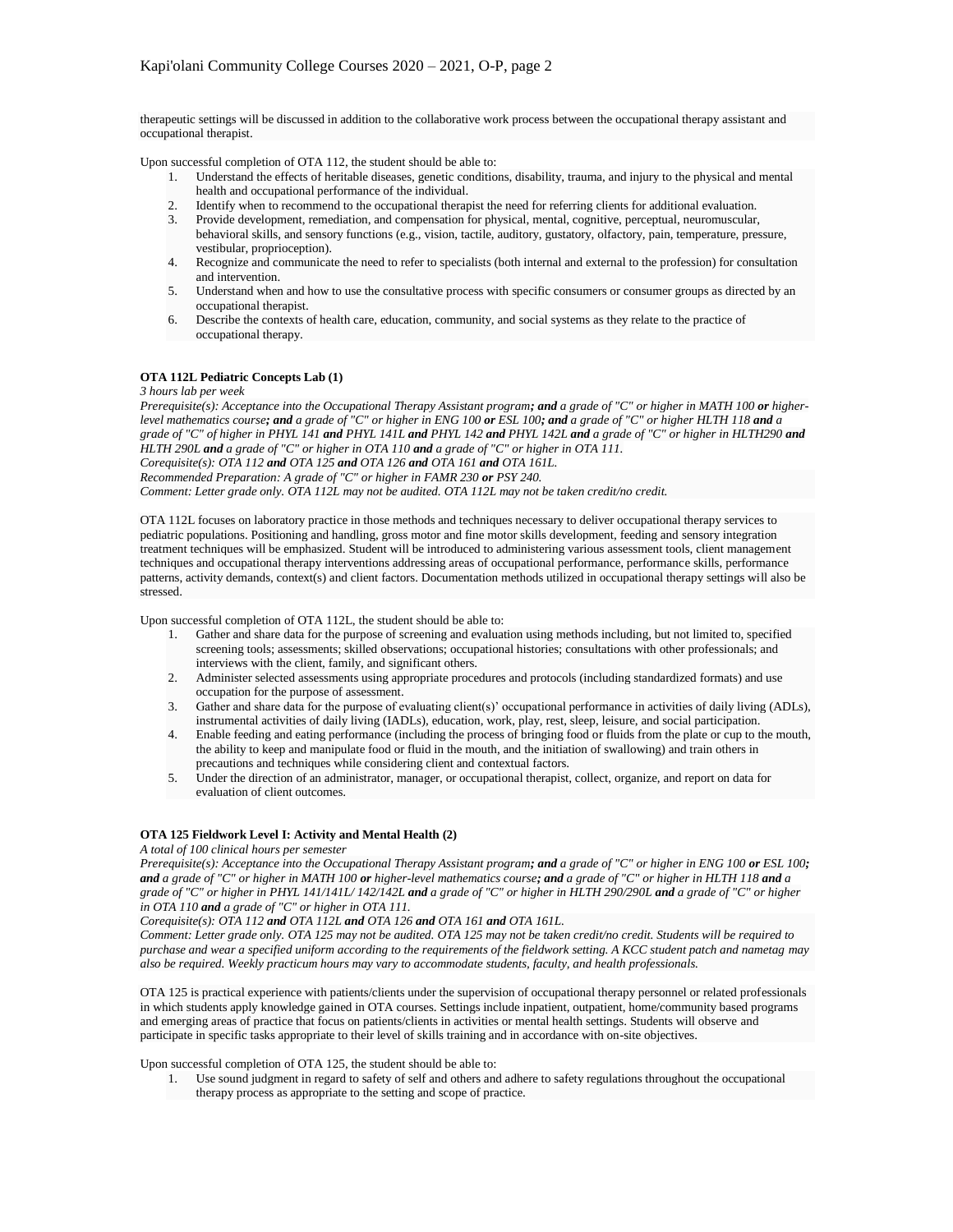- 2. Effectively interact through written, oral, and nonverbal communication with the client, family, significant others, colleagues, other health providers, and the public in a professionally acceptable manner.
- 3. Effectively communicate and work interprofessionally with those who provide services to individuals and groups in order to clarify each member's responsibility in executing an intervention plan.

### **OTA 126 Critique: Fieldwork Level I/Activity and Mental Health (1)**

#### *1 hour lecture per week*

*Prerequisite(s): Acceptance into the Occupational Therapy Assistant program; and a grade of "C" or higher in ENG 100 or ESL 100; and a grade of "C" or higher in MATH 100 or higher-level mathematics course; and a grade of "C" or higher in HLTH 118 and a grade of "C" or higher in PHYL 141/141L/ 142/142L and a grade of "C" or higher in HLTH 290/290L and a grade of "C" or higher in OTA 110; and a grade of "C" or higher in FAMR 230 or PSY 240; and a grade of "C" or higher in OTA 111 and a grade of "C" or higher in HLTH 125.*

*Corequisite(s): OTA 112 and OTA 112L and OTA 161 and OTA 161L and OTA 125. Comment: Letter grade only. OTA 126 may not be audited. OTA 126 may not be taken credit/no credit.*

OTA 126 is a discussion of student experiences in Fieldwork Level I with emphasis on problem solving, identifying ethical issues, sharing professional knowledge and insights. OTA 126 will provide an opportunity for the instructor to give feedback to students about various fieldwork situations. Students will also begin to examine and practice documentation methods for reporting Occupational Therapy services.

Upon successful completion of OTA 126, the student should be able to:

- 1. Use sound judgment in regard to safety of self and others and adhere to safety regulations throughout the occupational therapy process as appropriate to the setting and scope of practice.
- 2. Document occupational therapy services to ensure accountability of service provision and to meet standards for reimbursement of services, adhering to the requirements of applicable facility, local, state, federal, and reimbursement agencies. Documentation must effectively communicate the need and rationale for occupational therapy services.
- 3. Document occupational therapy services to ensure accountability of service provision and to meet standards for reimbursement of services. Documentation must effectively communicate the need and rationale for occupational therapy services and must be appropriate to the context in which the service is delivered.
- 4. Describe the ongoing professional responsibility for providing fieldwork education and the criteria for becoming a fieldwork educator.
- 5. Identify professional responsibilities related to liability issues under current models of service provision.
- 6. Identify personal and professional abilities and competencies as they relate to job responsibilities.

#### **OTA 161 Mental Health Concepts (3)**

## *3 hours lecture per week*

*Prerequisite(s): Acceptance into the Occupational Therapy Assistant program; and a grade of "C" or higher in ENG 100 or ESL 100; and a grade of "C" or higher in MATH 100 or higher-level mathematics course; and a grade of "C" or higher in HLTH 118 and a grade of "C" or higher in PHYL 141/141L/142/142L and a grade of "C" or higher in HLTH 290/290L and a grade of "C" or higher in OTA 110 and a grade of "C" or higher in OTA 111 and HLTH 125 with a grade of "C" or higher; and a grade of "C" or higher in FAMR 230 or PSY 240.*

*Corequisite(s): OTA 161L and OTA125 and OTA 126 and OTA 112 and OTA 112L. Comment: Letter grade only. OTA 161 may not be audited. OTA 161 may not be taken credit/no credit.*

OTA 161 focuses on Occupational Therapy practice relating to mental health. History, practice models and terminology used by Occupational Therapy practitioners in mental health settings will be explored. The Occupational Therapy process will be applied utilizing case studies and focus on occupational performance. Students will become familiar with concepts of group facilitation and styles of documentation. Professional literature review will focus on evidence based Occupational Therapy practice.

Upon successful completion of OTA 161, the student should be able to:

- 1. Demonstrate knowledge and understanding of the concepts of human behavior to include the behavioral and social sciences (e.g., principles of psychology, sociology, abnormal psychology) and occupational science.
- 2. Discuss how occupational therapy history, occupational therapy theory, and the sociopolitical climate influence practice.
- 3. Assist with the development of occupation-based intervention plans and strategies (including goals and methods to achieve them) on the basis of the stated needs of the client as well as data gathered during the evaluation process in collaboration with the client and others.
- 4. Describe the contexts of health care, education, community, and social systems as they relate to the practice of occupational therapy.

#### **OTA 161L Mental Health Concepts Laboratory (1)**

### *3 hours lab per week*

*Prerequisite(s): Acceptance into the Occupational Therapy Assistant program; and a grade of "C" or higher in ENG 100 or ESL 100; and a grade of "C" or higher in MATH 100 or higher-level mathematics course; and a grade of "C" or higher in HLTH 118 and a grade of "C" or higher in PHYL 141/141L/ 142/142L and a grade of "C" or higher in HLTH 290/290L and a grade of "C" or higher in OTA 110; and a grade of "C" or higher in FAMR 230 or PSY 240; and a grade of "C" or higher in OTA 111 and a grade of "C" or higher in HLTH 125.* 

*Corequisite(s): OTA 161 and OTA 125 and OTA 126 and OTA 112 and OTA 112L.*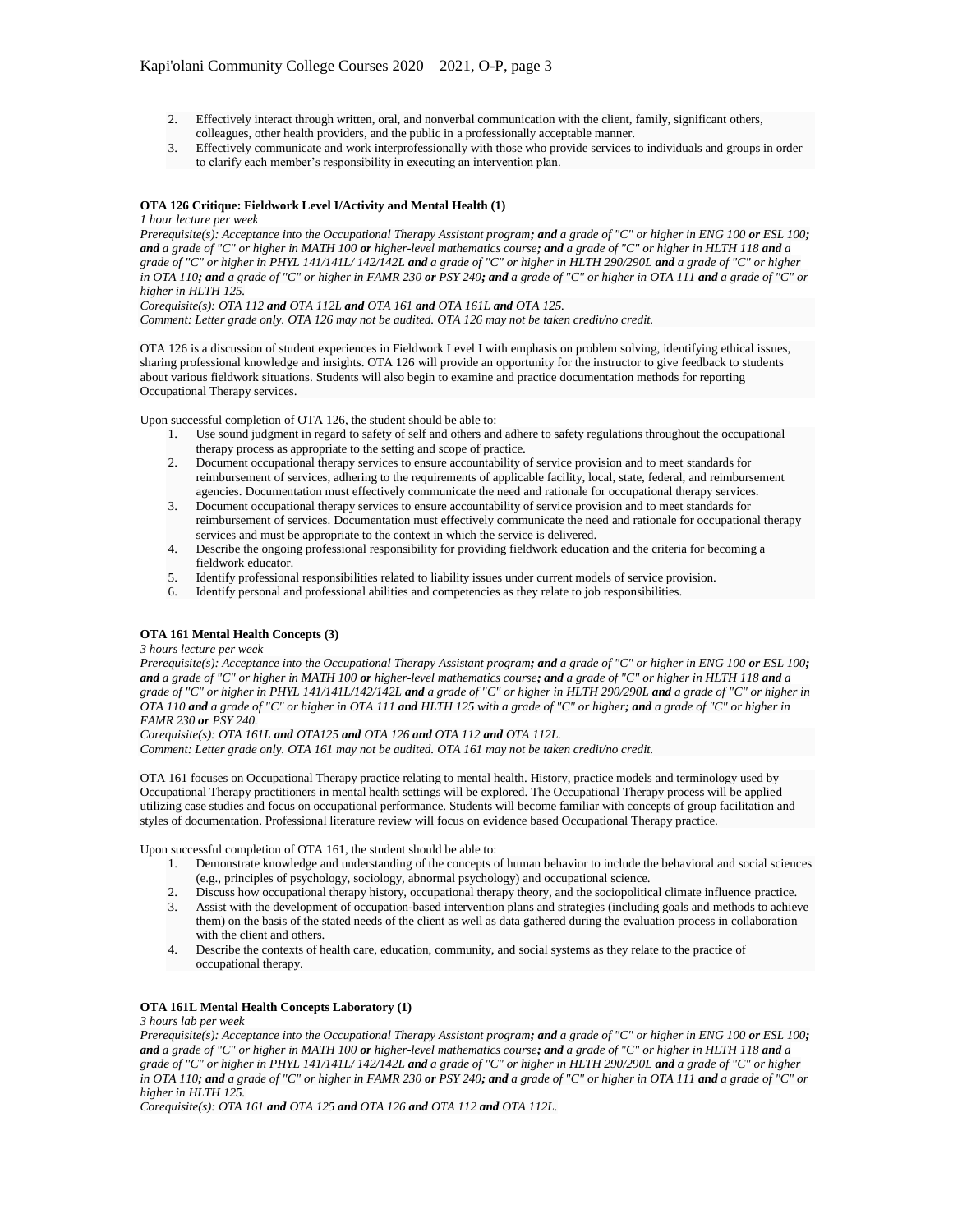### *Comment: Letter grade only. OTA 161L may not be audited. OTA 161L may not be taken credit/no credit.*

OTA 161L provides laboratory practice for those methods and techniques necessary to deliver Occupational Therapy services for mental health populations. Students will explore common mental health conditions utilizing a research protocol and apply the teaching-learning process with peers. Gathering and sharing data for the purpose of administering selected assessments will be practiced. Students will demonstrate Occupational Therapy treatment planning and interventions addressing areas of occupational performance in activities of daily living (ADL), instrumental activities of daily living (IADL), education, work, play, leisure, and social participation to peers. Community resources will be explored and documentation methods utilized in Occupational Therapy settings will be practiced.

Upon successful completion of OTA 161L, the student should be able to:

- 1. Administer selected assessments using appropriate procedures and protocols (including standardized formats) and use occupation for the purpose of assessment.
- 2. Select and provide direct occupational therapy interventions and procedures to enhance safety, health and wellness, and performance in ADLs, IADLs, education, work, play, rest, sleep, leisure, and social participation.
- 3. Implement group interventions based on principles of group development and group dynamics across the lifespan.
- 4. Demonstrate therapeutic use of self, including one's personality, insights, perceptions, and judgments, as part of the therapeutic process in both individual and group interaction.

## **OTA 172 Management Concepts (2)**

#### *5 hours lecture per week for 6 weeks*

*Prerequisite(s): Acceptance into the Occupational Therapy Assistant program; and a grade of "C" or higher in MATH 100 or higherlevel mathematics course; and a grade of "C" or higher in ENG 100 or ESL 100; and a grade of "C" or higher HLTH 118 and a grade of "C" or higher in PHYL 141/141L/142/142L and a grade of "C" of higher in HLTH 290/290L and a grade of "C" or higher in OTA 111 and a grade of "C" or higher in OTA 112 and a grade of "C" or higher in OTA 112L and a grade of "C" or higher in OTA 125 and a grade of "C" or higher in OTA 126 and a grade of "C" or higher in OTA 110.* 

*Recommended Preparation: A grade of "C" or higher in HLTH 125; and a grade of "C" or higher in FAMR 230 or PSY 240. Comment: Letter grade only. OTA 172 may not be audited. OTA 172 may not be taken credit/no credit. OTA 172 is only offered during the summer.*

OTA 172 focuses on the development of management skills for the occupational therapy assistant in traditional roles and nontraditional roles in emerging areas of practice. Program development, budgeting, marketing, scheduling, implementation and evaluation for continuous quality improvement will be discussed. Emerging areas of practice will be identified by analyzing community needs and studying trends in current and new areas.

Upon successful completion of OTA 172, the student should be able to:

- 1. Describe the role of the occupational therapy assistant in care coordination, case management, and transition services in traditional and emerging practice environments.
- 2. Identify the impact of contextual factors on the management and delivery of occupational therapy services.
- 3. Identify the systems and structures that create federal and state legislation and regulations and their implications and effects on practice.
- 4. Demonstrate knowledge of various reimbursement systems (e.g., federal, state, third party, private payer) and documentation requirements that affect the practice of occupational therapy.
- 5. Demonstrate the ability to participate in the development, marketing, and management of service delivery options.
- 6. Participate in the documentation of ongoing processes for quality improvement and implement program changes as needed to ensure quality of services.
- 7. Identify and appreciate the varied roles of the occupational therapy assistant as a practitioner, educator, and research assistant.
- 8. Identify professional responsibilities and issues when providing service on a contractual basis.

## **OTA 224 Health Care Concepts for the Elderly (2)**

*3 hours lecture per week for 10 weeks*

*Prerequisite(s): Acceptance into the Occupational Therapy Assistant program and a grade of "C" or higher in HLTH 118 and a grade of "C" or higher in PHYL 141/141L/142/142L and a grade of "C" or higher in HLTH 290/L; and a grade of "C" or higher in MATH 100 or higher-level mathematics course; and a grade of "C" or higher in ENG 100 or ESL 100 or higher-level English course; and a grade of "C" or higher in OTA 110 and a grade of "C" or higher in OTA 111 and a grade of "C" or higher in OTA 112 and a grade of "C" or higher in OTA 112L and a grade of "C" or higher in OTA 125 and a grade of "C" or higher in OTA 126 and a grade of "C" or higher in OTA 161 and a grade of "C" or higher in OTA 161L and a grade of "C" or higher in OTA 172 and a grade of "C" or higher in OTA 236 and a grade of "C" or higher in OTA 236L and a grade of "C" or higher in OTA 237 and a grade of "C" or higher in OTA 237L and a grade of "C" or higher in OTA 232 and a grade of "C" or higher in OTA 233. Corequisite(s): OTA 249 and OTA 224L and OTA 249L and OTA 270.*

*Comment: Letter grade only. OTA 224 may not be audited. OTA 224 may not be taken credit/no credit.*

OTA 224 examines occupational therapy concepts to improve occupational performance for the elderly as they age at home and in the community. This course focuses on demographic trends, theories of aging, common conditions and occupational therapy practice models. The influence of lifestyle on health and wellness, as well as, public policy and advocacy for the elderly will be examined. The role of the COTA working with families and caregivers to delivery services for the elderly who face a variety of challenges due to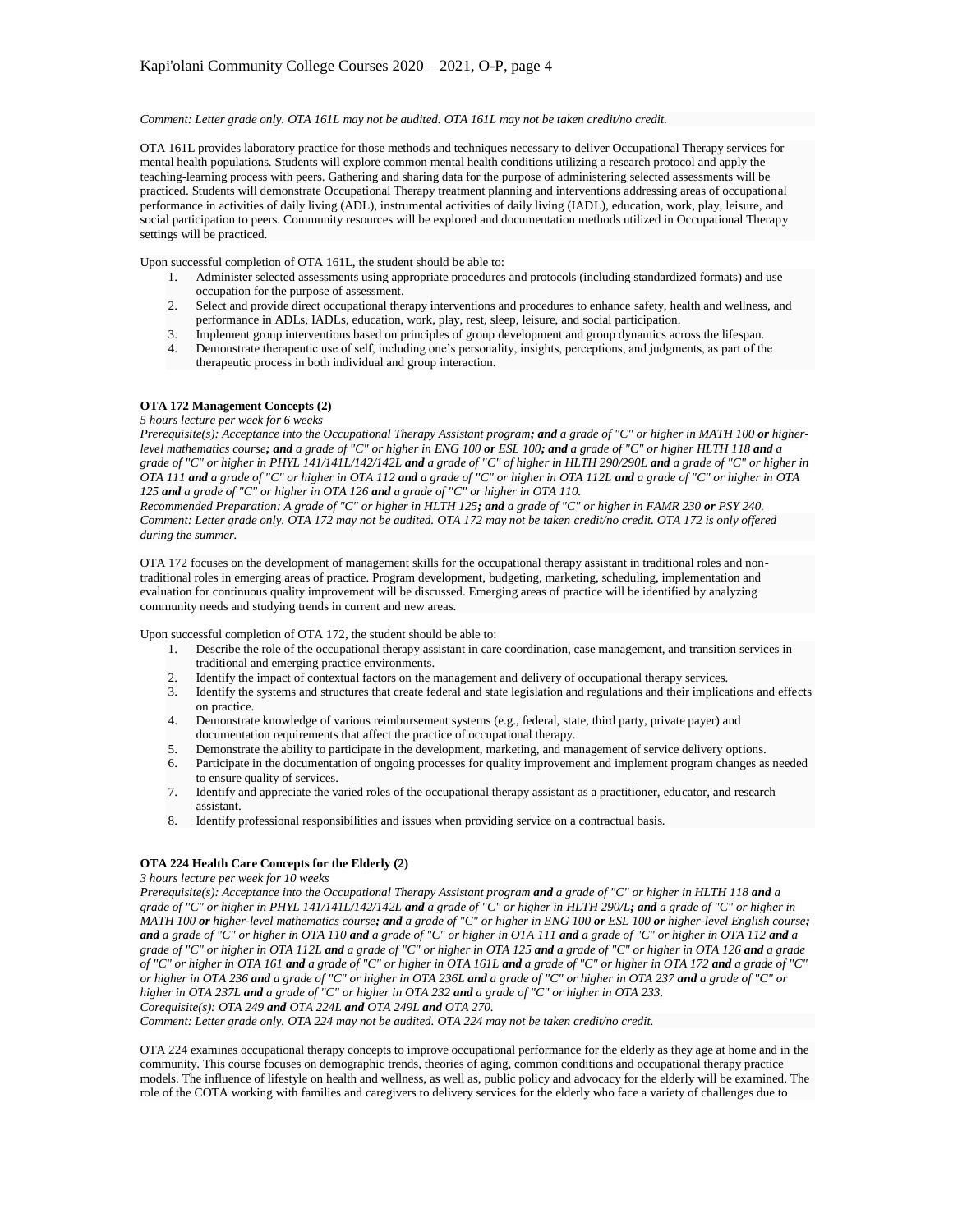aging or disability will be discussed. Best practice strategies for the prevention of injury and promotion of health in a variety of settings to address quality of life issues will be explored.

Upon successful completion of OTA 224, the student should be able to:

- Express support for the quality of life, well-being, and occupation of the individual, group, or population to promote physical and mental health and prevention of injury and disease considering the context (e.g., cultural, personal, temporal, virtual) and environment.
- 2. Identify when to recommend to the occupational therapist the need for referring clients for additional evaluation.
- 3. Recognize and communicate the need to refer to specialists (both internal and external to the profession) for consultation and intervention.
- 4. Facilitate discharge planning by reviewing the needs of the client, caregiver, family, and significant others; available resources; and discharge environment, and identify those needs to the occupational therapist, client, and others involved in discharge planning. This process includes, but is not limited to, identification of community, human, and fiscal resources; recommendations for environmental adaptations; and home programming.

## **OTA 224L Elderly Concepts Laboratory (1)**

#### *4.5 hours lab per week for 10 weeks*

*Prerequisite(s): Acceptance into the Occupational Therapy Assistant program and a grade of "C" or higher in HLTH 118 and a grade of "C" or higher in PHYL 141/141L/142/142L and a grade of "C" or higher in HLTH 290/290L; and a grade of "C" or higher in MATH 100 or higher-level mathematics course; and a grade of "C" or higher in ENG 100 or ESL 100 or higher-level English course; and a grade of "C" or higher in OTA 110 and a grade of "C" or higher in OTA 111 and a grade of "C" or higher in OTA 112 and a grade of "C" or higher in OTA 112L and a grade of "C" or higher in OTA 125 and a grade of "C" or higher in OTA 126 and a grade of "C" or higher in OTA 161 and a grade of "C" or higher in OTA 161L and a grade of "C" or higher in OTA 172 and a grade of "C" or higher in OTA 232 and a grade of "C" or higher in OTA 233 and a grade of "C" or higher in OTA 236 and a grade of "C" or higher in OTA 236L and a grade of "C" or higher in OTA 237 and a grade of "C" or higher in OTA 237L and a grade of "C" or higher in HLTH 125; and a grade of "C" or higher in FAMR 230 or PSY 240.* 

*Corequisite(s): OTA 224 and OTA 249 and OTA 249L and OTA 270.*

*Comment: Letter grade only. OTA 224L may not be audited. OTA 224L may not be taken credit/no credit. Offered in the Spring semester only.*

OTA 224L focuses on the practice of those methods and techniques necessary to deliver occupational therapy services to the elderly with an emphasis on home and community programming. Students will administer selected assessments, develop intervention plans and practice skills to promote health and safety, prevent disease or disability in this population. Strategies for modifying environments and processes and reassessing activities of daily living (ADL) and instrumental activities of daily living (IADL) interventions will be taught. Methods for educating and training caregivers and family to facilitate occupational performance in elderly clients will be learned and practiced.

Upon successful completion of OTA 224L, the student should be able to:

- 1. Adapt environments (e.g., home, work, school, community) and processes, including the application of ergonomic principles.
- 2. Provide training in techniques to enhance community mobility, including public transportation, community access, and issues related to driver rehabilitation.
- 3. Enable feeding and eating performance (including the process of bringing food or fluids from the plate or cup to the mouth, the ability to keep and manipulate food or fluid in the mouth, and the initiation of swallowing) and train others in precautions and techniques while considering client and contextual factors.
- 4. Use the teaching–learning process with the client, family, significant others, colleagues, other health providers, and the public. Collaborate with the occupational therapist and learner to identify appropriate educational methods.
- 5. Monitor and reassess, in collaboration with the client, caregiver, family, and significant others, the effect of occupational therapy intervention and the need for continued or modified intervention, and communicate the identified needs to the occupational therapist.

#### **OTA 232 Fieldwork Level I: Physical Dysfunction/Development/Educational (2)**

### *A total of 100 clinical hours per semester*

*Prerequisite(s): Acceptance into the Occupational Therapy Assistant program; and a grade of "C" or higher in ENG 100 or ESL 100 or higher-level English course; and a grade of "C" or higher in MATH 100 or higher-level mathematics course; and a grade of "C" or higher in HLTH 118 and a grade of "C" or higher in PHYL 141/141L/ 142/142L and a grade of "C" or higher in HLTH 290/290L and a grade of "C" or higher in OTA 110; and a grade of "C" or higher in FAMR 230 or PSY 240; and a grade of "C" or higher in OTA 111 and a grade of "C" or higher in OTA 161 and a grade of "C" or higher in OTA 161L and a grade of "C" or higher in HLTH 125 and a grade of "C" or higher in OTA 112 and a grade of "C" or higher in OTA 112L and a grade of "C" or higher in OTA 125 and a grade of "C" or higher in OTA 126 and a grade of "C" or higher in OTA 172.* 

*Corequisite(s): OTA 233 and OTA 236 and OTA 236L and OTA 237 and OTA 237L.*

*Comment: Letter grade only. OTA 232 may not be audited. OTA 232 may not be taken credit/no credit. Weekly practicum hours may vary to accommodate students, faculty, and health professionals. Students will be required to purchase and wear a specified uniform according to the requirements of the fieldwork setting. A KCC student patch and identification badge may also be required.*

OTA 232 is supervised practical experience with occupational therapy personnel or related professionals in which students apply knowledge gained in OTA courses. Settings include inpatient, outpatient, home/community-based programs and emerging areas of practice that focus on patient/clients in physical dysfunction/rehabilitation, or in an early intervention or school based programs.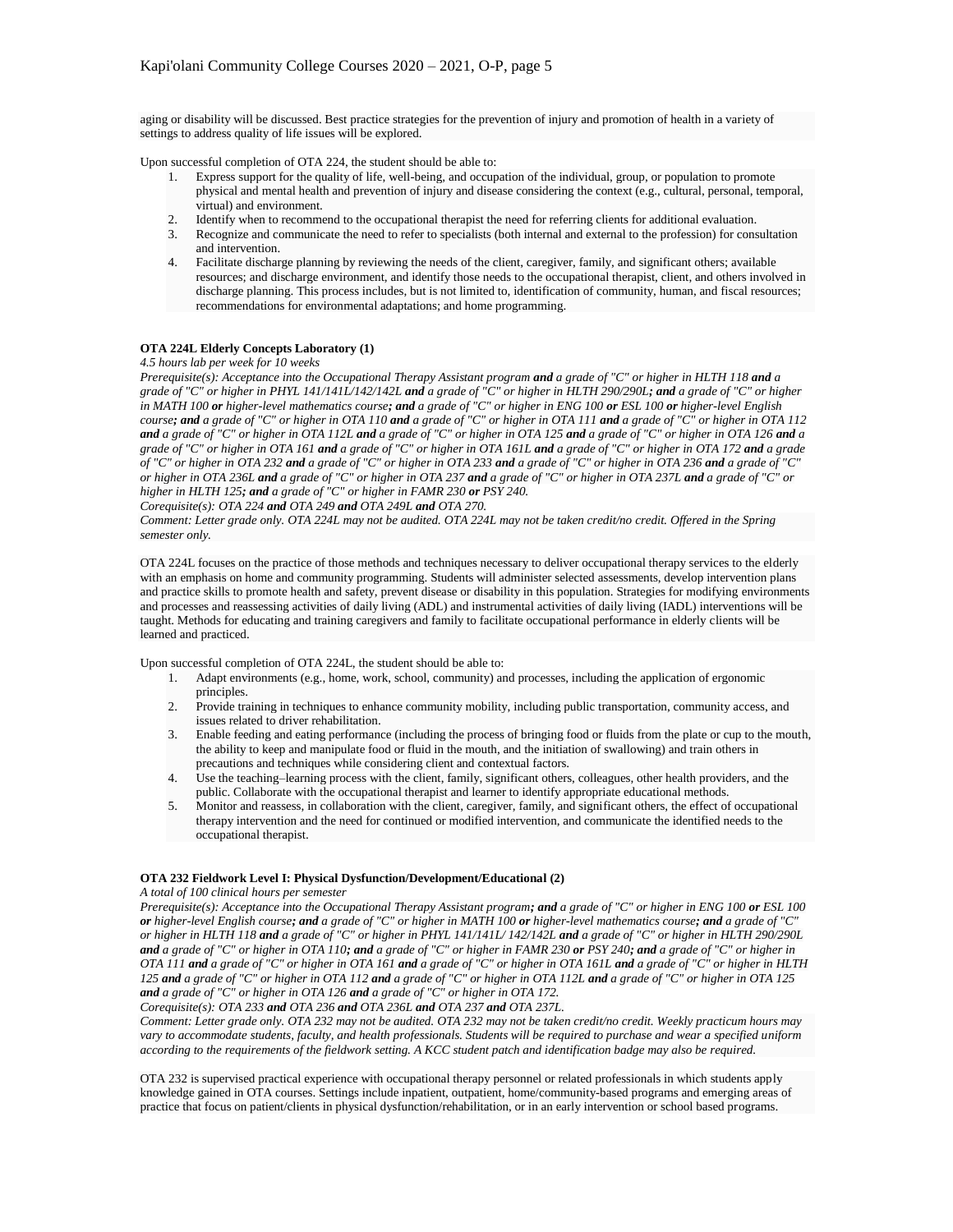Following on-site objectives, students will observe and participate in specific interventions appropriate to their skill level for 100 hours. Professional conduct is expected and performance will be documented and evaluated.

Upon successful completion of OTA 232, the student should be able to:

- 1. Use sound judgment in regard to safety of self and others and adhere to safety regulations throughout the occupational therapy process as appropriate to the setting and scope of practice.
- 2. Effectively interact through written, oral, and nonverbal communication with the client, family, significant others, colleagues, other health providers, and the public in a professionally acceptable manner.
- 3. Effectively communicate and work interprofessionally with those who provide services to individuals and groups in order to clarify each member's responsibility in executing an intervention plan.

## **OTA 233 Critique: Fieldwork Level I: Physical Dysfunction and Developmental/Educational (1)**

#### *1 hour lecture per week*

*Prerequisite(s): Acceptance into the Occupational Therapy Assistant Program; and a grade of "C" or higher in ENG 100 or ESL 100 or higher-level English course; and a grade of "C" or higher in MATH 100 or higher-level mathematics course; and a grade of "C" or higher in HLTH 118 and a grade of "C" or higher in PHYL 141/141L/142/142L and a grade of "C" or higher in HLTH 290/290L and a grade of "C" or higher in OTA 110; and a grade of "C" or higher in FAMR 230 or PSY 240; and a grade of "C" or higher in OTA 111 and a grade of "C" or higher in HLTH 125 and a grade of "C" or higher in OTA 112/112L and a grade of "C" or higher in OTA 161/161L and a grade of "C" or higher in OTA 125 and a grade of "C" or higher in OTA 126. Corequisite(s): OTA 232 and OTA 236 and OTA 236L and OTA 237 and OTA 237L.*

*Comment: Letter grade only. OTA 233 may not be audited. OTA 233 may not be taken credit/no credit.*

OTA 233 is a discussion of student experiences in Fieldwork Level I with emphasis on problem solving, identifying ethical issues, sharing professional knowledge and insights. This course will provide an opportunity for the instructor to give feedback to students about various fieldwork situations. Students will also begin to examine and practice documentation methods for reporting Occupational Therapy services.

Upon successful completion of OTA 233, the student should be able to:

- 1. Document occupational therapy services to ensure accountability of service provision and to meet standards for reimbursement of services, adhering to the requirements of applicable facility, local, state, federal, and reimbursement agencies. Documentation must effectively communicate the need and rationale for occupational therapy services.
- 2. Document occupational therapy services to ensure accountability of service provision and to meet standards for reimbursement of services. Documentation must effectively communicate the need and rationale for occupational therapy services and must be appropriate to the context in which the service is delivered.
- 3. Identify strategies for effective, competency-based legal and ethical supervision of nonprofessional personnel.
- 4. Demonstrate knowledge and understanding of the American Occupational Therapy Association (AOTA) Occupational Therapy Code of Ethics and Ethics Standards and AOTA Standards of Practice and use them as a guide for ethical decision making in professional interactions, client interventions, and employment settings.
- 5. Identify strategies for analyzing issues and making decisions to resolve personal and organizational ethical conflicts.
- 6. Identify the variety of informal and formal systems for resolving ethics disputes that have jurisdiction over occupational therapy practice.

#### **OTA 236 Fundamentals of Assistive Technology (3)**

#### *3 hours lecture per week*

*Prerequisite(s): Acceptance into the Occupational Therapy Assistant program; and a grade of "C" or higher in MATH 100 or higherlevel mathematics course; and a grade of "C" or higher in ENG 100 or ESL 100; and a grade of "C" or higher HLTH 118 and a grade of "C" or higher in PHYL 141/141L/142/142L and a grade of "C" or higher in HLTH 290/290L and a grade of "C" or higher in OTA 110 and a grade of "C" or higher in OTA 111 and a grade of "C" or higher in OTA 112 and a grade of "C" or higher in OTA 112L and a grade of "C" or higher in OTA 161 and a grade of "C" or higher in OTA 161L and a grade of "C" or higher in OTA 125 and a grade of "C" or higher in OTA 126; and a grade of "C" or higher in FAMR 230 or PSY 240; and a grade of "C" or higher in HLTH 125.* 

*Corequisite(s): OTA 236L and OTA 237 and OTA 237L and OTA 232 and OTA 233. Comment: Letter grade only. OTA 236 may not be audited. OTA 236 may not be taken credit/no credit.*

OTA 236 focuses on the preparation for and provision of assistive technology for individuals with physical disabilities. Information presented includes terminology, models, assessment, regulation, funding and roles of practitioners. Students will become familiar with basic principles relating to electronic enabling devices, augmentative and alternative communication, input and output options, low technology devices, and technologies for keyboarding and wheelchairs. Basic principles of work rehabilitation will be explored including interventions and compensatory strategies for ergonomics that facilitate occupational performance.

Upon successful completion of OTA 236, the student should be able to:

- 1. Explain the need for and use of compensatory strategies when desired life tasks cannot be performed.
- 2. Articulate principles of and demonstrate strategies with assistive technologies and devices (e.g., electronic aids to daily living, seating and positioning systems) used to enhance occupational performance and foster participation and well-being.
- 3. Recognize the use of superficial thermal and mechanical modalities as a preparatory measure to improve occupational performance. On the basis of the intervention plan, demonstrate safe and effective administration of superficial thermal and mechanical modalities to achieve established goals while adhering to contraindications and precautions.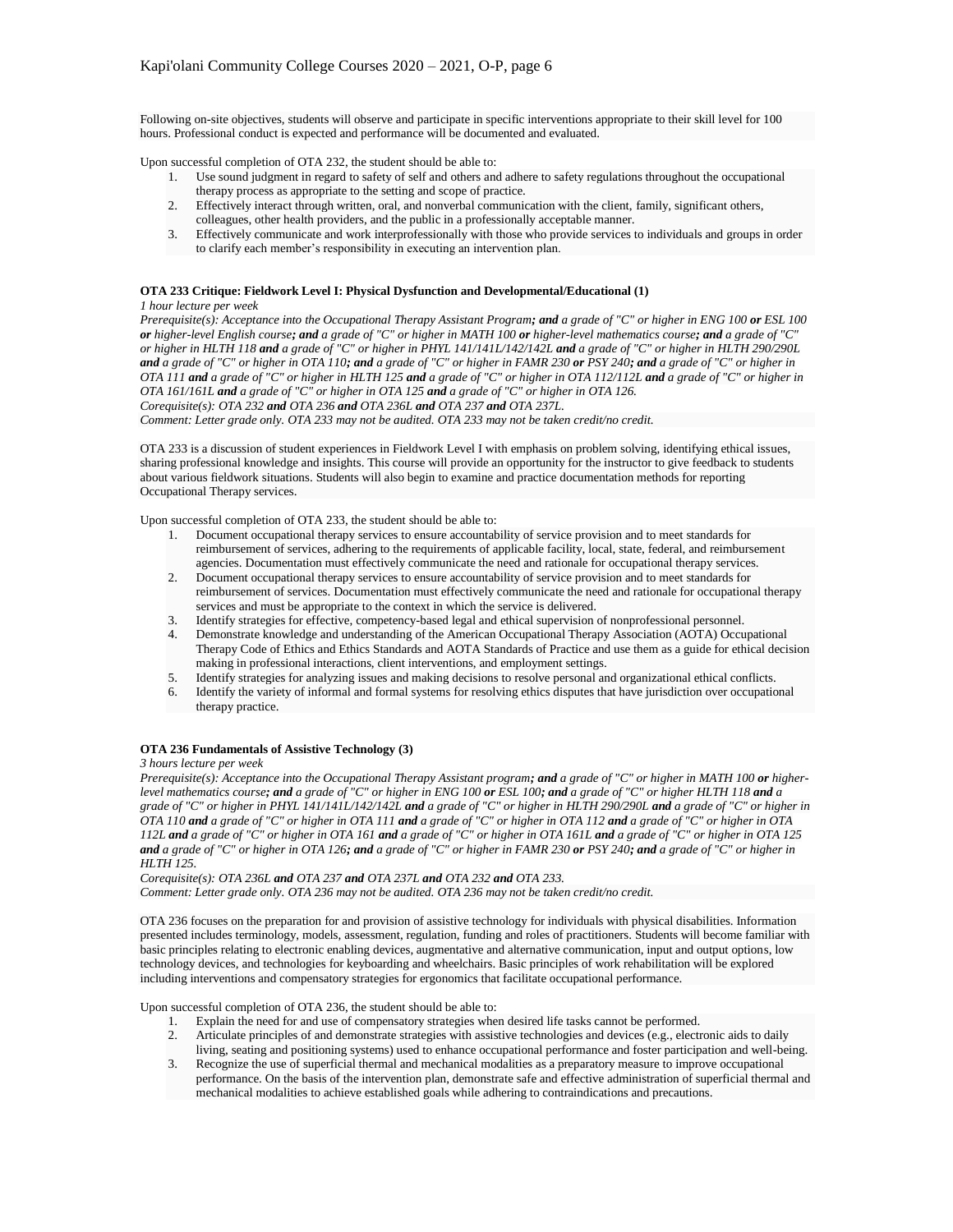### **OTA 236L Assistive Technology Lab (1)**

*3 hours lab per week*

*Prerequisite(s): Acceptance into the Occupational Therapy Assistant program; and a grade of "C" or higher in MATH 100 or higherlevel mathematics course; and a grade of "C" or higher in ENG 100 or ESL 100; and a grade of "C" or higher HLTH 118 and a grade of "C" or higher in PHYL 141/141L/142/142L and a grade of "C" or higher in HLTH 290/290L and a grade of "C" or higher in OTA 111 and a grade of "C" or higher in OTA 112 and a grade of "C" or higher in OTA 112L and a grade of "C" or higher in OTA 161 and a grade of "C" or higher in OTA 161L and a grade of "C" or higher in OTA 125 and a grade of "C" or higher in OTA 126 and a grade of "C" or higher in OTA 172 and a grade of "C" or higher in HLTH 125; and a grade of "C" or higher in FAMR 230 or PSY 240; and a grade of "C" or higher in OTA 110.* 

*Corequisite(s): OTA 236 and OTA 237L and OTA 237 and OTA 232 and OTA 233.*

*Comment: Letter grade only. OTA 236L may not be audited. OTA 236L may not be taken credit/no credit.*

OTA 236L focuses on the methods and techniques necessary to deliver occupational therapy services in the area of physical dysfunction, including evaluation and treatment interventions for basic functional rehabilitation. Assistive technology concepts including wheelchair seating and mobility, augmentative communication devices, environmental controls, and access issues are highlighted. Client choice and education for the client or care giver are also studied.

Upon successful completion of OTA 236L, the student should be able to:

- 1. Demonstrate an understanding of the use of technology to support performance, participation, health and well-being. This technology may include, but is not limited to, electronic documentation systems, distance communication, virtual environments, and telehealth technology.
- 2. Provide fabrication, application, fitting, and training in orthotic devices used to enhance occupational performance and participation, and training in the use of prosthetic devices.
- 3. Provide training in techniques to enhance functional mobility, including physical transfers, wheelchair management, and mobility devices.
- 4. Teach compensatory strategies, such as use of technology and adaptations to the environment, that support performance, participation, and well-being.

## **OTA 237 Physical Dysfunction Concepts (3)**

*3 hours lecture per week*

*Prerequisite(s): Acceptance into the Occupational Therapy Assistant program; and a grade of "C" or higher in MATH 100 or higherlevel mathematics course; and a grade of "C" or higher in ENG 100 or ESL100; and a grade of "C" or higher HLTH 118 and a grade of "C" or higher in PHYL 141/141L/142/142L and a grade of "C" or higher in HLTH 290/290L and a grade of "C" or higher in OTA 111 and a grade of "C" or higher in OTA 110 and a grade of "C" or higher in OTA 112 and a grade of "C" or higher in OTA 112L and a grade of "C" or higher in OTA 161 and a grade of "C" or higher in OTA 161L and a grade of "C" or higher in OTA 125 and a grade of "C" or higher in OTA 126 and a grade of "C" or higher in OTA 172 and a grade of "C" or higher in HLTH 125; and a grade of "C" or higher in FAMR 230 or PSY 240.* 

*Corequisite(s): OTA 236 and OTA 236L and OTA 237L and OTA 232 and OTA 233.*

*Comment: Letter grade only. OTA 237 may not be audited. OTA 237 may not be taken credit/no credit.*

OTA 237 focuses on the study of occupational therapy theory, frames of reference, intervention, remediation techniques, and adult physical conditions most commonly referred to occupational therapy. Models of service delivery in various settings, inpatient, outpatient, and home/community based are examined. The impact of socio-cultural and socioeconomic conditions, values, and lifestyle choices upon the delivery of services are explored.

Upon successful completion of OTA 237, the student should be able to:

- 1. Understand the effects of heritable diseases, genetic conditions, disability, trauma, and injury to the physical and mental health and occupational performance of the individual.
- 2. Provide development, remediation, and compensation for physical, mental, cognitive, perceptual, neuromuscular, behavioral skills, and sensory functions (e.g., vision, tactile, auditory, gustatory, olfactory, pain, temperature, pressure, vestibular, proprioception).

## **OTA 237L Physical Dysfunction Concepts Lab (1)**

#### *3 hours lab per week*

*Prerequisite(s): Acceptance into the Occupational Therapy Assistant program; and a grade of "C" or higher in MATH 100 or higherlevel mathematics course; and a grade of "C" or higher in ENG 100 or ESL 100 or higher-level English course; and a grade of "C" or higher HLTH 118 and a grade of "C" of higher in PHYL 141/141L/142/142L and a grade of "C" or higher in HLTH 290/290L and a grade of "C" or higher in OTA 111 and a grade of "C" or higher in OTA 112 and a grade of "C" or higher in OTA 112L and a grade of "C" or higher in OTA 161 and a grade of "C" or higher in OTA 161L and a grade of "C" or higher in OTA 125 and a grade of "C" or higher in OTA 126 and a grade of "C" or higher in OTA 172 and a grade of "C" or higher in HLTH 125; and a grade of "C" or higher in FAMR 230 or PSY 240; and a grade of "C" or higher in OTA 110.* 

*Corequisite(s): OTA 236 and OTA 236L and OTA 237 and OTA 232 and OTA 233.*

*Comment: Letter grade only. OTA 237L may not be audited. OTA 237L may not be taken credit/no credit. Offered in the Fall semester only.*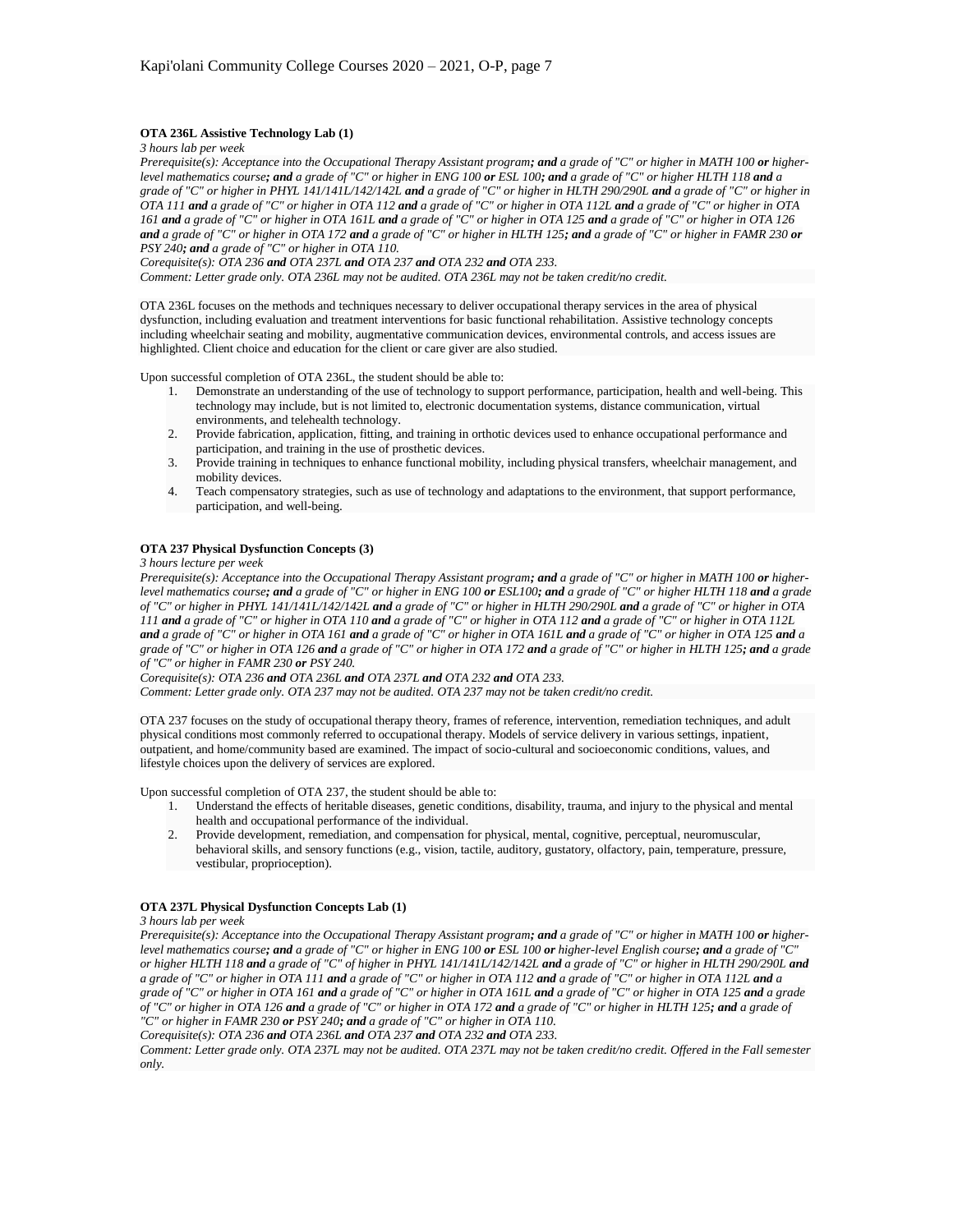OTA 237L focuses on those methods and techniques necessary to the delivery of occupational therapy services in the area of adult physical dysfunction. Evaluation, treatment intervention planning, safety precautions, community resources, documentation and basic functional rehabilitation strategies will be the primary emphasis.

Upon successful completion of OTA 237L, the student should be able to:

- 1. Gather and share data for the purpose of evaluating client(s)' occupational performance in activities of daily living (ADLs),
- instrumental activities of daily living (IADLs), education, work, play, rest, sleep, leisure, and social participation. 2. Provide training in self-care, self-management, health management and maintenance, home management, and community and work integration.
- 3. Implement intervention strategies to remediate and/or compensate for cognitive deficits that affect occupational performance.
- 4. Under the direction of an administrator, manager, or occupational therapist, collect, organize, and report on data for evaluation of client outcomes.

# **OTA 249 Professional Concepts (2)**

## *3 hours lecture per week for 10 weeks*

*Prerequisite(s): Acceptance into the Occupational Therapy Assistant program and a grade of "C" or higher in HLTH 118 and a grade of "C" or higher in PHYL 141/141L/142/142L and a grade of "C" or higher in HLTH 290/290L; and a grade of "C" or higher in MATH 100 or higher-level mathematics course; and a grade of "C" or higher in ENG 100 or ESL 100; and a grade of "C" or higher in OTA 111 and a grade of "C" or higher in OTA 112 and a grade of "C" or higher in OTA 112L and a grade of "C" or higher in OTA 125 and a grade of "C" or higher in OTA 126 and a grade of "C" or higher in OTA 161 and a grade of "C" or higher in OTA 161L and a grade of "C" or higher in OTA 172 and a grade of "C" or higher in OTA 232 and a grade of "C" or higher in OTA 233 and a grade of "C" or higher in OTA 236 and a grade of "C" or higher in OTA 236L and a grade of "C" or higher in OTA 237 and a grade of "C" or higher in OTA 237L and a grade of "C" or higher in HLTH 125; and a grade of "C" or higher in FAMR 230 or PSY 240; and a grade of "C" or higher in OTA 110.* 

#### *Corequisite(s): OTA 224 and OTA 224L and OTA 249L and OTA 270.*

*Comment: Letter grade only. OTA 249 may not be audited. OTA 249 may not be taken credit/no credit. Offered in the Spring semester only.*

OTA 249 reinforces those concepts and principles regarding professionalism for the occupational therapy assistant in the delivery of services. Advocacy for the consumer and the profession will be explored and applied through knowledge of the legislative process, professional organizations and social conditions impacting service delivery. Scholarly endeavors are promoted to describe and interpret the scope of the profession, establish new knowledge, and interpret and apply this knowledge to practice.

Upon successful completion of OTA 249, the student should be able to:

- 1. Articulate the importance of using statistics, tests, and measurements for the purpose of delivering evidence-based practice.
- 2. Identify the potential impact of current policy issues and the social, economic, political, geographic, or demographic factors on the practice of occupational therapy.
- 3. Identify the role and responsibility of the practitioner to advocate for changes in service delivery policies, to effect changes in the system, and to recognize opportunities in emerging practice areas.
- 4. Demonstrate knowledge of applicable national requirements for credentialing and requirements for licensure, certification, or registration under state laws.
- 5. Articulate the importance of how scholarly activities and literature contribute to the development of the profession.
- 6. Effectively locate and understand information, including the quality of the source of information.
- 
- 7. Use professional literature to make evidence-based practice decisions in collaboration with the occupational therapist.<br>8. Identify how scholarly activities can be used to evaluate professional practice, service deliver 8. Identify how scholarly activities can be used to evaluate professional practice, service delivery, and/or professional issues (e.g., Scholarship of Integration, Scholarship of Application, Scholarship of Teaching and Learning).
- 9. Demonstrate the skills to read and understand a scholarly report.
- 10. Promote occupational therapy by educating other professionals, service providers, consumers, third-party payers, regulatory bodies, and the public.
- 11. Identify strategies to assist the consumer in gaining access to occupational therapy services.

## **OTA 249L Professional Concepts Lab (1)**

#### *4.5 hours lab per week for 10 weeks*

*Prerequisite(s): Acceptance into the Occupational Therapy Assistant program and a grade of "C" or higher in HLTH 118 and a grade of "C" or higher in PHYL 141/141L/142/142L; and a grade of "C" or higher in MATH 100 or higher-level mathematics course; and a grade of "C" or higher in ENG 100 or ESL 100; and a grade of "C" or higher in OTA 111 and a grade of "C" or higher in OTA 112 and a grade of "C" or higher in OTA 112L and a grade of "C" or higher in OTA 125 and a grade of "C" or higher in OTA 126 and a grade of "C" or higher in OTA 161 and a grade of "C" or higher in OTA 161L and a grade of "C" or higher in OTA 172 and a grade of "C" or higher in OTA 232 and a grade of "C" or higher in OTA 233 and a grade of "C" or higher in OTA 236 and a grade of "C" or higher in OTA 236L and a grade of "C" or higher in OTA 237 and a grade of "C" or higher in OTA 237L and a grade of "C" or higher in HLTH 125; and a grade of "C" or higher in FAMR 230 or PSY 240; and a grade of "C" or higher in OTA 110. Corequisite(s): OTA 224 and OTA 224L and OTA 249 and OTA 270.*

*Comment: Letter grade only. OTA 249L may not be audited. OTA 249L may not be taken credit/no credit. Offered in the Spring semester only.*

OTA 249L focuses on those methods and techniques necessary to develop professionalism. Students will advocate for the profession through participation in the legislation process and by addressing local or global health issues. Professional development strategies for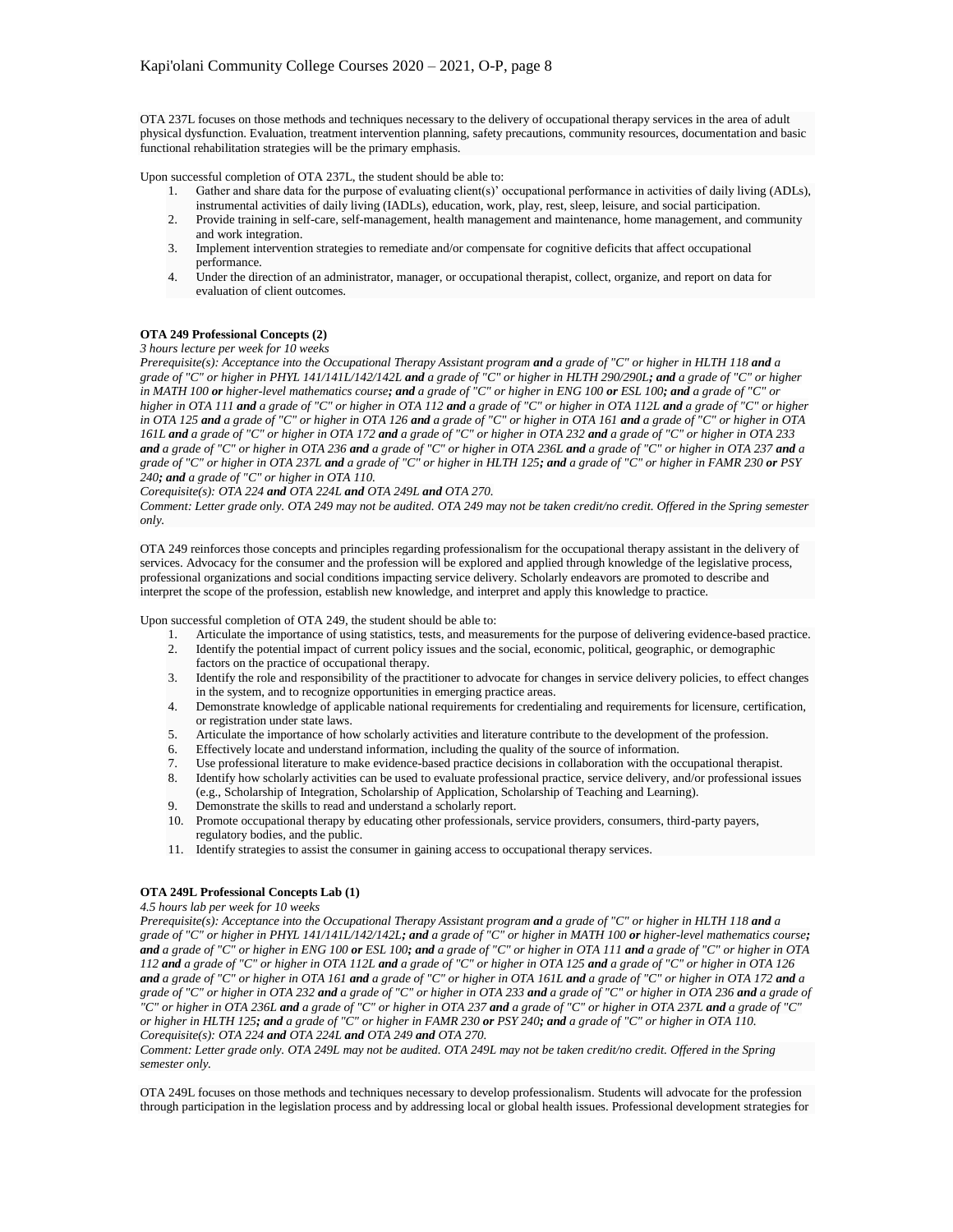national certification exam and employment will be demonstrated. Clinical observation and reasoning skills will be applied through participation in real life treatment scenarios in OT practice settings.

Upon successful completion of OTA 249L, the student should be able to:

- 1. Articulate to consumers, potential employers, colleagues, third-party payers, regulatory boards, policymakers, other audiences, and the general public both the unique nature of occupation as viewed by the profession of occupational therapy and the value of occupation support performance, participation, health, and well-being.
- 2. Promote the use of appropriate home and community programming to support performance in the client's natural environment and participation in all contexts relevant to the client.
- 3. Demonstrate skills of collaboration with occupational therapists and other professionals on therapeutic interventions.
- 4. Recommend to the occupational therapist the need for termination of occupational therapy services when stated outcomes have been achieved or it has been determined that they cannot be achieved. Assist with developing a summary of occupational therapy outcomes, recommendations, and referrals.
- 5. Explain and give examples of how the role of a professional is enhanced by knowledge of and involvement in international, national, state, and local occupational therapy associations and related professional associations.
- 6. Discuss strategies for ongoing professional development to ensure that practice is consistent with current and accepted standards.
- 7. Demonstrate professional advocacy by participating in organizations or agencies promoting the profession (e.g., AOTA, state occupational therapy associations, advocacy organizations).

## **OTA 270 Fieldwork Level II A (7)**

*40 hours clinical practice per week for 8 weeks*

*Prerequisite(s): Acceptance into the Occupational Therapy Assistant program; and a grade of "C" or higher in ENG 100 or ESL 100 or higher-level English course; and a grade of "C" or higher in MATH 100 or higher-level mathematics course; and a grade of "C" or higher in HLTH 118 and a grade of "C" or higher in PHYL 141/141L/142/142L and a grade of "C" or higher in HLTH 290/290L and a grade of "C" or higher in OTA 110; and a grade of "C" or higher in FAMR 230 or PSY 240; and a grade of "C" or higher in OTA 111 and a grade of "C" or higher in HLTH 125 and a grade of "C" or higher in OTA 112/112L and a grade of "C" or higher in OTA 161/161L and a grade of "C" or higher in OTA 125 and a grade of "C" or higher in OTA 126 and a grade of "C" or higher in OTA 172 and a grade of "C" or higher in OTA 236/236L and a grade of "C" or higher in OTA 237/237L and a grade of "C" or higher in OTA 232 and a grade of "C" or higher in OTA 233 and AS Arts & Humanities elective course. Corequisite(s): OTA 224/224L and OTA 249/249L.*

*Comment: Letter grade only. OTA 270 may not be audited. OTA 270 may not be taken credit/no credit. Weekly practicum hours may vary to accommodate students, faculty, and health professionals. Students will be required to purchase and wear a specified uniform according to the requirements of the fieldwork setting. A KCC student patch and nametag may also be required.*

OTA 270 is work experience in one area of occupational therapy practice under the supervision of a registered occupational therapist (OTR) or a certified occupational therapy assistant (COTA). Students will be involved in phases of the occupational therapy process and follow the operating procedures of the affiliation site. Students will develop clinical reasoning skills, ethical practice, professionalism, and entry-level competency.

Upon successful completion of OTA 270, the student should be able to:

- 1. Use sound judgment in regard to safety of self and others and adhere to safety regulations throughout the occupational therapy process as appropriate to the setting and scope of practice.
- 2. Gather and share data for the purpose of evaluating client(s)' occupational performance in activities of daily living (ADLs), instrumental activities of daily living (IADLs), education, work, play, rest, sleep, leisure, and social participation.
- 3. Assist with the development of occupation-based intervention plans and strategies (including goals and methods to achieve them) on the basis of the stated needs of the client as well as data gathered during the evaluation process in collaboration with the client and others.
- 4. Select and provide direct occupational therapy interventions and procedures to enhance safety, health and wellness, and performance in ADLs, IADLs, education, work, play, rest, sleep, leisure, and social participation.
- 5. Document occupational therapy services to ensure accountability of service provision and to meet standards for reimbursement of services. Documentation must effectively communicate the need and rationale for occupational therapy services and must be appropriate to the context in which the service is delivered.
- 6. Monitor and reassess, in collaboration with the client, caregiver, family, and significant others, the effect of occupational therapy intervention and the need for continued or modified intervention, and communicate the identified needs to the occupational therapist.

## **OTA 271 Fieldwork Level II B (7)**

*40 hours clinical practice per week for 8 weeks*

*Prerequisite(s): Acceptance into the Occupational Therapy Assistant program; and a grade of "C" or higher in ENG 100 or ESL 100 or higher-level English course; and a grade of "C" or higher in MATH 100 or higher-level mathematics course; and a grade of "C" or higher in HLTH 118 and a grade of "C" or higher in PHYL 141/141L/142/142L and a grade of "C" or higher in HLTH 290/290L and a grade of "C" or higher in OTA 110; and a grade of "C" or higher in FAMR 230 or PSY 240; and a grade of "C" or higher in OTA 111 and a grade of "C" or higher in HLTH 125 and an AS/AH elective course and a grade of "C" or higher in OTA 112/112L and a grade of "C" or higher in OTA 161/161L and a grade of "C" or higher in OTA 125 and a grade of "C" or higher in OTA 126 and a grade of "C" or higher in OTA 172 and a grade of "C" or higher in OTA 236/236L and a grade of "C" or higher in OTA 237/237L and a grade of "C" or higher in OTA 232 and a grade of "C" or higher in OTA 233 and a grade of "C" or higher in OTA 224/224L and a grade of "C" or higher in OTA 249/249L and a grade of "C" or higher in OTA 270.*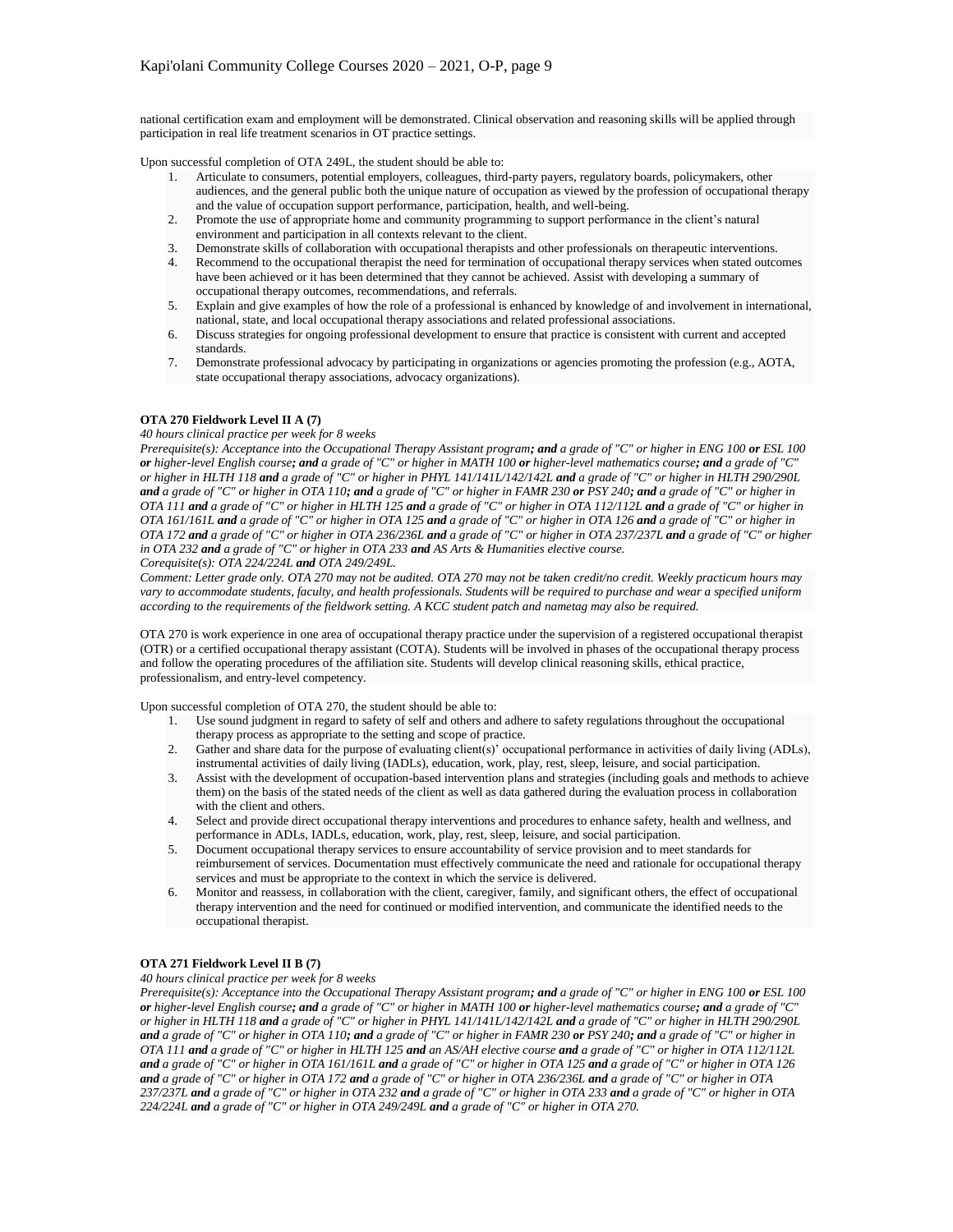*Comment: Letter grade only. OTA 271 may not be audited. OTA 271 may not be taken credit/no credit. Weekly practicum hours may vary to accommodate students, faculty, and health professionals. Students will be required to purchase and wear a specified uniform according to the requirements of the fieldwork setting. A KCC student patch and nametag may also be required.*

OTA 271 is the final course in the Occupational Therapy Assistant curriculum. Students work in an occupational therapy setting under the supervision of a registered occupational therapist (OTR) or a certified occupational therapy assistant (COTA) providing OT services to a client population different from that experienced in OTA 270. Students become involved in phases of the occupational therapy process under the operating procedures of the affiliation site to achieve entry-level competency. Upon satisfactory completion of this course, the student is eligible to sit for the national certification exam given by the National Board of Certification for Occupational Therapy (NBCOT).

Upon successful completion of OTA 271, the student should be able to:

- 1. Use sound judgment in regard to safety of self and others and adhere to safety regulations throughout the occupational therapy process as appropriate to the setting and scope of practice.
- 2. Gather and share data for the purpose of evaluating client(s)' occupational performance in activities of daily living (ADLs), instrumental activities of daily living (IADLs), education, work, play, rest, sleep, leisure, and social participation.
- 3. Assist with the development of occupation-based intervention plans and strategies (including goals and methods to achieve them) on the basis of the stated needs of the client as well as data gathered during the evaluation process in collaboration with the client and others.
- 4. Select and provide direct occupational therapy interventions and procedures to enhance safety, health and wellness, and performance in ADLs, IADLs, education, work, play, rest, sleep, leisure, and social participation.
- 5. Document occupational therapy services to ensure accountability of service provision and to meet standards for reimbursement of services. Documentation must effectively communicate the need and rationale for occupational therapy services and must be appropriate to the context in which the service is delivered.
- 6. Monitor and reassess, in collaboration with the client, caregiver, family, and significant others, the effect of occupational therapy intervention and the need for continued or modified intervention, and communicate the identified needs to the occupational therapist.

# **OCEANOGRAPHY**

## **OCN 101 Introduction to Marine Option Program (1)**

*1 hour lecture per week Recommended Preparation: ENG 100. Comment: OCN 101 is a required course for the Marine Option Program. OCN 101 may not be audited.*

OCN 101 provides the student with an overview of statewide issues, agencies and organizations involved in ocean and freshwater activities to students interested in becoming involved in the Marine Option Program (MOP). The course will review the requirements of the MOP Certificate and explore opportunities for internships, research projects and careers related to aquatic environments. The course will present guidelines for the MOP skills project: proposal writing, project implementation, data collection and interpretation, and final report preparation and presentation.

Upon successful completion of OCN 101, the student should be able to:

- 1. Identify an appropriate Marine Options Program (MOP) skills project topic.
- 2. Use critical thinking and analytical skills to complete a written project proposal for their Marine Options Program (MOP) skills project.
- 3. Create a student success plan to facilitate the completion of their Marine Options Program (MOP) certificate.

## **OCN 201 Science of the Sea (3) KCC AA/DP**

*3 hours lecture per week* 

*Prerequisite(s): A grade of "C" or higher in MATH 82 or credit in MATH 82 or qualification for MATH 100 or qualification for MATH 103 or qualification for a higher-level mathematics course or consent of instructor.* 

OCN 201 is a survey of the science of oceanography involving the study of the ocean environment including the physical, chemical, biological, geological, and ecological aspects of the oceans. The origin and extent of the oceans including the nature of ocean basins and crust; the causes and effects of currents, waves, and tides; biogeochemical cycles; plant and animal life in the sea, and marine ecology will also be in focus.

Upon successful completion of OCN 201, the student should be able to:

- 1. Describe interactions between the atmosphere and the ocean, and how those interactions influence physical and chemical ocean processes.
- 2. Describe the effects of physical and chemical properties on biological systems in the ocean, and how those systems respond to change.
- 3. Implement the scientific method and analyze current scientific research related to ocean science.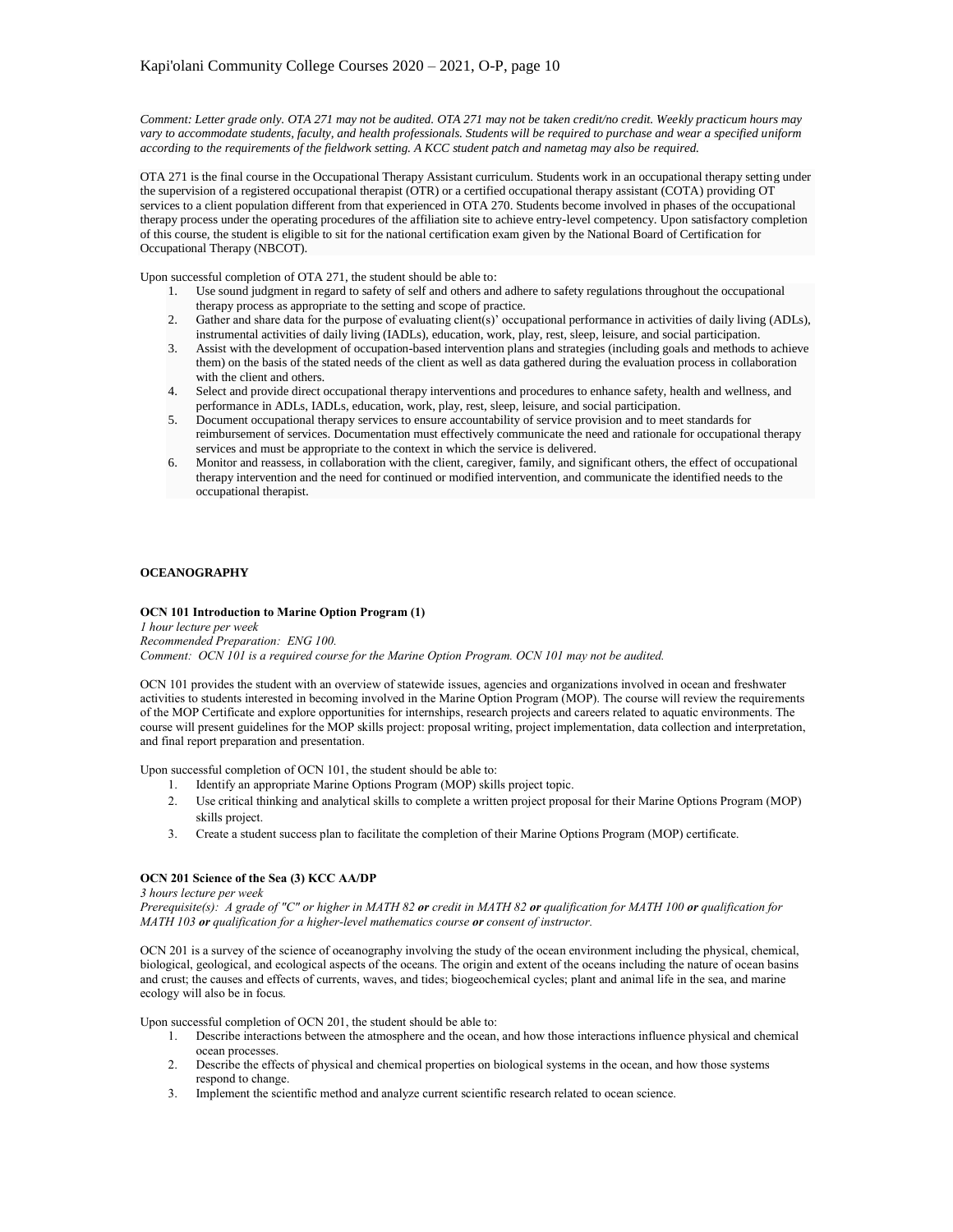# **OCN 201L Science of the Sea Laboratory (1) KCC AA/DY**

*3 hours lab per week Prerequisite(s): Credit or concurrent enrollment in OCN 201.*

OCN 201L is the companion laboratory to OCN 201. The lab will consist of experiments, computer exercises and field trips demonstrating the geological, physical, chemical, and biological principles of earth and ocean sciences.

Upon successful completion of OCS 201L, the student should be able to:

- 1. Apply the scientific method to investigate the physical, chemical and geological processes that shape the oceans.
- 2. Apply the concepts learned in OCN 201 during lab and field experimental inquiry.
- 3. Demonstrate proper use of basic oceanographic field and lab equipment and methods to gather data on the world's oceans and analyze and interpret results.

## **PACIFIC ISLANDS STUDIES**

#### **PACS 108 Pacific Worlds: An Introduction to Pacific Islands Studies (3) KCC AA/DS and KCC AS/SS**

*3 hours lecture per week Prerequisite(s): Qualification for ENG 100.*

PACS 108 introduces students to the geography, societies, histories, cultures, contemporary issues, and arts of Oceania, including Hawai'i. Combines lectures and discussion that emphasize Pacific Islander perspectives and experiences.

Upon successful completion of PACS 108, the student should be able to:

- 1. Locate and name the island groups, geographic regions, and political entities of Oceania.
- 2. Describe social and cultural similarities and differences among Pacific Island societies.
- 3. Identify themes in the works of Pacific Island artist and writers.
- 4. Discuss contemporary social, political, economic, cultural, and environmental issues in the Pacific Islands.
- 5. Explain significant themes in indigenous, colonial, and postcolonial histories of the Pacific Islands.

## **PACS 201 Islands of Globalization (3)**

*3 hours lecture per week*

*Prerequisite(s): Qualification for ENG 100.*

*Recommended Preparation: PACS 108 or HWST 107.*

*Comment: PACS 201 requires participation in a community service field trip off-campus. Students must be able to arrange for their own transportation to the site, located in Honolulu.*

PACS 201 examines the nature and impact of globalization on Pacific Island societies, viewed from the perspective of islanders who engage with global forces and processes and create strategies to survive.

Upon successful completion of PACS 201, the student should be able to:

- 1. Discuss globalization and its impacts on Oceania.
- 
- 2. Analyze the forces, dimensions, and processes of globalization.<br>3. Summarize the main events, issues and characteristics of Ocean 3. Summarize the main events, issues and characteristics of Oceania's histories and cultures, and their contemporary opportunities and challenges.
- 4. Describe how Pacific Islanders engage with globalization.

### **PACS 202 Pacific Islands Movement and Migration (3)**

*3 hours lecture per week*

*Prerequisite(s): Qualification for ENG 100.*

*Recommended Preparation: PACS 108 or HWST 107.*

*Comment: PACS 202 requires participation in a community service field trip off-campus. Students must be able to arrange for their own transportation to the site, located in Honolulu.*

PACS 202 examines the diaspora of Pacific Islanders. Through community engagement and cultural, social, political and economic lenses, groups of Pacific Islanders living in places other than their homelands will be explored.

Upon successful completion of PACS 202, the student should be able to:

- 1. Define and discuss diaspora relating to Pacific Island peoples.
- 2. Identify how Pacific Islanders engage with issues of movement and migration in the Pacific.
- 3. Discuss cultural, social, political, environmental, and economic issues as they relate to diasporic Pacific communities.
- 4. Describe the diversity of contemporary Pacific Island cultural formations in urban and modern spaces.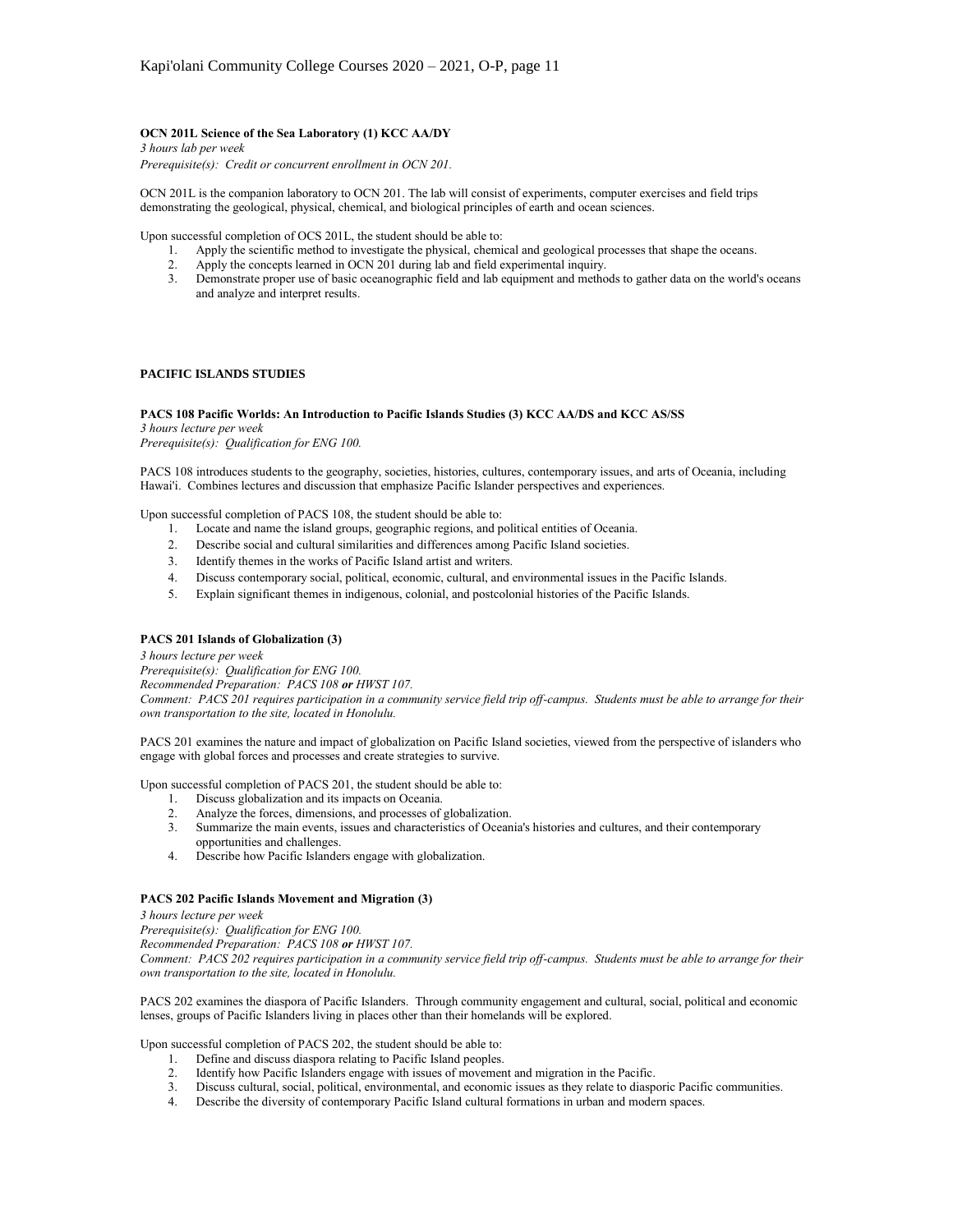## **PHARMACOLOGY**

### **PHRM 110 Basic Clinical Pharmacology (2)**

*2 hours lecture per week*

*Prerequisite(s): A grade of "C" or higher in PHYL 141 or a grade of "C" or higher in ZOOL 141; and a grade of "C" or higher in HLTH 110 or a grade of "C" or higher in HLTH 125; and a grade of "C" or higher or concurrent enrollment in PHYL 142 or a grade of "C" or higher in ZOOL 142. Prerequisites may be waived by the consent of instructor. Comment: Letter grade only. PHRM 110 may not be taken credit/no credit. PHRM 110 may not be audited.*

PHRM 110 covers the broad scope of pharmacology including definitions, drug standards, classification, legislation of drugs and administration of drugs; survey of medications commonly used in the prevention, diagnosis, and treatment of diseases, with discussion of pharmacological action, side effects, and related responsibilities.

Upon successful completion of PHRM 110, the student should be able to:

- 1. Identify major drug classifications and common drugs within each classification.
- 2. Interpret abbreviations and symbols accurately as they relate to drug administration.
- 3. Explain standards and legislation related to selected drugs.
- 4. Use appropriate references for obtaining drug information.
- 5. Identify drugs commonly used in the prevention, diagnosis, and treatment of common diseases affecting body systems (action, side effect, and related responsibilities).
- 6. Recognize major factors that affect drug action.
- 7. Identify commonly used immunizations for the prevention of specific diseases.
- 8. Identify major drug classifications, and common drugs within each classification, used in treatment of specific infectious disease conditions.
- 9. Identify major drug classifications, and drugs within each classification, commonly used in treatment of specific disease conditions encountered in the medical office.
- 10. Cite specific action, side effects, and responsibilities related to use of all pharmaceuticals discussed in class.

## **PHRM 203 General Pharmacology (3)**

*3 hours lecture per week Prerequisite(s): ZOOL 141 or PHYL 141; and ZOOL 142 or PHYL 242 Recommended Preparation: Chemistry. Comment: PHRM 203 may be audited with the instructor's permission. PHRM 203 may not be taken credit/no credit.*

PHRM 203 is a general pharmacology course that includes discussion of the major categories of drugs, their mechanism of action, toxicity, administration considerations, and uses. This course is intended for students in nursing and other health programs.

Upon successful completion of PHRM 203, the student should be able to:

- 1. Define "pharmacodynamics" and identify factors which affect the pharmacodynamics of drugs used in the maintenance of health and the prevention and treatment of illness.
- 2. Identify the major categories of drugs used for the major body systems and functions.
- 3. Identify the primary physiologic actions, pharmacodynamic interactions, and pharmacotherapeutic applications, including administration considerations for commonly prescribed and administered medications.
- 4. Describe major current developments in drug therapy.
- 5. Describe the ethical and legal responsibility in the administration of drugs for the nurse and other health personnel.

## **PHILOSOPHY**

#### **PHIL 100 Introduction to Philosophy (3) KCC AA/DH and KCC AS/AH**

*3 hours lecture per week*

*Recommended Preparation: Credit in or qualification for ENG 100 or credit in or qualification for ESL 100.*

PHIL 100 offers a survey of various methods, values, and types of philosophies.

Upon successful completion of PHIL 100, the student should be able to:

- 1. Recognize and distinguish the major worldviews that have dominated and sometimes polarized philosophy.
- 2. Reflect upon and discuss the major thinkers and the major concerns of philosophy, such as the problem of God, the nature of reality, the nature of self, ethical concerns, problems of truth, and problems of meaning.
- 3. Discuss contemporary philosophical trends and conflicts.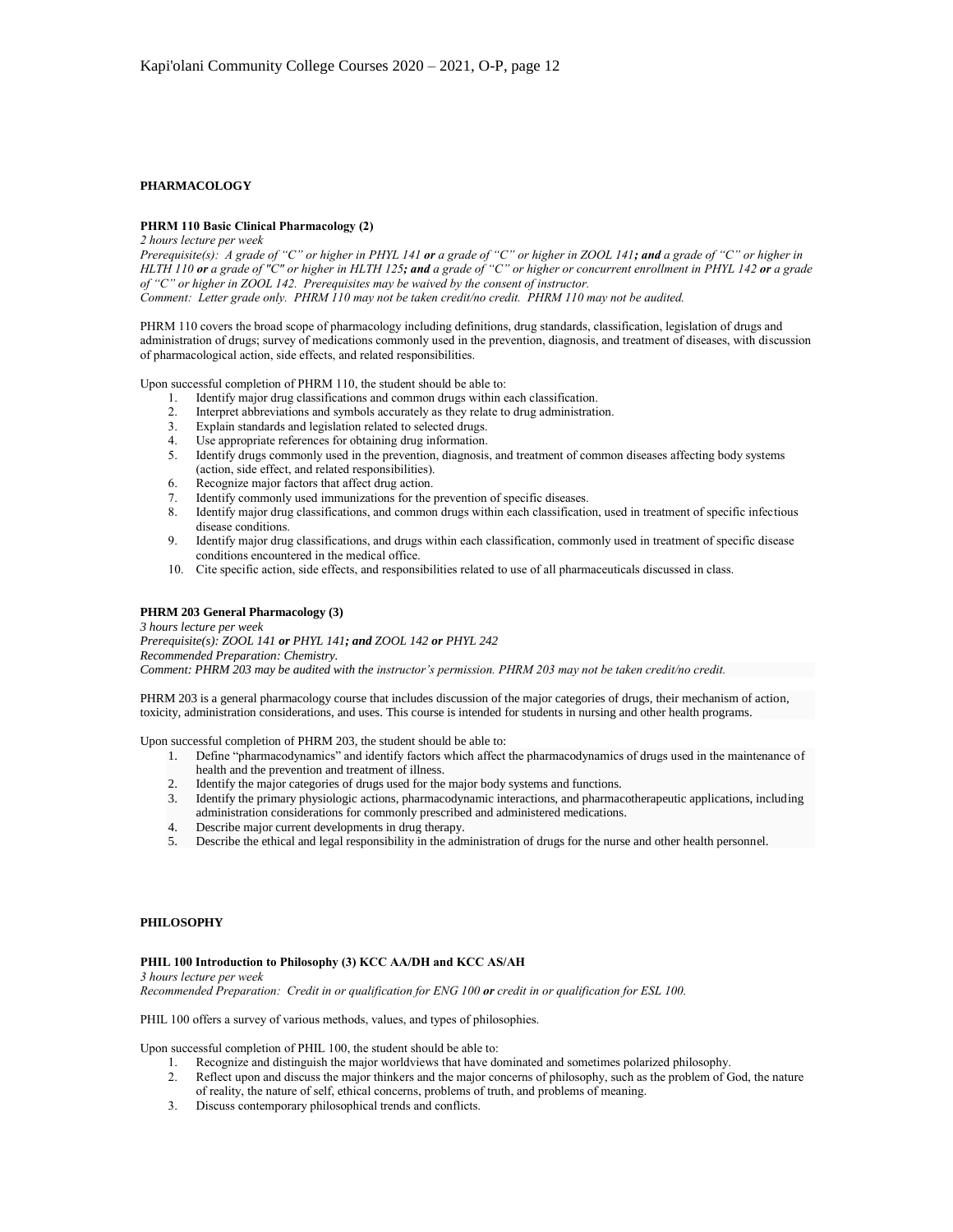- 4. Reflect upon their own worldview and value system.
- 5. Express ideas and opinions clearly in writing.

## **PHIL 101 Morals and Society (3)**

*3 hours lecture per week*

*Prerequisite(s): Credit in or qualification for ENG 100 or credit in or qualification for ESL 100.*

PHIL 101 introduces philosophical problems and methods, emphasizing issues and questions in contemporary society: What is human happiness? What are our rights and responsibilities? How should we address issues of life and death?

Upon successful completion of PHIL 101, the student should be able to:

- 1. Explain the major views that have defined philosophical debate on ethical matters to include: virtue ethics, Egoism, Utilitarian theory and Deontological theory.
- 2. Explain one's understanding of cultural differences in the areas of moral and social value as applied to contemporary issues.
- 3. Express ideas and opinions clearly, orally and in writing on a range of contemporary issue using critical reasoning and ethical concepts.

## **PHIL 102 Asian Traditions (3)**

*3 hours lecture per week Recommended preparation: Credit in or qualification for ENG 100 or credit in or qualification for ESL 100.*

PHIL 102 is a survey of major themes and schools of Asian Philosophy.

Upon successful completion of PHIL 102, the student should be able to:

- 1. Use the vocabulary of Asian philosophical issues to discuss the characteristics, development and influences upon each other of major schools of Asian philosophy.
- 2. Critically reflect upon and express ideas and opinions about reality and personal values against the background of Asian philosophy.
- 3. Discuss the influences of Asian philosophy upon world philosophy.

### **PHIL 103 Introduction to Philosophy: Environmental Philosophy (3) KCC AA/DH and KCC AS/AH**

*3 hours lecture per week*

*Prerequisite(s): Qualification for ENG 100 or qualification for ESL 100.*

PHIL 103 offers a critical examination of environmental issues: analyzing the qualities and characteristics of human beings, the qualities and characteristics of nature in general, and the relationship and responsibilities of human beings vis-à-vis nature.

Upon successful completion of PHIL 103, the student should be able to:

- 1. Summarize key metaphysical and epistemological assumptions underlying different cultural conceptions of humans and nature.
- 2. Discuss underlying values and implications in the notions of land health and land ethics and apply these concepts to specific environmental problems or successes.
- 3. Clearly articulate orally and in writing a reflective point of view regarding personal responsibility on a range of ecologically important issues.

## **PHIL 110 Introduction to Deductive Logic (3)**

*3 hours lecture per week Prerequisite(s): Qualification for ENG 100 or qualification for ESL 100.*

PHIL 110 is an introductory course in logic focusing on methods and principles of deductive reasoning. Integral to this study will be the presentation of methods for representing logical form and the development of a system of inference rules and strategies that allow for the analysis and evaluation of deductive arguments.

Upon successful completion of PHIL 110, the student should be able to:

- 1. Use logical languages of Sentential and Predicate to translate arguments into and out of symbolic notation, supplying language keys as necessary.
- 2. Employ a basic system of Inference Rules to present well constructed proofs of validity for symbolized arguments.
- 3. Correctly introduce and follow protocols governing the use of assumptions in deductive reasoning.
- 4. Construct and read truth tables and or truth trees for arguments, statements and sets of statements, to include demonstrating (in)validity and (in)consistency.

### **PHIL 111 Introduction to Inductive Logic (3) KCC AA/FQ**

*3 hours lecture per week Prerequisite(s): Qualification for ENG 100 or qualification for ESL 100; and qualification for MATH 82.*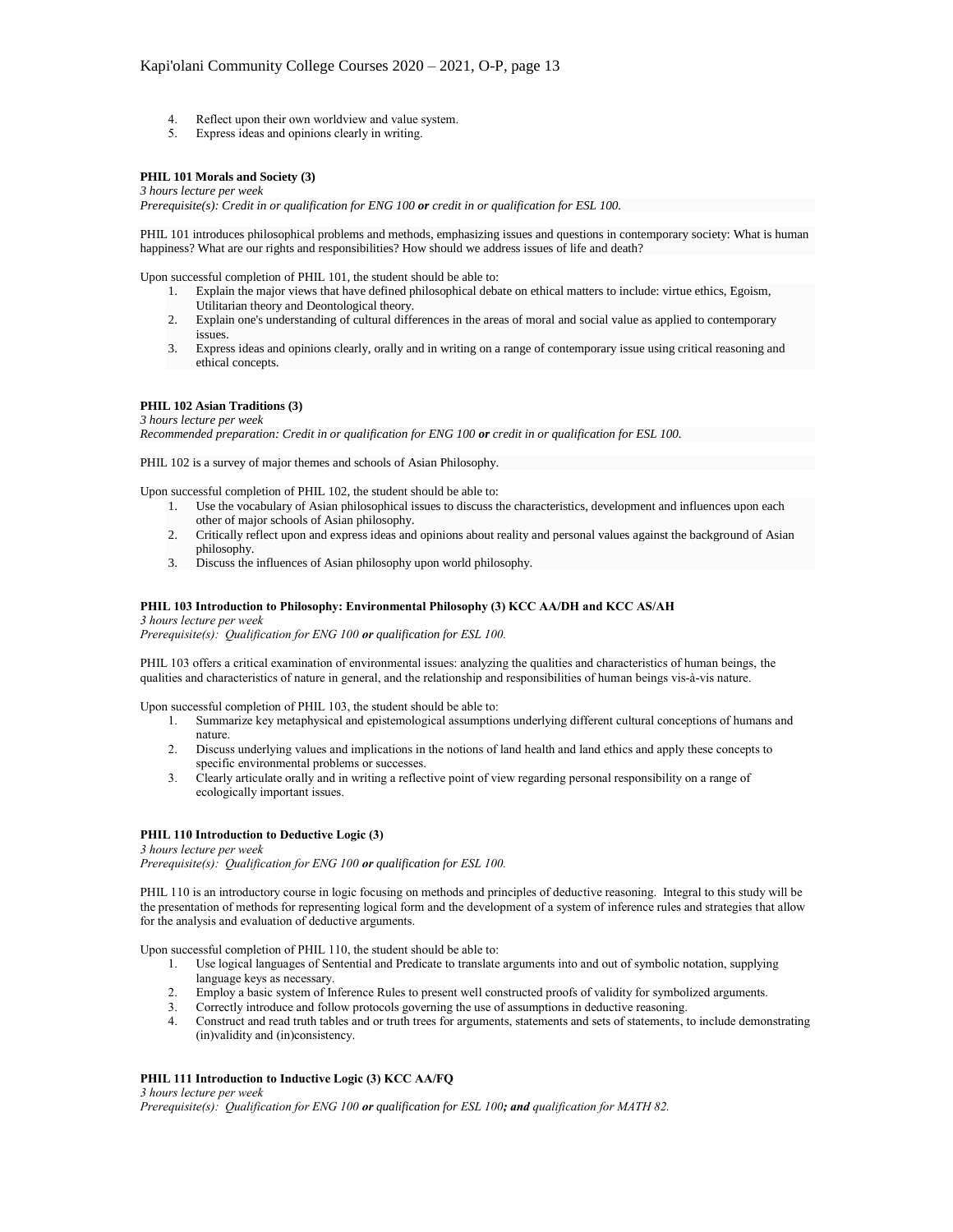PHIL 111 offers an introduction to inductive reasoning focusing on the role of probability. Students will learn how probabilities, statistics, and risk evaluations are integrated into decision making. More generally, they will develop reasoning strategies that promote drawing logical inferences when evidence leaves them unsure as to what is actually true. Application to the media's use of probabilities and statistics, and the way many academic disciplines use these strategies to analyze and present data will provide concrete contexts for applying inductive principles and reasoning strategies.

Upon successful completion of PHIL 111, the student should be able to:

- 1. Apply decision theory via the application of mathematical and logical definitions and terms to help make effective decisions to solve specific problems or achieve specific goals.
- 2. Apply analytic skills using quantitative methods and logical concepts to make effective decisions that solve specific problems and achieve specific goals.

## **PHIL 213 Modern Philosophy (3)**

#### *3 hours lecture per week*

*Prerequisite(s): Qualification for ENG 100 or qualification for ESL 100 or a previous college-level course in Philosophy. Recommended Preparation: ENG 100 or ESL 100 or a previous college-level course in Philosophy.*

PHIL 213 surveys major philosophical thinkers and ideas from the Renaissance to the present.

Upon successful completion of PHIL 213, the student should be able to:

- 1. Identify key questions and responses to major controversies in epistemology, metaphysics, ethics, in the modern period.
- 2. Explain and critically assess the arguments put forward by specific philosophers studied in the course.
- 3. Express one's opinions clearly, in writing, about philosophers and arguments studied, using appropriate analytic techniques.

## **PHIL 250 Ethics in Health Care (3) KCC AA/DH and KCC AS/AH**

*3 hours lecture per week*

PHIL 250 is an exploration of basic ethical theories and their application to ethical dilemmas with discussion of various methods of decision-making. It engages students in the critical analysis of the ethical dimensions of health care.

Upon successful completion of PHIL 250, the student should be able to:

- 1. Describe and apply a variety of major ethical theories to "real life" situations involving ethical decision-making.
- 2. Use such methods as Problem-Based Learning for the study of ethical problems.
- 3. Demonstrate familiarity with the literature of ethical theory.
- 4. Describe multicultural perspectives that may affect ethical decisions in health care.
- 5. Describe the criteria for decision-making competency.
- 6. Distinguish between personal values, professional values and obligations, and legal obligations.
- 7. Distinguish between personal morality and professional ethics.

# **PHYSICAL THERAPIST ASSISTANT**

### **PTA 101 Professional Issues I: Introduction to Physical Therapy (1)**

*1 hour lecture per week*

*Prerequisite(s): A grade of "C" or higher or concurrent enrollment in ENG 100. Recommended Preparation: PHIL 250.*

*Comment: Letter grade only. PTA 101 may not be audited. PTA 101 may not be taken credit/no credit. There is a 16 hour clinical observation requirement.*

PTA 101 explores the roles and careers of physical therapists and physical therapist assistants in the context of health care systems. Students attend and write summaries of professional meetings, conduct a variety of interviews, and observe or volunteer in a physical therapy clinic. Students will explore the use of the internet for physical therapy information. PTA 101 also explores the US health care system and other international systems.

Upon successful completion of PTA 101, the student should be able to:

- 
- 1. Explain the roles of physical therapists and physical therapist assistants.<br>2. Define the kev terms in physical therapy using "The APTA Guide to Physical 2. Define the key terms in physical therapy using "The APTA Guide to Physical Therapy Practice".<br>3. Identify the key services provided by physical therapy in health care systems.
- Identify the key services provided by physical therapy in health care systems.
- 4. Complete 16 or more hours of observation/volunteer service in a physical therapy clinic.
- 5. Describe conduct that reflects the APTA Guide to Physical Therapy Practice, practice standards that are legal, ethical, and safe, a commitment to the profession of physical therapy and the consumers of health care services.
- 6. Explain the purpose of physical therapy and the scope of PTA practice to clients, community and others.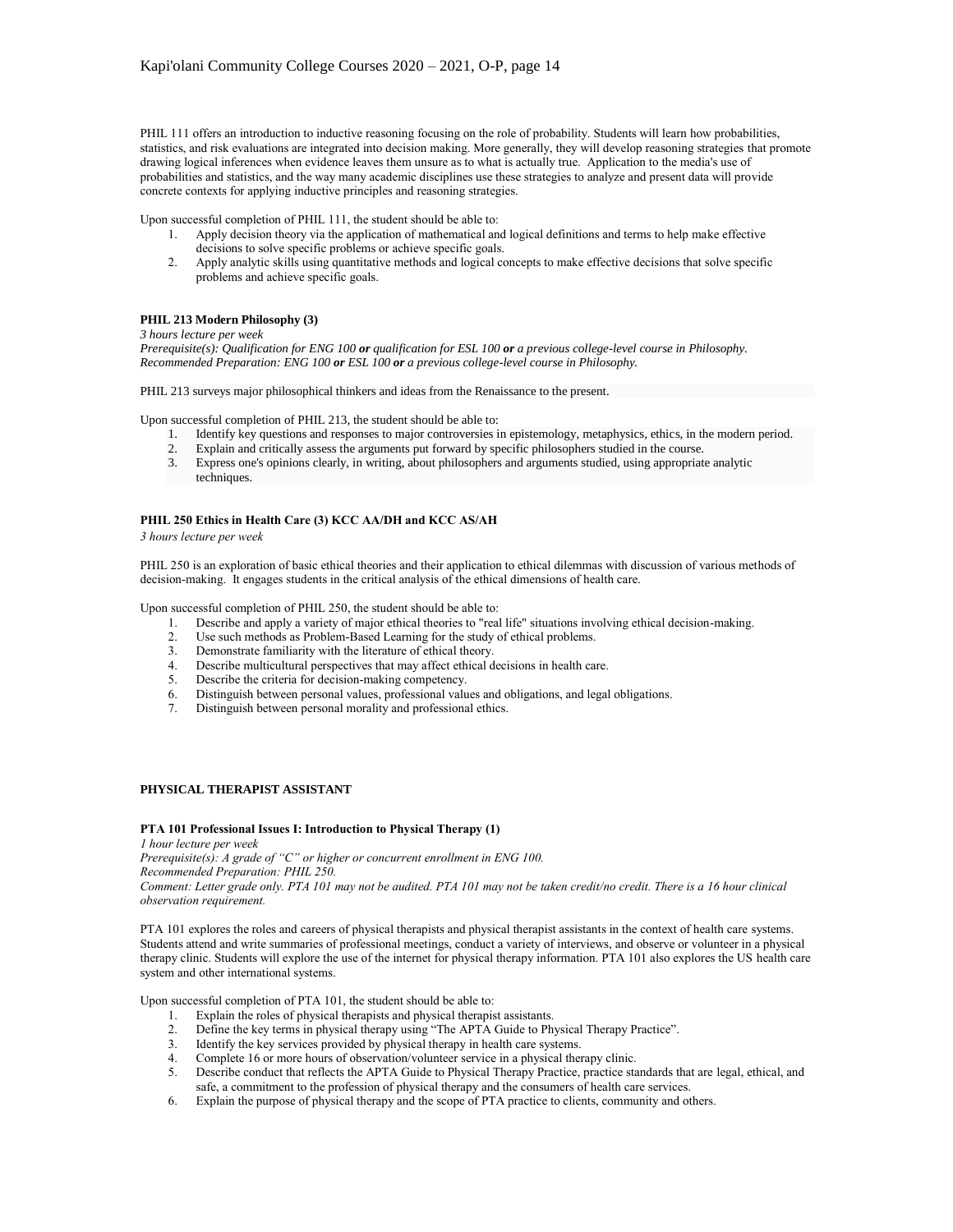- 7. Describe the personal responsibility for career development, patient advocacy, life-long learning and membership in the professional association.
- 8. Read, locate and interpret health care literature, documents or Internet information.<br>9. Identify the history and development of physical therapy as a profession
- Identify the history and development of physical therapy as a profession.
- 10. Discuss billing, reimbursement, and legislative issues in health care.
- 11. State aspects of planning and operating PT services.
- 12. Locate and write a summary of the APTA code of conduct, APTA website of information for standardized practice and individual state practice acts for physical therapy.
- 13. Identify individual and cultural differences and respond appropriately in all aspects of physical therapy services.
- 14. Compare and contrast the U.S. health care system with other international systems.
- 15. List appropriate authorities to report suspected cases of abuse of vulnerable populations.
- 16. Define fraud and abuse related to the utilization of and payment for physical therapy services and identify the appropriate authorities to report suspected cases.

## **PTA 205 Measurement for the Physical Therapist Assistant (1.5)**

*4.5 hours lecture/lab per week for 10 weeks*

*Prerequisite(s): Acceptance into the Associate in Science degree in Physical Therapist Assistant program or consent of PTA Program Director; or a grade of "C" or higher or concurrent enrollment in HLTH 290 and a grade of "C" or higher or concurrent enrollment in HLTH 290L.*

*Comment: Students will need to purchase the APTA Student kit, which includes the measurement tools for PTA 205. Letter grade only. PTA 205 may not be audited. PTA 205 may not be taken credit/no credit.*

PTA 205 provides the opportunity practical development on the theory and skills required for basic measurements within the scope of practice of the Physical Therapist Assistant. Performance skills in goniometry, gross manual muscle testing, ROM, circumferential and axial measurements are demonstrated through hands-on skill activities and group practice sessions.

Upon successful completion of PTA 205, the student should be able to:

- 1. Perform competent joint range of motion measurements and appropriate recording of the result.
- 2. Perform and pass vital signs certification.
- 3. Measure and document patient height and weight.
- 4. Competently measure and accurately document limb length and girth.
- 5. Document normal and abnormal muscle length and joint movements.
- 6. Perform manual muscle strength testing and document the results.
- 7. Identify the presence or absence of muscle mass and tone.
- 8. Identify contraindications and precautions to any PT intervention and changes needing the attention of the supervising PT.
- 9. Define and practice Universal/Standard precautions of the CDC during the measurement techniques.
- 10. Effectively explain the purpose of the measurement assessment and result to the physical therapist, clients, community and others.
- 11. Describe OSHA regulations.
- 12. Read, locate and interpret health care literature, documents or Internet information.
- 13. Achieve a passing score in the clinical internship course series.
- 14. Communicate data and information from PT interventions in written documentation with the patient, family, PT, health care delivery personnel and others in an effective, appropriate and capable manner.
- 15. Identify individual and cultural differences and respond appropriately in all aspects of physical therapy services.
- 16. Demonstrate conduct that reflect the APTA Guide to Physical Therapy Practice, practice standards that are legal, ethical, and safe and a commitment to the profession of physical therapy and the community.
- 17. Describe the personal responsibility for career development, patient advocacy, life-long learning and membership in the professional association.

## **PTA 208 Therapeutic Modalities (3)**

*6 hours lecture/lab per week*

*Prerequisite(s): Acceptance into the Associate in Science degree in Physical Therapist Assistant program or consent of PTA Program Director.*

*Comment: Letter grade only. PTA 208 may not be audited. PTA 208 may not be taken credit/no credit.*

PTA 208 introduces patient care techniques including patient preparation, and the theories and practical application of physical therapy interventions and biophysical agents. The physiological effects of heat, cold, radiant therapy, traction, intermittent compression and ultrasound are emphasized. Indications/contraindications and ethical aspects will be included.

Upon successful completion of PTA 208, the student should be able to:

1. Demonstrate competence in implementing selected components of interventions identified in the plan of care established by the physical therapist. Interventions include: Biophysical Agents; Biofeedback, Compression Therapies, Cryotherapy, Hydrotherapy, Superficial and Deep Thermal Agents, Traction, Light Therapies, Compression Therapies.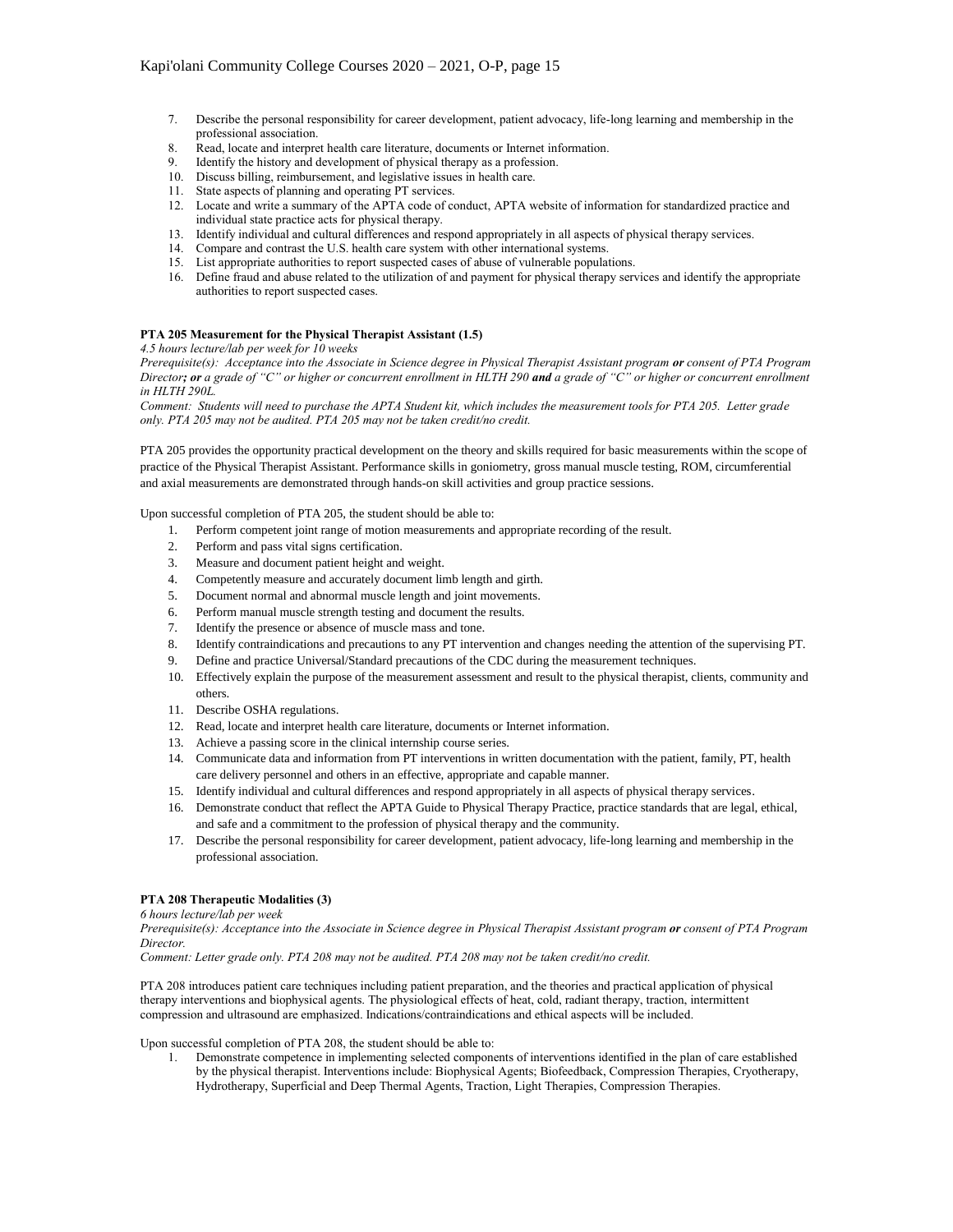- 2. Determine when an intervention should not be performed due to clinical indications or when the direction to perform the intervention is beyond that which is appropriate for the physical therapist assistant.
- 
- 3. Monitor and adjust interventions in the plan of care in response to patient/client status.<br>4. Recognize and discuss duties in a manner consistent with the Guide for Conduct of the Recognize and discuss duties in a manner consistent with the Guide for Conduct of the Physical Therapist Assistant (APTA) and Standards of Ethical Conduct to meet the expectations of patients, members of the physical therapy profession, and other providers as necessary.

### **PTA 210 Introduction to Clinical Education (2)**

#### *2 hours lecture per week*

*Prerequisite(s): Acceptance into the Associate in Science degree in Physical Therapist Assistant program or consent of PTA Program Director.*

*Comment: Letter grade only. PTA 210 may not be audited. PTA 210 may not be taken credit/no credit.*

PTA 210 Introduction to Clinical Education is a 15-week preparatory course in clinical education. Students will learn and discuss requirements for practicing within a clinic environment, the Guide for Conduct of the Physical Therapist Assistant, APTA Values-Based Behaviors for the PTA, and communication skills with patients and family members, interprofessional team members and Physical Therapists. Students will also understand the dynamics of working during their future internship within a physical therapist's plan of care.

Upon successful completion of PTA 210, the student should be able to:

- 1. Recognize and discuss suspected cases of abuse of vulnerable populations.
- 2. Recognize and discuss suspected cases of fraud and abuse related to the utilization of and payment for physical therapy and other health care services.
- 3. Review and discuss duties in a manner consistent with the Guide for Conduct of the Physical Therapist Assistant (APTA) and Standards of Ethical Conduct to meet the expectations of patients, members of the physical therapy profession, and other providers as necessary.
- 4. Review and discuss duties in a manner consistent with APTA's Values-Based Behaviors for the Physical Therapist Assistant.
- 5. Recognize and respond with consideration for patients'/clients' differences, values, preferences, and expressed needs in all work-related activities.
- 6. Communicate and discuss effectively with stakeholders including patients/clients, family members, caregivers, practitioners, interprofessional team members, consumers, payers, and policymakers.
- 
- 7. Recognize patient/client and environmental emergencies in the clinical setting.<br>8. Recognize and discuss efforts to increase patient and healthcare provider safety Recognize and discuss efforts to increase patient and healthcare provider safety.

## **PTA 212 Physical Therapy Intervention for Neuropathologies (2)**

#### *4 hours lecture/lab per week*

*Prerequisite(s): Acceptance into the Associate in Science degree in Physical Therapist Assistant program or consent of PTA Program Director.*

*Comment: Letter grade only. PTA 212 may not be audited. PTA 212 may not be taken credit/no credit. PTA 212 may require visits to a physical therapy clinic to observe physical therapy sessions. Students will be required to purchase scantron sheets for exams and quizzes.*

PTA 212 presents the neurological anatomy, physiology, pathology, etiology, psychological, social and rehabilitative concepts for the application of therapeutic interventions for patients with various neuropathologies. The focus of this course is to develop theoretical knowledge and perform clinical scenarios of therapeutic interventions used for patients with neuropathologies such as Traumatic Brain Injury (TBI), Spinal Cord Injury (SCI), Cerebral Vascular Accident (CVA), Guillain-Barre Syndrome, Parkinson's, Alzheimer's, Polio, Amyotrophic Lateral Sclerosis (ALS), Multiple Sclerosis (MS), various dystrophies and other neuropathology acquired in adulthood.

Upon successful completion of PTA 212, the student should be able to:

- 1. Communicate data and information from physical therapy (PT) interventions in written, verbal, and non-verbal methods with the patient, family, significant other, PT, healthcare delivery personnel and others in an effective, appropriate and capable manner using accepted medical terminology.
- 2. Identify, respect, and act with consideration for patients'/clients' differences, values, preferences, and expressed needs in all work-related activities.
- 3. Explain conduct that reflects the American Physical Therapy Association (APTA) Guide to Physical Therapist Practice, that promotes legal, ethical, and safe and a commitment to the profession of physical therapy and meet the expectations of consumers receiving health care services.
- 4. Implement the plan of care developed by the PT to achieve the short- and long-term goals of treatment and intended outcomes.
- 5. Implement through demonstration, the safe, effective and efficient competence in selected components of PT interventions identified in the plan of care: (1) Motor learning concepts, (2) Movement analysis, (3) Functional training, (4) Therapeutic exercise, (5) Gait analysis and training, (6) Neuromuscular re-education.
- 6. Perform competent skill of previous PT intervention applicable to neuropathologies: (1) Assistive/adaptive devices, (2) Body mechanics and posture awareness, (3) Gait and locomotion training, (4) Prosthetics and orthotics, (5) Wheelchair management skills, (6) Architectural barriers, (7) Balance and coordination training, (8) Breathing exercises, coughing and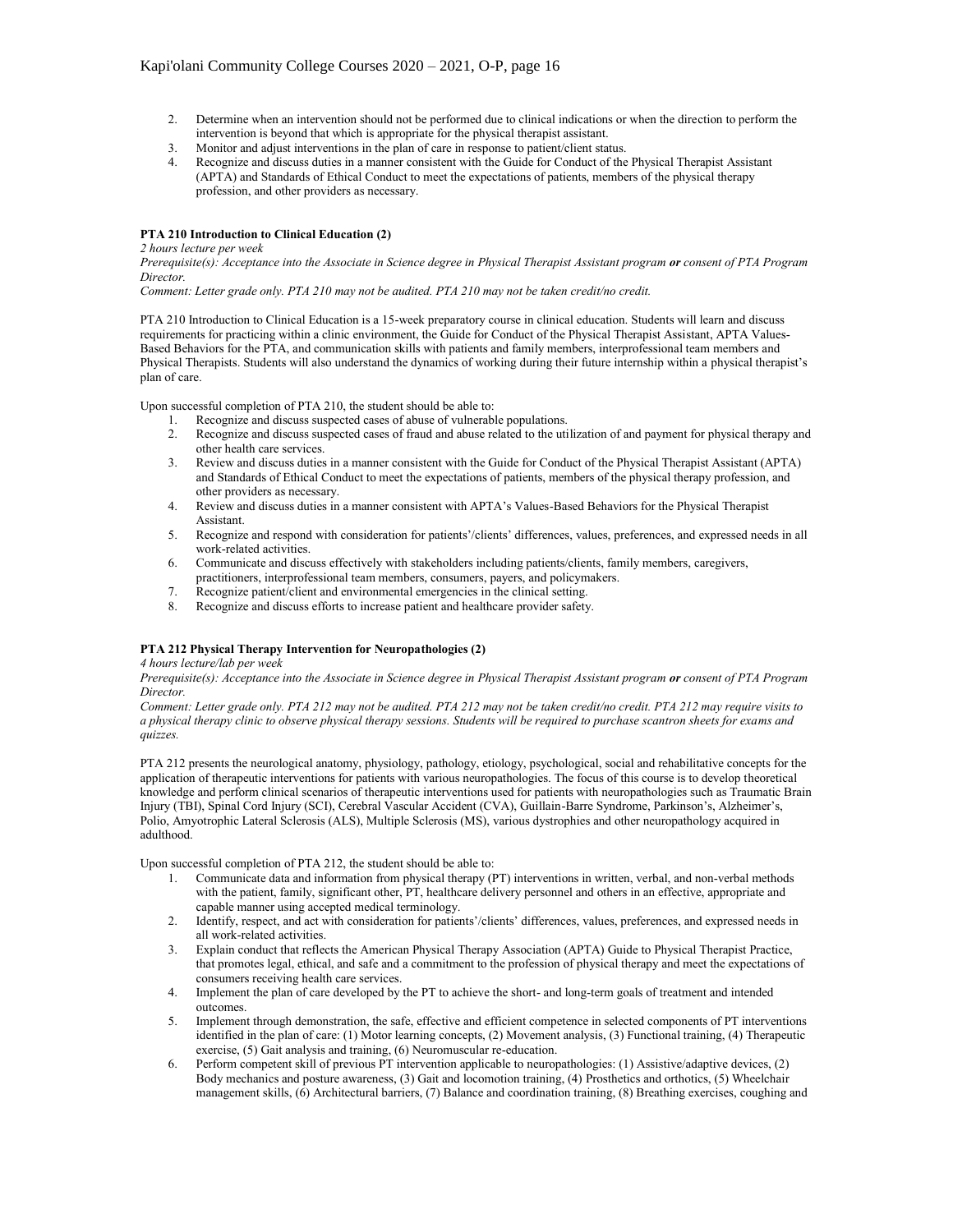postural drainage, (9) Conditioning and reconditioning exercises and techniques, (10) Positioning, (11) Range of motion exercises, (12) Stretching techniques and exercises.

- 7. State the influences of positional changes, breathing patterns and thoracoabdominal movements in neuropathologies.<br>8. Identify and apply problem-solving knowledge to address and modify a PT program in response to patien
- Identify and apply problem-solving knowledge to address and modify a PT program in response to patient safety and clinical indications such as symptoms aggravated by activities within the scope of PTA practice and report the findings to
- the supervising PT. 9. Identify the variety of neurological status measurement scales used to identify changes in arousal, mentation and cognition of patients.
- 10. Describe and demonstrate activities, positions and postures that aggravate or relieve pain and that influence integumentary health.

Identify the individual's or caregiver's ability to care for the assistive, adaptive, prosthetic, orthotics and supportive devices in a safe manner.

- 11. Identify and demonstrate normal and abnormal movement patterns and the presence or absence of selective motor control in patients with neuropathologies presented in the course.
- 12. Describe and identify architectural barriers in the home or community that may assist or hinder clients with neuropathologies.
- 13. Identify indications, contraindications and precautions to any PT intervention or the patient's present clinical status covered in the course.
- 14. Explain the purpose of physical therapy, the scope of PTA practice, the scope of practice between the various rehabilitation services and the multidisciplinary team approach in patient care and non-patient care activities.
- 15. Administer appropriate action and behavior in emergency situations.
- 16. Identify basic concepts in professional literature including, but not limited to, validity, reliability and level of statistical significance.
- 17. Describe the personal responsibility for career development, patient advocacy, life-long learning and membership in the professional association.
- 18. Define the APTA code of conduct, APTA website of information for standardized practice and individual state practice acts for physical therapy. Identify and integrate appropriate evidence-based resources to support clinical decision-making for progression of the patient within the plan of care established by the PT.
- 19. Identify and describe architectural barriers in domestic, educational, work, community, social, and civic life that may assist or hinder clients with neuropathologies.

## **PTA 231 Professional Issues II: Documentation (2)**

*2 hours lecture per week*

*Prerequisite(s): Acceptance into the Associate in Science degree in Physical Therapy Assistant program or consent of PTA Program Director; and a grade of "C" or higher in PTA 101.*

*Comment: Letter grade only. PTA 231 may not be audited. PTA 231 may not be taken credit/no credit.*

PTA 231 is designed to improve the student's knowledge and skill of documentation and promote professional conduct. A variety of documentation forms and coding systems used in patient records to comply with billing, third-party payers and legal requirements are reviewed. Students will apply technical writing appropriate to current and future major coursework. In addition, the course examines professional conduct and Physical Therapy (PT) intervention as described in the American Physical Therapy Association's (APTA) Guide to Physical Therapist Practice and international organizations.

Upon successful completion of PTA 231, the student should be able to:

- 1. Communicate data and information from PT interventions in written documentation with the patient, family, PT, healthcare delivery personnel and others in an effective, appropriate and capable manner.
- 2. Identify individual and cultural differences and respond appropriately in all aspects of physical therapy services.
- 3. Explain conduct that reflects the American Physical Therapy Association's (APTA) Guide to Physical Therapist Practice, practice standards that are legal, ethical, and safe and a commitment to the profession of physical therapy and meet the expectations of consumers receiving health care services.
- 4. Record sample data of PT interventions essential to the plan of care using appropriate medical terminology, a variety of forms, documentation styles such as Subject, Objective, Assessment, Plan (SOAP) notes, billing and reimbursement in an accurately and timely manner.
- 5. Explain the purpose of physical therapy and the scope of physical therapist assistant (PTA) practice to simulated clients, community service learning opportunities and others.
- 6. Distinguish the scope of practice between the various rehabilitation services.
- 7. Read, locate and interpret health care literature, documents, Internet information, the APTA code of conduct, APTA website of information for standardized practice and individual state practice acts for physical therapy.
- 8. Identify the personal responsibility for career development, patient advocacy, life-long learning, membership in the professional association and aspects of planning and operating PT services.
- 9. Advocate PT legislative issues involving health care.
- 10. Accept and implement feedback from instructors, clinical instructors and others for documentation performance improvement.
- 11. State the importance of time management skills to function as an entry-level PTA practitioner.
- 12. Describe situations of fraud and abuse related to the utilization of, and payment for, physical therapy and other healthcare services and select the appropriate authority to whom the suspected cases should be reported.
- 13. Appropriately document and interpret results of standardized questionnaires, graphs, behavioral scales, or visual analog scales for pain.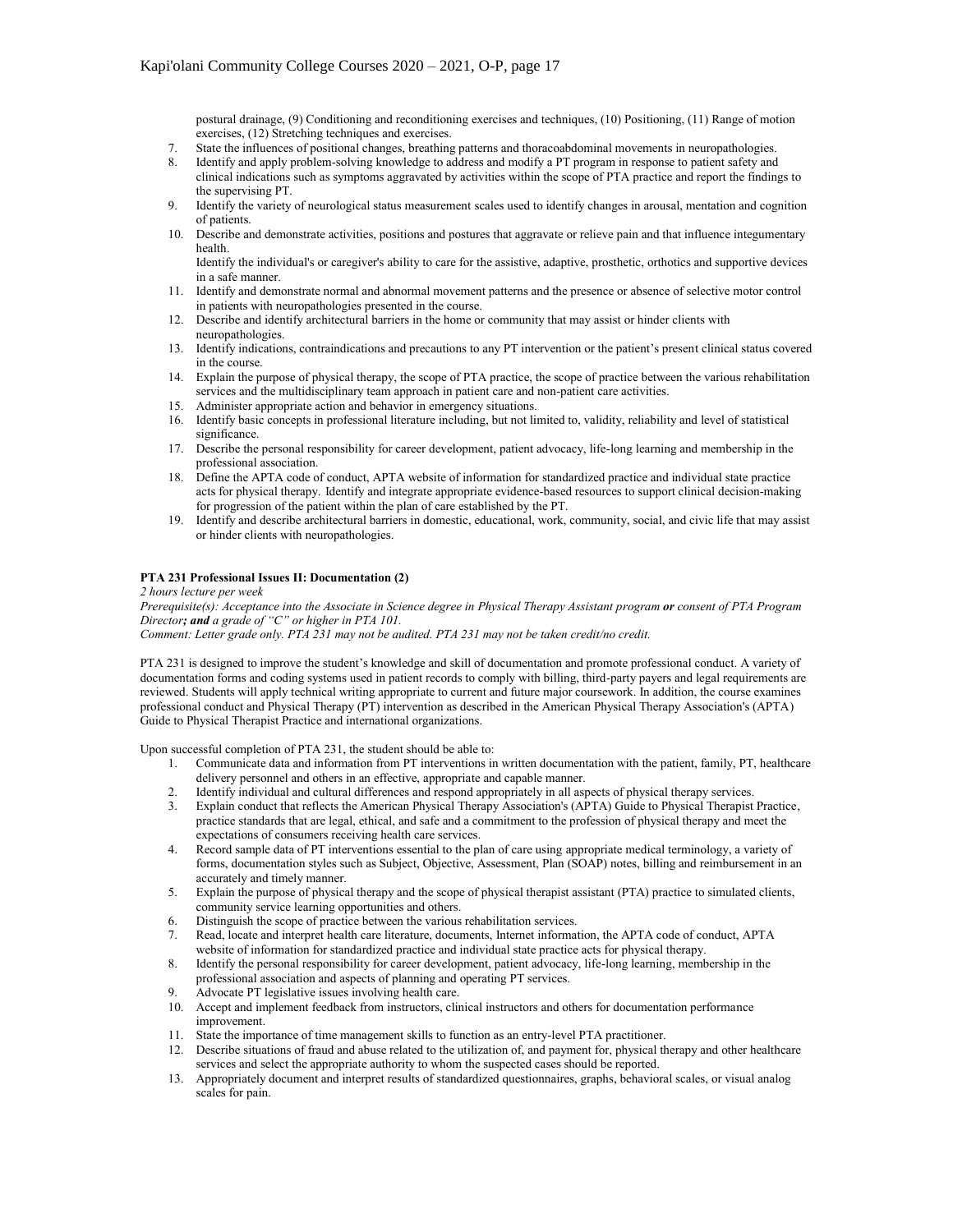## **PTA 242 Advanced Therapeutic Interventions (3)**

*6 hours lecture/lab per week*

*Prerequisite(s): Acceptance into the Associate in Science degree in Physical Therapist Assistant program or consent of PTA Program Director.*

*Comment: Letter grade only. PTA 242 may not be audited. PTA 242 may not be taken credit/no credit.* 

PTA 242 presents the theory and application of therapeutic interventions as they relate to amputations, cardio pulmonary conditions, wounds, peripheral vascular disease, burns, lymphedema and Obstetrics and Gynecology (OB/GYN) conditions. It reviews basic physiology, pathology and etiology of the named conditions. An overview of the most commonly seen surgical and nonsurgical interventions will be included. By using lab simulation and role playing of actual clinical situations the students will use information to think analytically, problem solve and modify treatment interventions. Isolation techniques, prosthetic and orthotic fitting will be practiced. An integrated approach to treatment will include material from all previous courses with an emphasis on therapeutic exercise.

Upon successful completion of PTA 242, the student should be able to:

- 1. Identify the physiology, pathology and etiology of amputations, burns, PVD, wounds, lymphedema, cardiopulmonary conditions and OB/GYN conditions while being sensitive to ethnic and cultural issues and biases.
- 2. Identify the anatomical structures involved in the pathologies presented.
- 3. Describe appropriate surgical and non-surgical interventions as they apply to each presented diagnosis.
- 4. Describe and competently perform the treatment interventions and suggest modifications in response to the range of simulated patient outcomes as appropriate.
- 5. Describe the contraindications and precautions for each simulated diagnosis and intervention.
- 6. Identify and practice the requirements of universal precautions and Occupational Safety and Health Administration (OSHA) guidelines as they apply to physical therapy practice.
- 7. Use approved terminology in the documentation process of each simulated session of care.

#### **PTA 243 Therapeutic Exercise for Orthopedic Conditions (3)**

*6 hours lecture/lab per week*

*Prerequisite(s): Acceptance into the Associate in Science degree in Physical Therapist Assistant program or consent of PTA Program Director.*

*Comment: Letter grade only. PTA 243 may not be audited. PTA 243 may not be taken credit/no credit.*

PTA 243 presents the clinical testing, data collection and application of therapeutic exercise as it applies to selected orthopedic pathologies at different stages of injury and healing. The conditions will include sprains, strains, hypermobile and hypomobile joints, overuse syndromes, common spinal diagnosis, fractures, arthritis, total joint replacements and neuromusculoskeletal surgical interventions. The rationale for orthopedic tests and the application of the treatment interventions for the selected conditions will include the safe and effective application of passive, assisted and active range of motion (ROM), isometric, concentric and eccentric exercise, progressive resisted exercise (PRE), pylometrics, neuromuscular facilitation / inhibition, aerobic and anaerobic exercise, endurance training, balance exercises and isokinetic exercise. Use of lab simulation and role playing of actual clinical situations allow the student to demonstrate knowledge and skills to problem solve, think analytically, perform tests, select and/or modify exercise programs as they relate to the conditions presented and the observed physiologic responses. The use of appropriate communication skills, American Physical Therapy Association (APTA) terminology and documentation, and the ability to progress exercise programs within the plan of care will be emphasized.

Upon successful completion of PTA 243, the student should be able to:

- 1. Identify and discuss the physiology, pathology, etiology, signs and symptoms that occur in the selected orthopedic conditions.
- 2. Competently perform and explain the application of all appropriate physical therapy (PT) interventions and/or assessment skills for the selected orthopedic conditions within the guidelines of the ethical and legal practice standards.
- 3. Identify and explain the indications and contraindications for use of various types of therapeutic exercise during the three stages of healing of named orthopedic pathologies.
- 4. Analyze and implement proposed exercise programs for the efficacy in obtaining the goals of treatment.
- 5. Describe the use of aqua-therapy as it applies to the orthopedic population.
- 6. Provide competent oral and written education to others, including patients, family members, caregivers and other healthcare providers as it applies to physical therapy interventions.
- 7. Identify and discuss the effects of chronic abnormal pathology and pain on the musculoskeletal system and the psychological well-being of patients.
- 8. Demonstrate appropriate assessment tools and collect data for the named orthopedic pathologies.<br>9. Demonstrate ROM and stretching exercises, education of a home exercise program. PRE's. neuro
- 9. Demonstrate ROM and stretching exercises, education of a home exercise program, PRE's, neuromuscular facilitation techniques, balance, endurance, and plyometrics to simulated orthopedic pathologies.
- 10. Demonstrate and justify trunk stabilization, posture, back exercises and ergonomics as they apply to common back conditions.
- 11. Demonstrate and justify functional activities to the rehabilitation of orthopedic conditions.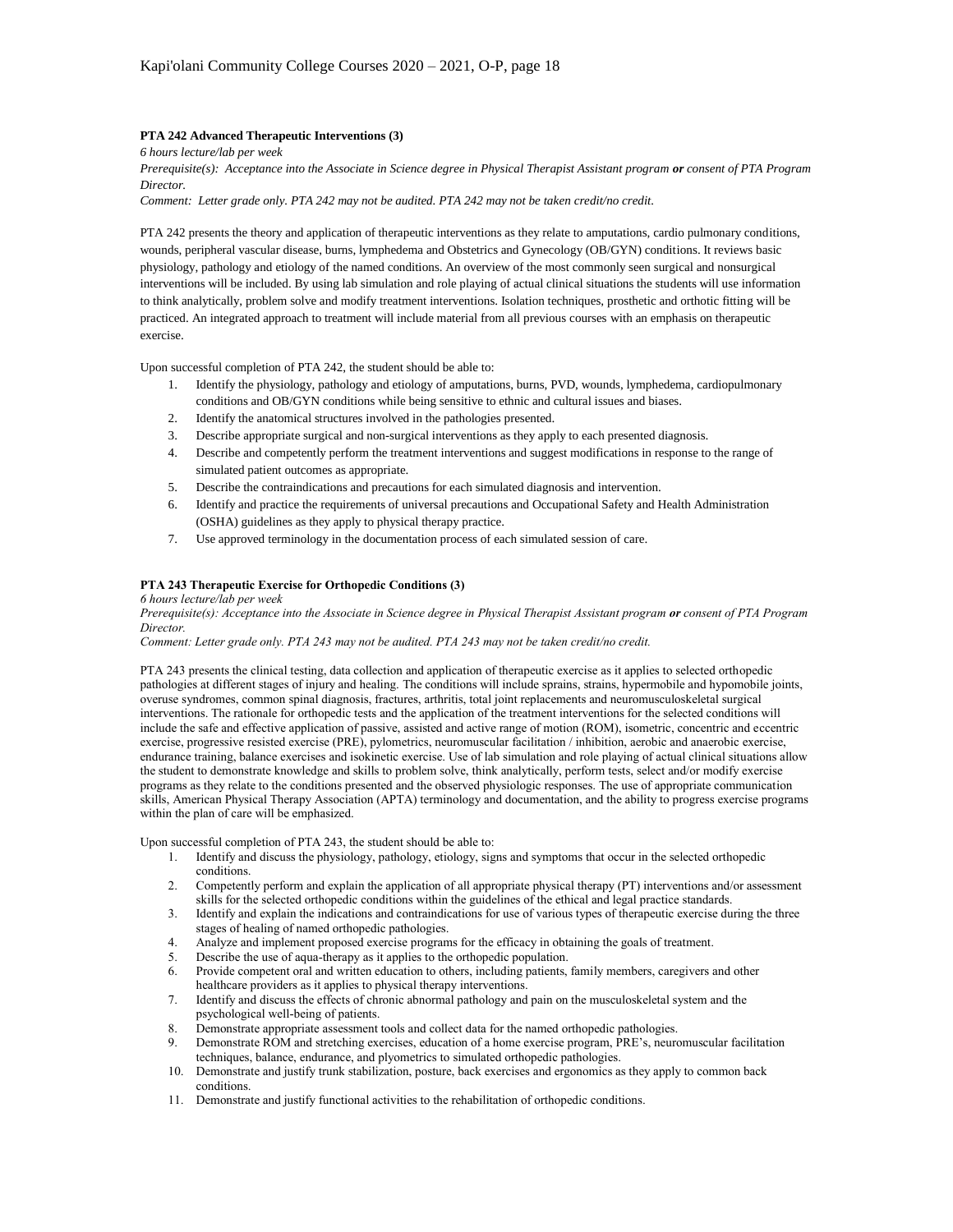- 12. Use problem-solving and analytical thinking skills to modify exercise programs as they relate to observed simulated patient responses, conditions presented, and the goals of treatment.
- 13. Correctly identify and discuss major bony landmarks and musculoskeletal structures, end feel, resting length, stretch, normal ROM, strength, power and endurance as they apply to the exercise programs presented.
- 14. Document accurately in Subjective, Objective, Assessment and Plan (SOAP) note form the simulated PT intervention session.
- 15. Identify and integrate appropriate evidence-based resources to support clinical decision-making for progression of the patient within the plan of care established by the physical therapist.

## **PTA 251 Professional Issues III: Employment (1)**

*1 hour lecture per week* 

*Prerequisite(s): Acceptance into the Associate in Science degree in Physical Therapist Assistant program or consent of PTA Program Director; and a grade of "C" or higher in PTA 231.*

*Comment: Letter grade only. PTA 251 may not be audited. PTA 251 may not be taken credit/no credit.*

PTA 251 is designed to develop a student's participation and commitment to the profession of physical therapy. It investigates the opportunities and responsibilities of an employee in the health care delivery system through activities of résumé preparation, mock job interviews, legislative testimonies, attending professional and government meetings and participating in the Hawai'i Chapter of the American Physical Therapy Association (HAPTA). This course emphasizes life long learning, the practice of ethics and legality, and the American Physical Therapy (APTA) core values. Finalization of an electronic portfolio will be emphasized for transfer to the APTA website.

Upon successful completion of PTA 251, the student should be able to:

- 1. Identify individual and cultural differences and respond ethically in all aspects of physical therapy services.
- 2. Discuss the relationships of government agencies to health care delivery, billing and reimbursement issues and aspects of planning and operating PT services.
- 3. Demonstrate conduct and responsibility that reflect the APTA Guide to Physical Therapy Practice, practice standards that are legal, ethical, and safe and a commitment to the profession of physical therapy and meet the expectations of consumers receiving health care services.
- 4. Advocate for the role of physical therapy and the scope of PTA practice.
- 5. Discuss the scope of practice between the various rehabilitation services.
- 6. Prepare a résumé and role-play an employment interview.
- 7. Identify Occupational Safety and Health Administration (OSHA) regulations.
- 8. Read, locate and interpret health care literature, documents, Internet information, the APTA code of conduct, APTA core values, APTA website of information for standardized practice and individual state practice acts for physical therapy.
- 9. Provide examples and role-play personal responsibility for career development, patient advocacy, life-long learning, membership in the professional association and the involvement in legislative issues.
- 10. Produce an electronic portfolio.

### **PTA 265 Electrotherapy (1)**

#### *1.5 hours lecture per week for 10 weeks*

*Prerequisite(s): Acceptance into the Associate in Science degree in Physical Therapist Assistant program or consent of PTA Program Director.*

*Corequisite(s): PTA 265L.*

*Comment: Letter grade only. PTA 265 may not be audited. PTA 265 may not be taken credit/no credit.*

PTA 265 presents the production, physiological effects, indications, contraindications and applications of various therapeutic electrical interventions. Appropriate parameters for the treatment of pain, muscle weakness, edema, wounds, or introduction of medication or monitoring of muscle activity will be included. A review of mechanisms of trauma and healing along with the physiology of pain and its measurement will be covered. Students are required to use APTA approved terminology as it applies to diagnosis, pathologies, signs & symptoms as well as different equipment components and parameters.

Upon successful completion of PTA 265, the student should be able to:

- 1. Identify the principles and production of named therapeutic electrical currents.
- 2. Describe the waveforms, frequencies and terminology applied to the major therapeutic electrical currents, such as Interferential, Premodulated, High Volt galvanic, Microcurrent, Alternating current, Direct current, Iontophoresis and Biofeedback.
- 3. Recall the indications, contraindications and precautions of the currents presented.
- 4. Describe the normal and abnormal physiological responses of the tissues to various electrical currents.
- 5. Describe the physical and emotional effects of chronic pain and disease process on the patients.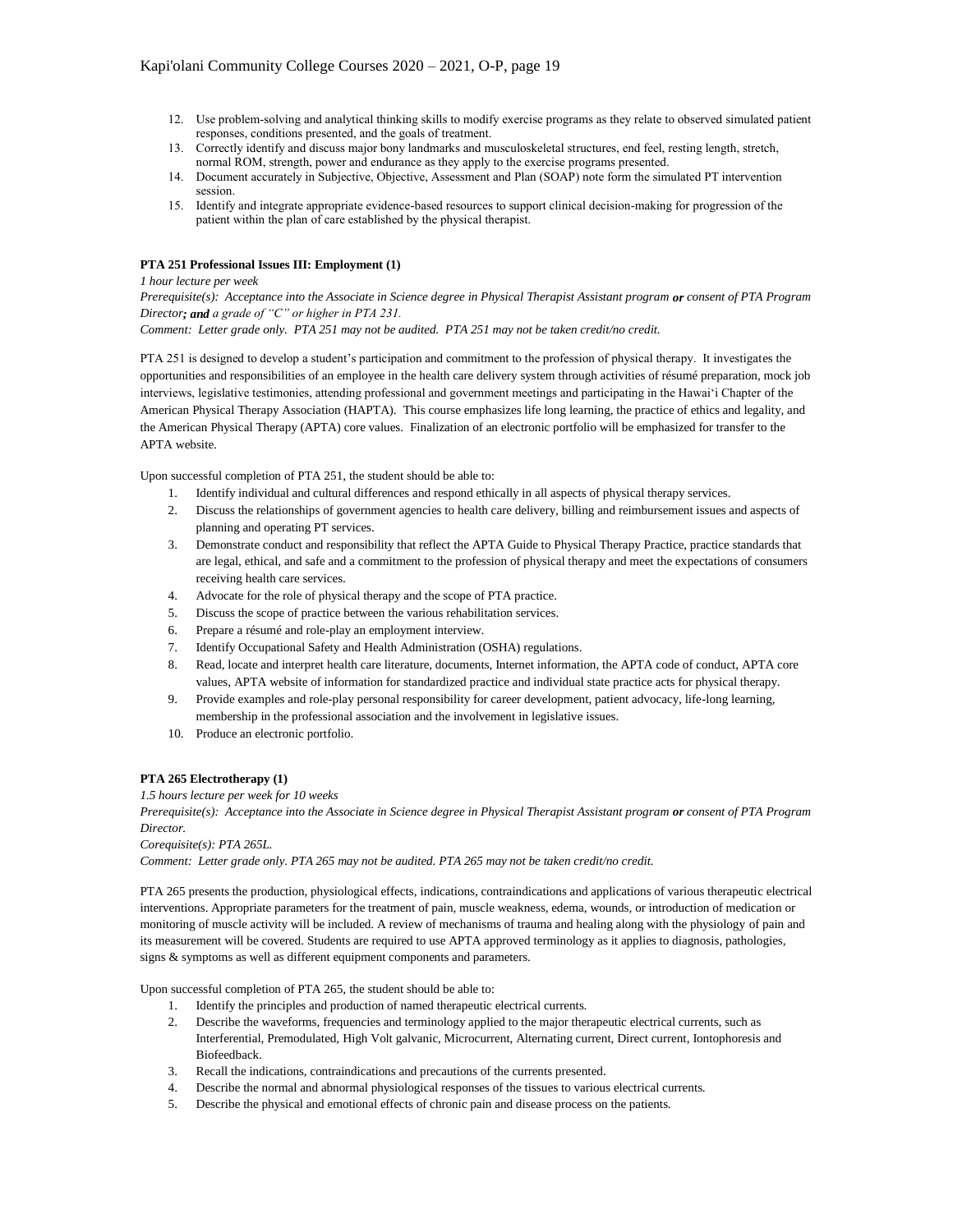- 6. Identify possible emotional responses of the patients to various electrical currents.
- 7. Identify diagnosis appropriate for treatment with electrical currents and the signs/symptoms that are commonly associated with these diagnoses.
- 8. Describe the appropriate electrical treatment options for named diagnosis and symptoms such as pain, wounds, muscle atrophy, inflammation and joint stiffness.
- 9. Demonstrate an understanding of safety measures as they apply to electrical applications.
- 10. Demonstrate an understanding of OSHA regulations and Universal precautions as they apply to electrical modalities
- 11. Use approved terminology from the APTA: Guide to PT Practice and APTA: Electrotherapy Terminology in Physical Therapy.

# **PTA 265L Electrotherapy Lab (1)**

## *4.5 hours lab per week for 10 weeks*

*Prerequisite(s): Acceptance into the Associate in Science degree in Physical Therapist Assistant program or consent of PTA Program Director.*

*Corequisite(s): PTA 265.*

*Comment: Letter grade only. PTA 265L may not be audited. PTA 265L may not be taken credit/no credit.*

PTA 265L implements the clinical application of various electrotherapy modalities. By using lab simulation and role playing of actual clinical situations the students will use information from the PTA 265 lecture to problem solve, think analytically and modify parameters as it relates to observed responses and conditions presented. The application of treatment procedures as set out in the mock treatment plans will require the use of appropriate communication skills. Approved terminology from the APTA: Guide to Physical Therapy Practice and the APTA: Electrotherapeutic Terminology in Physical Therapy will be required for documentation of treatment parameters and patient reaction to applied electrical interventions.

Upon successful completion of PTA 265L, the student should be able to:

- 1. Demonstrate competency in the presented electrical modalities as laid out in the Mastery Assessment Clinical Skills Manual (MAC), Skill sheets and APTA: Guide to PT practice. The listed modalities may be indicated in the treatment of pain, edema, acute trauma, peripheral vascular disease, wound healing, reduction of muscle spasm and spasticity.
- 2. The presented electrical modalities may include: Transcutaneous electrical nerve stimulation, microcurrent electrical nerve stimulation, high volt galvanic, interferential, russian, neuromuscular electrical stimulation, Functional electrical nerve stimulation, iontophoresis, surface Electromyography (Biofeedback), ultrasound/Electrical stimulation combinations.
- 3. Demonstrate an understanding of the safety factors, indications, contraindications and precautions as they apply to the presented modalities.
- 4. Identify and locate bony landmarks and the musculoskeletal structures that can be affected by the application of electrical current.
- 5. Demonstrate patient positioning, draping and comfort as it addresses the treatment goals and the treatment plan.
- 6. Demonstrate the ability to problem solve, think analytically and modify parameters as they relate to observed patient responses and conditions presented.
- 7. Describe the physiological effects of the applied electrical modality.
- 8. Demonstrate an ability to explain electrical treatments to patient and families in an understandable and acceptable manner.
- 9. Demonstrate and effectively teach the use of independent electrotherapy equipment for use in the patient's home situation.
- 10. Document accurately in SOAP note form, the patient positioning, equipment.
- 11. Use approved terminology from the APTA: Guide to PT Practice.

#### **PTA 275 Pediatrics for the Physical Therapist Assistant (1)**

*2 hours lecture/lab per week*

*Prerequisite(s): Acceptance into the Associate in Science degree in Physical Therapist Assistant program or consent of PTA Program Director.*

*Comment: Letter grade only. PTA 275 may not be audited. PTA 275 may not be taken credit/no credit. Transportation is required for clinic visits.*

PTA 275 will provide students with the basic theories and therapeutic skills to deliver pediatric services with entry-level competence. Course content will include characteristics of disabilities in children including the role of the physical therapist assistant in a variety of settings. Case stories of children and families will illustrate course concepts and will also address the broader implications of the disability on the child, family, and community. Collaborative models of providing services will be explored including the provision of services in educational settings. Values that will be promoted throughout the course include a) family-centered care, b) cultural sensitivity, c) age-appropriate activities, d) functional skills, and e) collaborative teamwork.

Upon successful completion of PTA 275, the student should be able to:

- 1. Identify and practice ways to provide effective education to families and caregivers of children with disabilities.<br>2. Describe methods to provide physical therapy services that are culturally sensitive.
- 2. Describe methods to provide physical therapy services that are culturally sensitive.
- 3. Describe the continuum of services available to children and the families in Hawai'i.
- 4. Identify and role-play as team members in different service delivery systems and settings to children.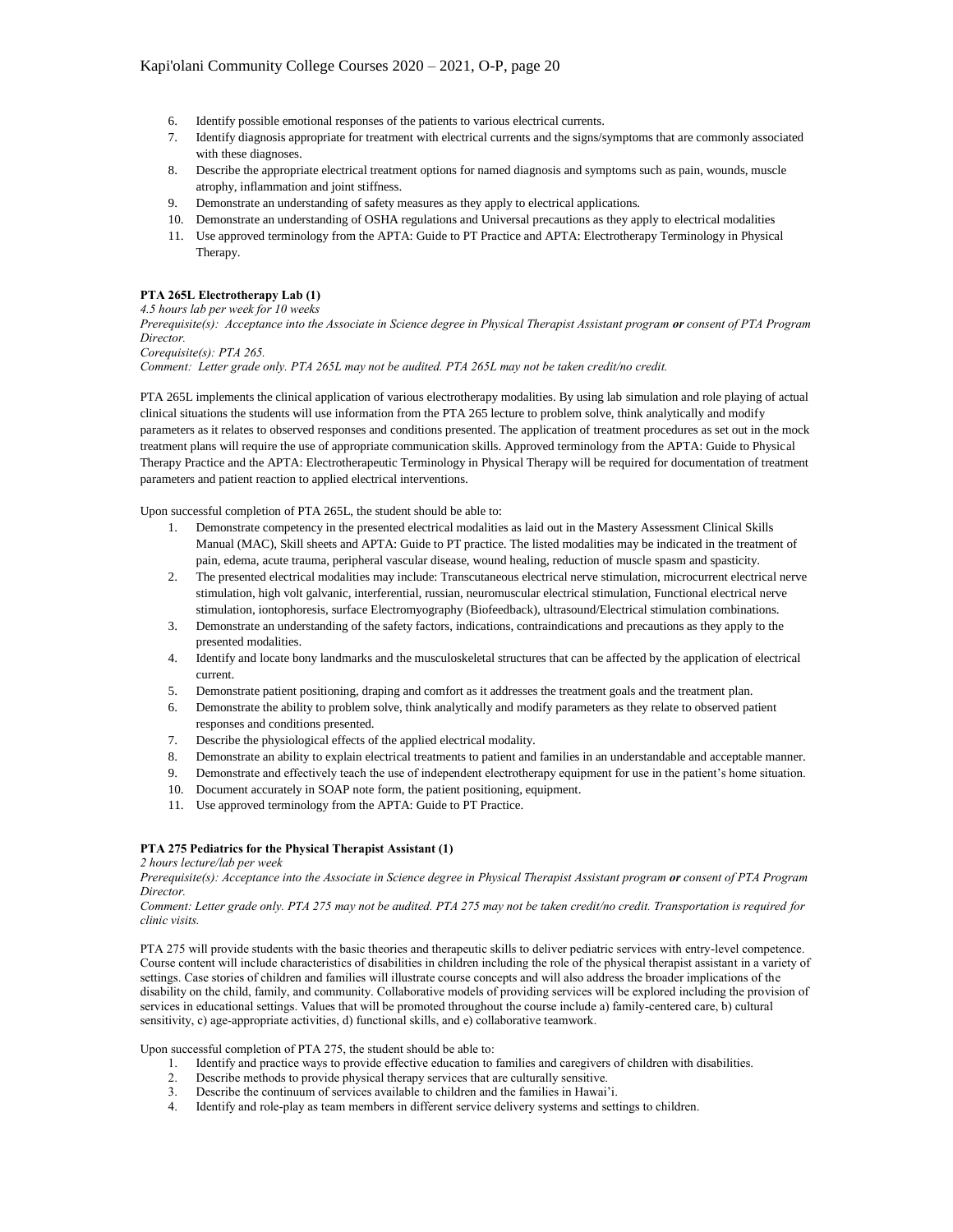- 5. Describe the normal developmental process including age-appropriate play activities for young children.
- 6. Recognize and demonstrate normal and abnormal gross and fine motor development including normal postural movements, reflexes, and motor milestones.
- 7. Describe common genetic and neurological disabilities in children.
- 8. Identify abnormal movement and reflexes in children with neurological disorders.
- 9. Mimic and facilitate appropriate posture and movement for children with abnormal muscle tone and reflexes.
- 10. Link functional skills for children with a variety of disabilities.
- 11. Perform therapeutic interventions for common pediatric orthopedic, pediatric pulmonary disorders and spinal abnormalities.
- 12. Describe ways to support children with chronic and/or life-threatening illnesses.
- 13. Recall the potential risks of alcohol, drugs, and bloodborne pathogen infections on development.
- 14. Describe and create assistive technology devices that can support children with disabilities to be included in home, school, and community activities.

#### **PTA 282 Clinical Internship I (3.5)**

*A total of at least 157.5 hours of clinical experience per semester*

*Prerequisite(s): Acceptance into the Associate in Science degree in Physical Therapist Assistant program and a grade of "C" or higher in PTA 210.*

*Comment: Letter grade only. PTA 282 may not be audited. PTA 282 may not be taken credit/no credit.*

PTA 282 integrates the clinical and didactic experiences by further developing the students problem-solving, critical thinking and interpersonal skills in the clinical setting under the direction of qualified clinical instructors. Knowledge and skills gained in prerequisite and corequisite courses are applied to therapeutic interventions that address the goals of treatment and the plan of care as set up by the supervising physical therapist. Clinical sites may include outpatient orthopedics, acute care, home care, pediatrics, school health and long term care.

Upon successful completion of PTA 282, the student should be able to:

- 1. Participate in professional and community organizations and available opportunities for volunteerism, advocacy, and leadership.
- 2. Review health records (i.e., lab values, diagnostic tests, specialty reports, narrative, consults, and physical therapy documentation) prior to carrying out the PT plan of care.
- 3. Identify legal practice standards, including all federal, state, and institutional regulations related to patient/client care and fiscal management.
- 4. Describe duties in a manner consistent with the Guide for Conduct of the Physical Therapist Assistant (APTA) and Standards of Ethical Conduct to meet the expectations of patients, members of the physical therapy profession, and other providers as necessary.
- 5. Describe duties in a manner consistent with APTA's Values-Based Behaviors for the Physical Therapist Assistant.
- 6. Discuss an ethical situation and develop a plan of action that demonstrates sound moral reasoning congruent with core professional ethics and values.
- 7. Interview patients/clients, caregivers, and family members to obtain current information related to prior and current level of function and general health status (i.e. fatigue, fever, malaise, unexplained weight change).
- 8. Report any changes in patient/client status or progress to the supervision physical therapist.

## **PTA 283 Clinical Internship II (4.5)**

#### *A minimum of 202.5 hours clinical practice*

*Prerequisite(s): Admission to the Physical Therapist Assistant program or a grade of "C" or higher in PTA 282 or consent of PTA Program Director.*

*Comment: PTA 283 is offered in the last semester of the PTA program. Letter grade only. PTA 283 may not be taken credit/no credit. PTA 283 may not be audited. PTA 283 may not be repeated for credit. Students must purchase the uniform and program name tag for approximately \$50.00.*

PTA 283 is the penultimate clinical experience designed to apply previous clinical and didactic experiences using problem-solving, critical thinking and interpersonal skills in the assigned clinical setting under the direction of qualified clinical instructors. Students will function at entry level career skills of the assigned clinical setting to graduate as a PTA. Previous clinical experiences and successful completion of PTA course work and skills are refined to the entry-level status in preparation for entering the workforce and qualifying for the PTA Licensing Exam. Clinical internship may include outpatient orthopedics, acute care, home care, pediatrics, school health and skilled nursing facilities.

Upon successful completion of PTA 283, the student should be able to:

- 1. Adhere to legal practice standards, including all federal, state, and institutional regulations related to patient/client care and fiscal management.
- 2. Recognize and report suspected cases of abuse of vulnerable populations to the appropriate authority.
- 3. Recognize and report suspected cases of fraud and abuse related to the utilization of and payment for physical therapy and other health care services to the appropriate authority.
- 4. Perform clinical responsibilities in a manner consistent with the Guide for Conduct of the Physical Therapist Assistant (APTA) and Standards of Ethical Conduct to meet the expectations of patients, members of the physical therapy profession, and other providers as necessary.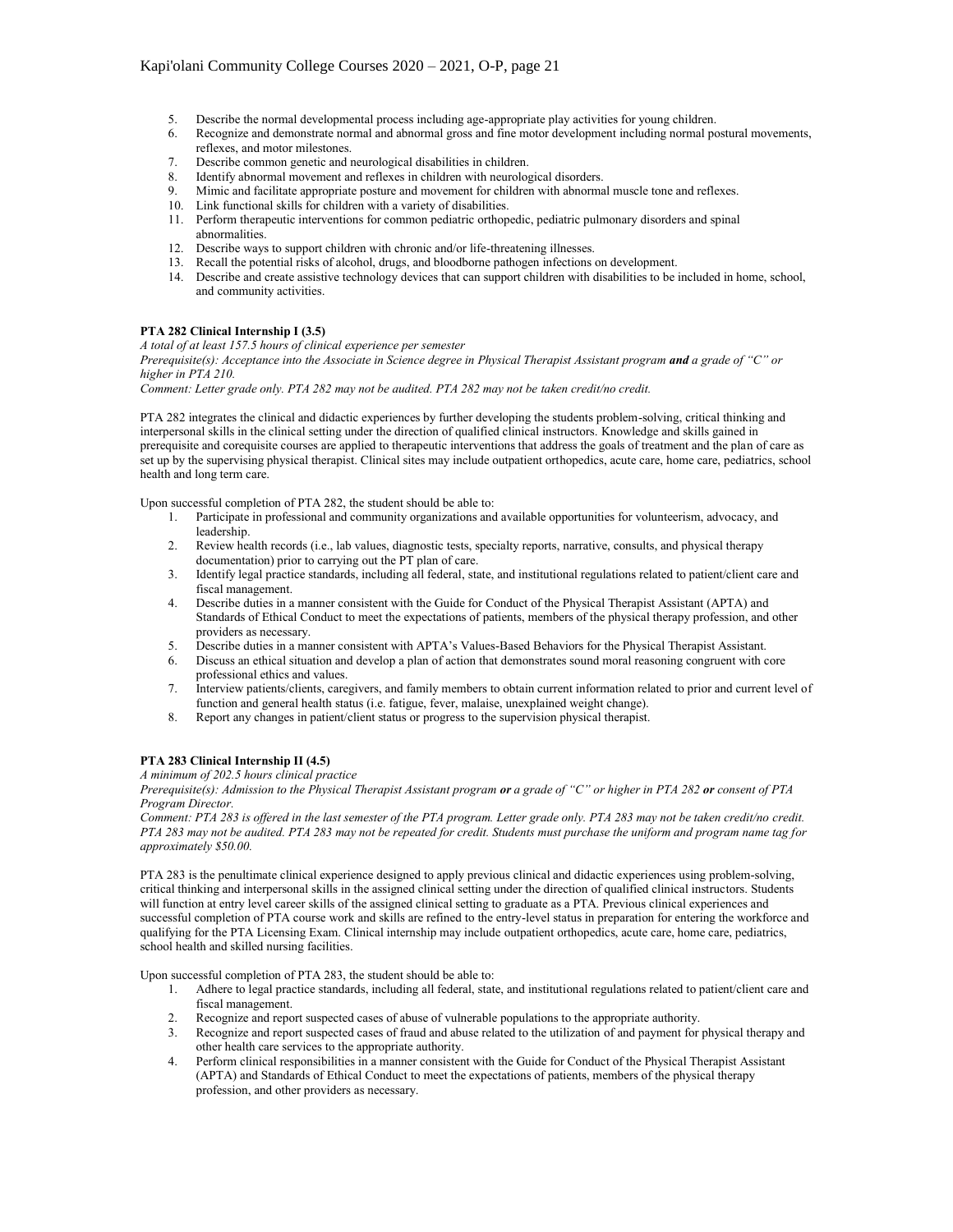- 5. Review and discuss duties in a manner consistent with APTA's Values-Based Behaviors for the Physical Therapist Assistant.
- 6. Implement, in response to an ethical situation, a plan of action that demonstrates sound moral reasoning congruent with core professional ethics and values.
- 7. Communicate effectively with stakeholders including patients/clients, family members, caregivers, practitioners, interprofessional team members, consumers, payers, and policy makers.
- 8. Recognize and respond with consideration for patients'/clients' differences, values, preferences, and expressed needs in all work-related activities.
- 9. Apply current knowledge, theory, and clinical judgment while considering the patient/client perspective and the environment, based on the plan of care by the physical therapist.
- 10. Identify and integrate appropriate evidence-based resources to support clinical decision-making for progression of the patient within the plan of care established by the physical therapist.
- 11. Effectively educate others using teaching methods that commensurate with the needs of patient, caregiver or healthcare personnel.

Interview patients/clients, caregivers, and family members to obtain current information related to prior and current level of function and general health status (i.e., fatigue, fever, malaise, unexplained weight change).

- 12. Review health records (i.e., lab values, diagnostic tests, specialty reports, narrative, consults, and physical therapy documentation) prior to carrying out the PT plan of care.
- 13. Report any changes in patient/client status or progress to the supervising physical therapist.
- 14. Determine when an intervention should not be performed due to clinical indications or when the direction to perform the intervention is beyond that which is appropriate for the physical therapist assistant.
- 15. Contribute to the discontinuation of episode of care planning and follow-up processes as directed by the supervising physical therapist.
- 16. Complete documentation that follows professional guidelines, guidelines required by health care systems, and guidelines by the practice setting.
- 17. Respond effectively to patient/client and environmental emergencies in the clinical setting.
- 18. Contribute to efforts to increase patient and healthcare provider safety.
- 19. Participate in the provision of patient-centered interprofessional collaborative care.
- 20. Participate in performance improvement activities (quality assurance).
- 21. Provide accurate and timely information required for billing and payment purposes.

## **PTA 284 Clinical Internship III (4.5)**

*A minimum of 202.5 hours clinical practice*

*Prerequisite(s): Admission to the Physical Therapist Assistant program or a grade of "C" or higher in PTA 283 or consent of PTA Program Director.*

*Comment: PTA 284 is offered in the last semester of the PTA program. Letter grade only. PTA 284 may not be taken credit/no credit. PTA 284 may not be audited. PTA 284 may not be repeated for credit. Students must purchase the uniform and program name tag for approximately \$50.00.*

PTA 284 is the capstone clinical experience designed to apply all previous clinical and didactic experiences using problem-solving, critical thinking and interpersonal skills in the clinical setting under the direction of qualified clinical instructors. Students will function at entry level career skills to graduate as a PTA. Previous clinical experiences and successful completion of PTA course work and skills are advanced to the entry-level status in preparation for entering the workforce and qualifying for the PTA Licensing Exam. Clinical internship may include outpatient orthopedics, acute care, home care, pediatrics, school health and skilled nursing facilities.

Upon successful completion of PTA 284, the student should be able to:

- 1. Adhere to legal practice standards, including all federal, state, and institutional regulations related to patient/client care and fiscal management.
- 2. Recognize and report suspected cases of abuse of vulnerable populations the appropriate authority.
- 3. Recognize and report suspected cases of fraud and abuse related to the utilization of and payment for physical therapy and other health care services to the appropriate authority.
- 4. Review and discuss clinical duties in a manner consistent with the Guide for Conduct of the Physical Therapist Assistant (APTA) and Standards of Ethical Conduct to meet the expectations of patients, members of the physical therapy profession, and other providers as necessary.

Review and discuss clinical duties in a manner consistent with APTA's Values-Based Behaviors for the Physical Therapist Assistant.

- 5. Implement, in response to an ethical situation, a plan of action that demonstrates sound moral reasoning congruent with core professional ethics and values.
- 6. Communicate and discuss effectively with stakeholders including patients/clients, family members, caregivers, practitioners, interprofessional team members, consumers, payers, and policy makers.
- 7. Recognize and respond with consideration for patients'/clients' differences, values, preferences, and expressed needs in all work-related activities.
- 8. Apply current knowledge, theory, and clinical judgment while considering the patient/client perspective and the environment, based on the plan of care by the physical therapist.
- 9. Identify and integrate appropriate evidence-based resources to support clinical decision-making for the progression of the patient within the plan of care established by the physical therapist.
- 10. Effectively educate others using teaching methods that commensurate with the needs of patient, caregiver or healthcare personnel.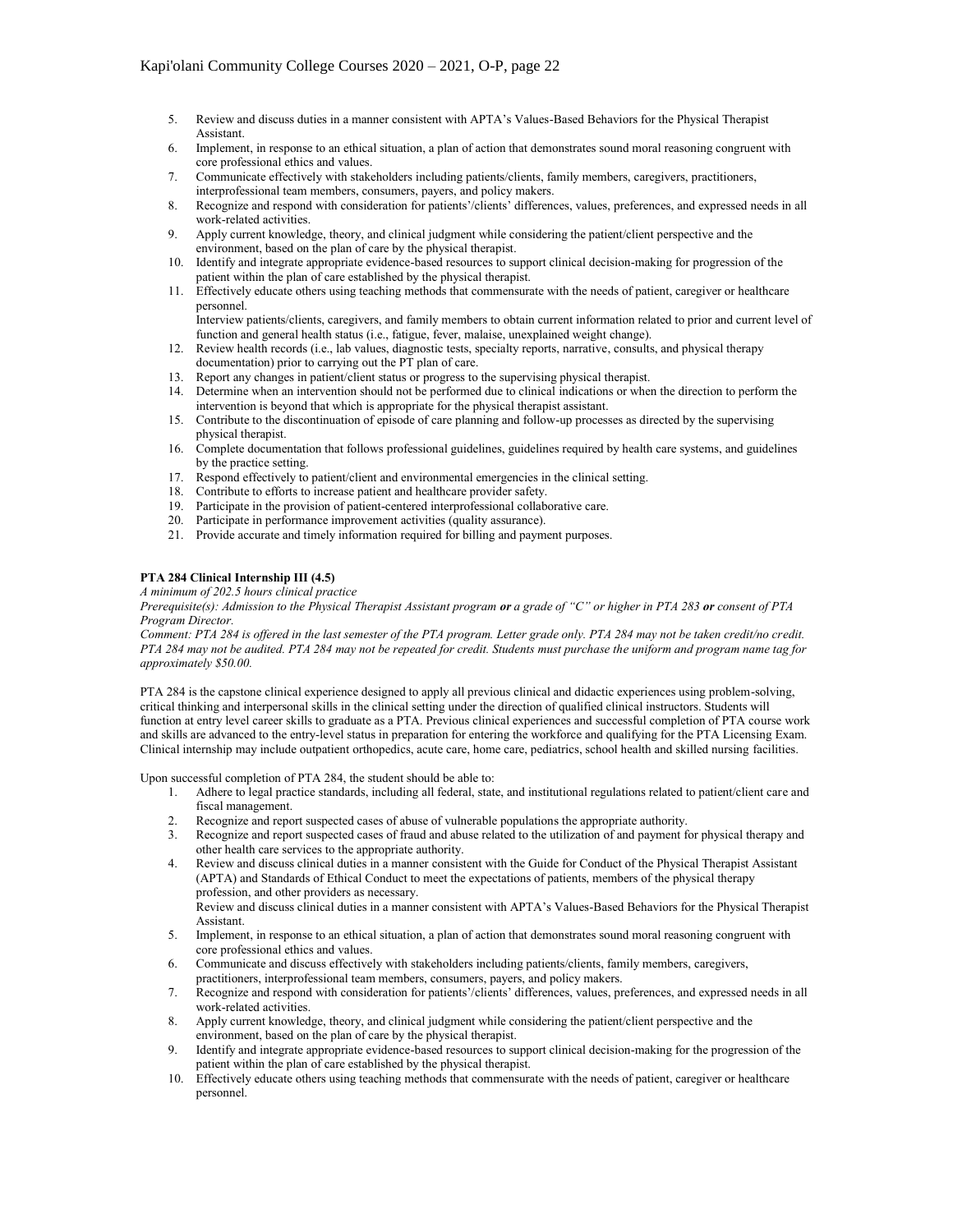- 11. Interview patients/clients, caregivers, and family members to obtain current information related to prior and current level of function and general health status (i.e., fatigue, fever, malaise, unexplained weight change).
- 12. Review health records (i.e., lab values, diagnostic tests, specialty reports, narrative, consults, and physical therapy documentation) prior to carrying out the PT plan of care.
- 13. Report any changes in patient/client status or progress to the supervising physical therapist.
- 14. Determine when an intervention should not be performed due to clinical indications or when the direction to perform the intervention is beyond that which is appropriate for the physical therapist assistant.
- 15. Contribute to the discontinuation of episode of care planning and follow-up processes as directed by the supervising physical therapist.
- 16. Complete documentation that follows professional guidelines, guidelines required by health care systems, and guidelines by the practice setting.
- 17. Respond effectively to patient/client and environmental emergencies in the clinical setting.
- 18. Contribute to efforts to increase patient and healthcare provider safety.
- 19. Participate in the provision of patient-centered interprofessional collaborative care.
- 20. Participate in performance improvement activities (quality assurance).
- 21. Describe aspects of organizational planning and operation of the physical therapy service.
- 22. Describe accurate and timely information for billing and payment purposes.

## **PHYSICS**

## **PHYS 100 Survey of Physics (3) KCC AA/DP and KCC AA/NS**

*3 hours lecture per week*

*Prerequisite(s): Qualification for MATH 103. Comment: Registration in PHYS 100L is optional.*

PHYS 100 is an introduction to physics basic concepts.

Upon successful completion of PHYS 100, the student should be able to:

- 1. Identify and define the associations and relationships of the topics treated in the course.
- 2. Utilize elementary abstract thinking and analytical reasoning.
- 3. Utilize calculation techniques with mathematically formulated principles.
- 4. Identify and assess quantitative information in terms of principles.
- 5. Identify and explain the concepts and principles related to the kinematics and dynamics of motion mechanical energy, power and efficiency.
- 6. Identify and explain the concepts and principles of thermodynamics and the kinetic theory of matter.<br>7. Identify and explain the concepts and principles of electricity, magnetism, waves and ontics
- Identify and explain the concepts and principles of electricity, magnetism, waves and optics.
- 8. Identify mathematical proportionality in physical principles.

### **PHYS 100L Survey of Physics Laboratory (1) KCC AA/DY**

*3 hours lab per week*

*Prerequisite(s): Credit or concurrent enrollment in PHYS 100.*

PHYS 100L focuses on simple experiments in basic concepts of physics.

Upon successful completion of PHYS 100L, the student should be able to:

- 1. Use laboratory techniques and instruments to apply the scientific method to test hypothesis.
- 2. Record, analyze, and extract information from data acquired.
- 3. Make quantitative determination and formulations.
- 4. Make conclusions and formulate insights into the subjects of the laboratory projects.
- 5. Write a laboratory report.

# **PHYS 151 College Physics I (3) KCC AA/DP and KCC AS/NS**

*3 hours lecture per week*

*Prerequisite(s): A grade of "C" or higher in MATH 140.*

PHYS 151 is the first course in a two semester sequence of an introductory algebra/trigonometry-based physics courses. The course focuses on the principles, theories and problem solving in motion, mechanical energy, waves, heat and thermodynamics.

Upon successful completion of PHYS 152, the student should be able to:

- 1. Give examples of applications and solve problems to demonstrate knowledge of and skills of motion, energy, wave theory, and thermodynamics.
- 2. Identify and explain the concepts and principles related to the kinematics and dynamics of motion, energy, wave theory, and thermodynamics.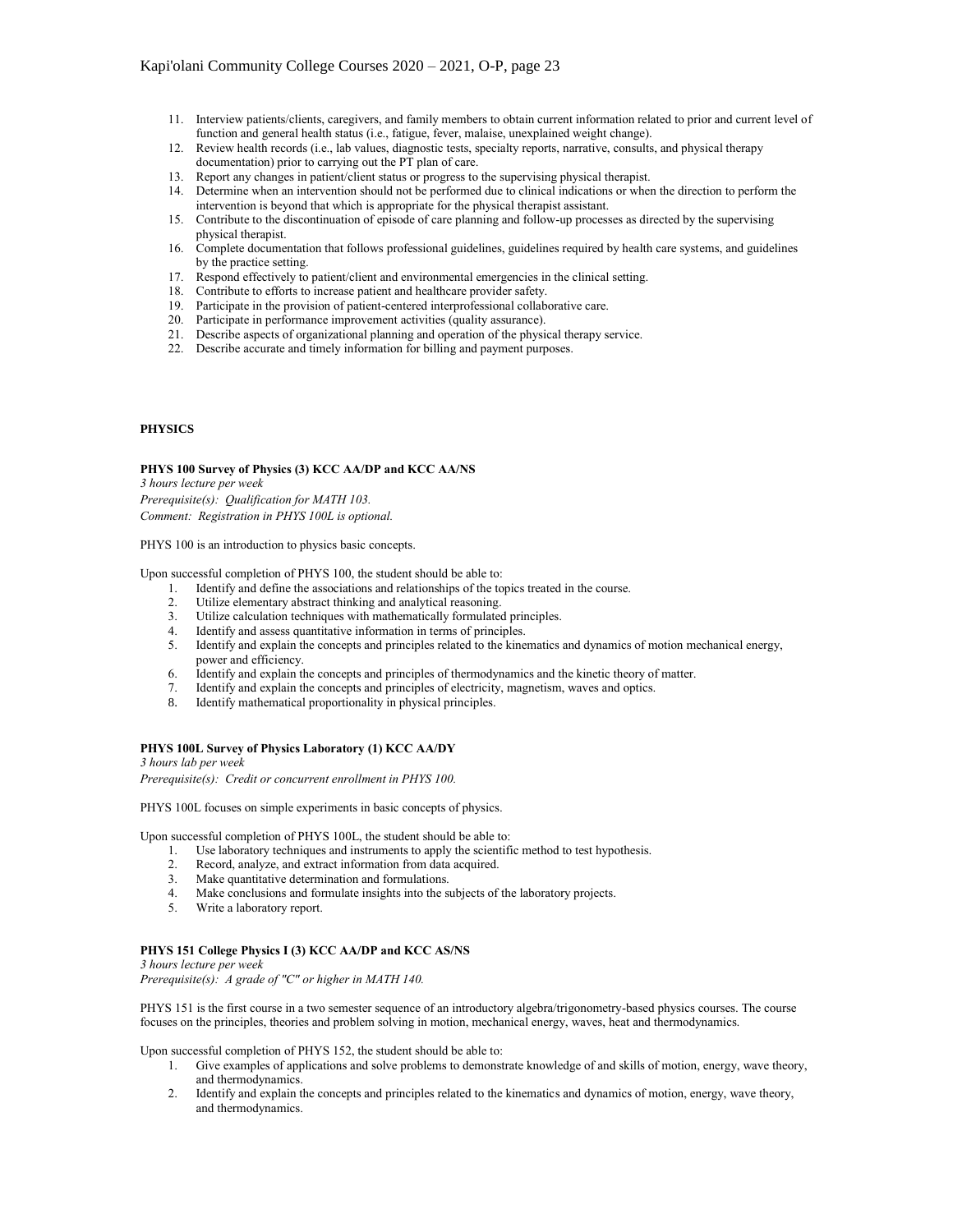- 3. Identify and define the associations and relationships of the topics treated in the course.<br>4. Utilize abstract thinking and analytical reasoning in the analysis and solution of word p
- Utilize abstract thinking and analytical reasoning in the analysis and solution of word problems.
- 5. Distinguish and define the mathematical proportionality in physical principles.
- 6. Utilize calculation techniques with mathematically formulated principles.
- 7. Identify and assess quantitative information in terms of physical principles.

# **PHYS 151L College Physics Laboratory I (1) KCC AA/DY**

*3 hours lab per week*

*Prerequisite(s): A grade of "C" or higher or concurrent enrollment in PHYS 151.*

PHYS 151L is designed to provide the students a hands-on experience in the experimental analysis, physical observation and measurements in the kinematics and dynamics of motion, heat and thermodynamics. The course emphasis is on measurement techniques and analysis of data.

Upon successful completion of PHYS 151L, the student should be able to:

- 1. Use laboratory techniques and instruments to apply the scientific method to test hypothesis.<br>2. State and identify the interaction between theory and experiments.
- State and identify the interaction between theory and experiments.
- 3. Design procedures for acquiring information from experimentation.
- 4. Record, analyze, and extract information from data acquired.
- 5. Make quantitative determination with formulations.
- 6. Write a technical report.

#### **PHYS 152 College Physics II (3) KCC AA/DP**

*3 hours lecture per week Prerequisite(s): PHYS 151.*

PHYS 152 is the second course in a two semester sequence of an introductory algebra/trigonometry based physics courses. PHYS 152 focuses on the principles, theories and problem solving in electricity, magnetism, light, relativity theory, quantum, atomic, and nuclear reactions.

Upon successful completion of PHYS 152, the student should be able to:

- 1. Give examples of applications and solve problems to demonstrate knowledge of and skills of electricity, magnetism, light, relativity theory, quantum, atomic and nuclear reactions.
- 2. Explain the concepts and principles related to electricity, magnetism, light, relativity theory, quantum, atomic and nuclear reactions.
- 3. Identify and define the associations and relationships of the topics treated in the course.
- 4. Utilize abstract thinking and analytical reasoning in the analysis and solutions of word problems.
- 5. Distinguish and define the mathematical proportionality in physical principles.
- 6. Utilize calculation techniques with mathematically formulated principles.
- 7. Identify and assess quantitative information in terms of physical principles.

#### **PHYS 152L College Physics Laboratory II (1) KCC AA/DY**

*3 hours lab per week*

*Prerequisite(s): Credit or concurrent enrollment in PHYS 152.*

PHYS 152L is designed to provide the students hands-on experience in the experimental analysis, physical observation and measurements in electricity, magnetism and geometric optics. The course emphasis is on measurement techniques and analysis of data.

Upon successful completion of PHYS 152L, the student should be able to:

- 1. Use laboratory techniques and instruments to apply the scientific method to test hypothesis.
- 2. State and identify the interactions between theory and experiments.
- 3. Design procedures for acquiring information from experimentation.
- 4. Record, analyze, and extract information from data acquired.
- 5. Make quantitative determinations with formulations.
- 6. Write a technical report.

## **PHYS 170 General Physics I (4) KCC AA/DP**

*4 hours lecture per week Prerequisite(s): Credit in MATH 206 or credit or concurrent enrollment in MATH 242. Recommended Preparation: PHYS 100; and MATH 231 or MATH 243.*

PHYS 170 is the first semester of an introductory calculus-based course. The course will provide the students a comprehensive introduction to the principles and theories of the mechanics of particles, rigid bodies and fluids, wave motion, thermodynamics and kinetic theory.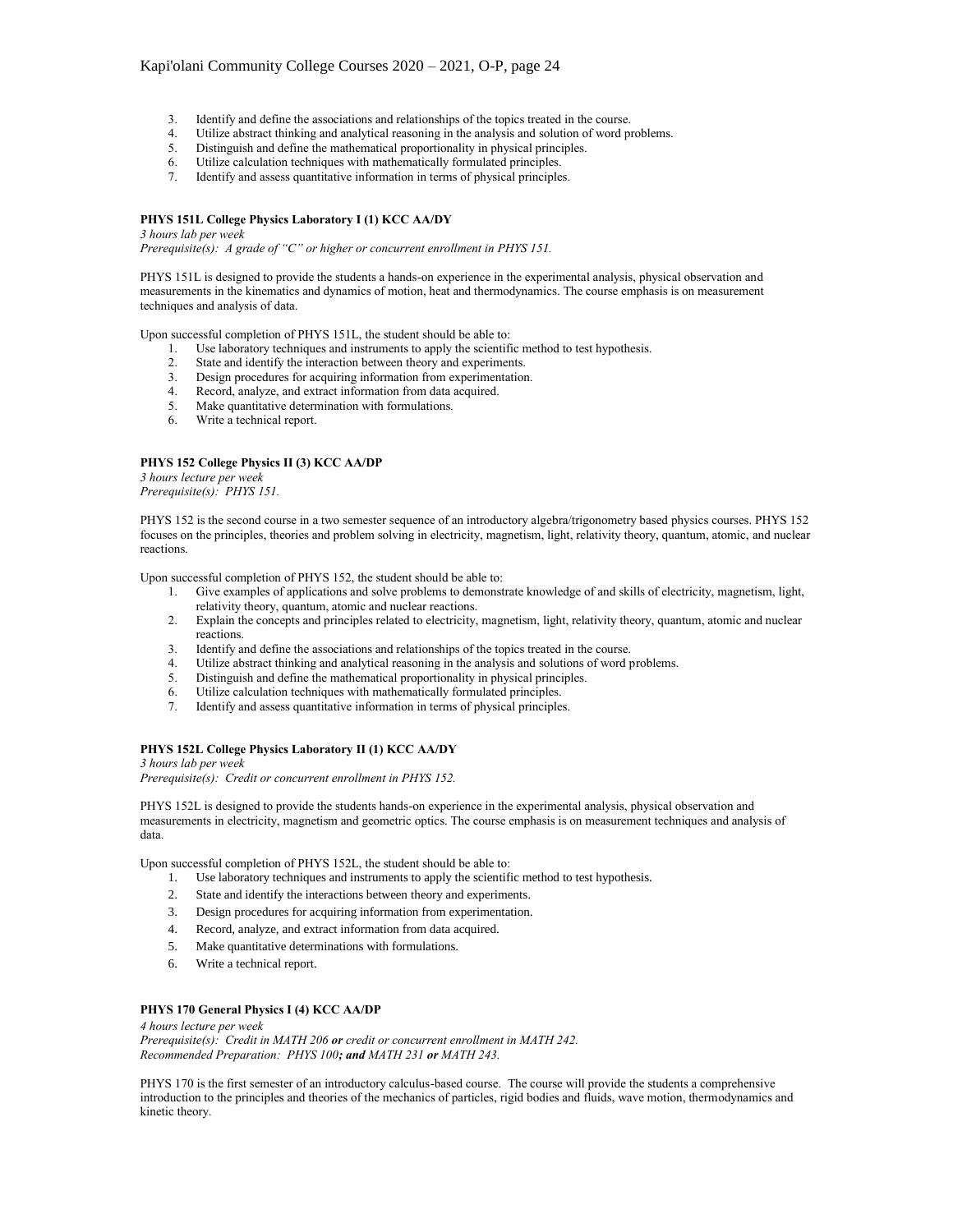Upon successful completion of PHYS 170, the student should be able to:

- 1. Identify and employ the concepts and principles related to the kinematics and mechanics of particles and rigid bodies, fluids, and wave motion to solve applications and problems.
- 2. Utilize abstract thinking and analytical reasoning in the analysis and solution of physical phenomena.
- 3. Utilize mathematical techniques to model fundamental principles and their relationships, and to predict observable outcomes of physical phenomena.

## **PHYS 170L General Physics Lab I (1) KCC AA/DY**

*3 hours lab per week Prerequisite(s): A grade of "C" or higher or concurrent enrollment in PHYS 170.*

PHYS 170L is designed to provide the students a hands-on experience in the experimental analysis, physical observation and measurements in kinematics and mechanics of rigid bodies, fluids, and wave motion. The course emphasis is on error analysis, measurement techniques, and report writing.

Upon successful completion of PHYS 170L, the student should be able to:

- 1. Use laboratory techniques and instruments to apply the scientific method to test hypotheses.<br>2. Record, analyze, and extract information from acquired data in order to deduce quantitative
- 2. Record, analyze, and extract information from acquired data in order to deduce quantitative determination, and conclusions
- into the subjects of the laboratory projects.
- 3. Make quantitative determinations with formulations.<br>4. Write a laboratory report. Write a laboratory report.

# **PHYS 272 General Physics II (3) KCC AA/DP**

*3 hours lecture per week Prerequisite(s): MATH 206 or MATH 242; and PHYS 170 and PHYS 170L.*

PHYS 272 is the second course in a two-semester sequence of an introductory calculus-based course. The course is a comprehensive introduction to the principles and theories of electricity, magnetism and geometric optics.

Upon successful completion of PHYS 272, the student should be able to:

- 1. Give examples of applications and solve problems to demonstrate knowledge and skills of electricity, magnetism and geometric optics.
- 2. Identify and explain the concepts and principles related to electricity, magnetism and geometric optics.
- 3. Identify and define the associations and relationships of the topics treated in the course.
- 4. Utilize abstract thinking and analytical reasoning in the analysis and solution of word problems.
- 5. Identify and use mathematical techniques in the explanation of physical phenomena.
- 6. Utilize calculation techniques with mathematically formulated principles.
- 7. Identify and assess quantitative information in terms of physical principles.

# **PHYS 272L General Physics Lab II (1) KCC AA/DY**

*3 hours lab per week Prerequisite(s): PHYS 170 and PHYS 170L and credit or concurrent enrollment in PHYS 272.*

PHYS 272L is designed to provide the students a hands-on experience in the experimental analysis, physical observation and measurements in electricity, magnetism and geometric optics. The course emphasis is on error analysis, measurement techniques, and report writing.

Upon successful completion of PHYS 272L, the student should be able to:

- 1. Use laboratory techniques and instruments to apply the scientific method to test hypothesis.
- 2. State and identify the interaction between theory and experiments.
- 3. Design procedures for acquiring information from experimentation.
- 4. Record, analyze, and extract information from data acquired.
- 5. Make quantitative determinations with formulations.
- 6. Write a technical report.

## **PHYS 274 General Physics III (3) KCC AA/DP**

*3 hours lecture per week*

*Prerequisite(s): A grade of "C" or higher in PHYS 272; and credit in MATH 231 or credit or concurrent enrollment in MATH 243.*

PHYS 274 focuses on the study of special relativity, quantum mechanics, solid-state physics, and high energy physics.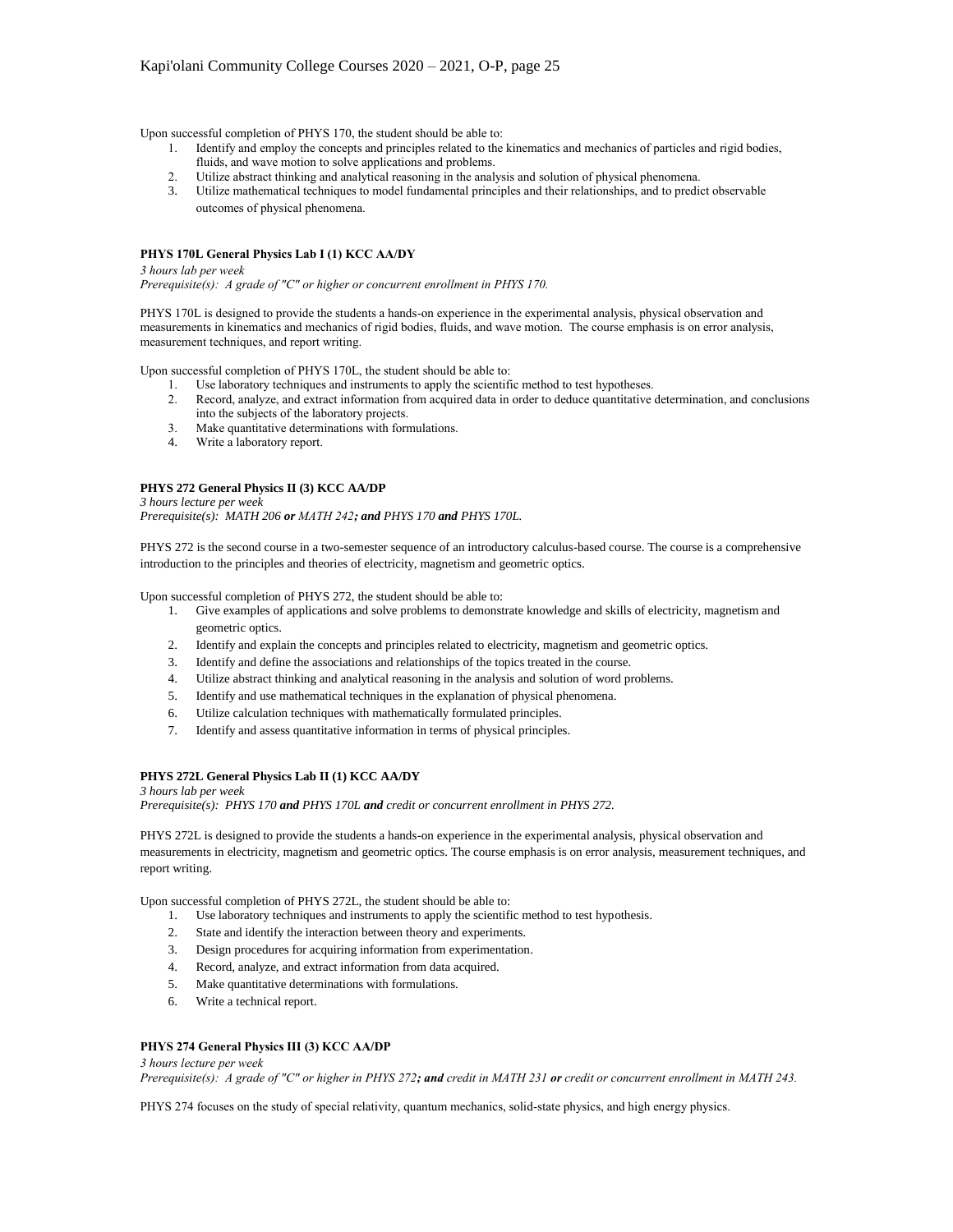Upon successful completion of PHYS 274, the student should be able to:

- 1. Demonstrate knowledge of the wave properties of light, special relativity, quantum mechanics, nucleus structure,
	- elementary particles and fundamental forces of nature.
- 2. Utilize abstract thinking and analytical reasoning in the analysis of word problems.
- 3. Utilize calculation techniques in the analysis of dynamics problems in modern physics.

## **PHYSIOLOGY**

#### **PHYL 141 Human Anatomy and Physiology I (3) KCC AA/DB and KCC AS/NS**

*3 hours lecture per week*

*Recommended Preparation: CHEM 100 or a higher-level chemistry course or a higher-level biochemistry course; and BIOL 101 or a higher-level biology course or a higher-level zoology course.*

PHYL 141, Human Anatomy and Physiology I covers the structure and function of the human body which includes a study of its embryology, gross anatomy, microanatomy, physiology, pathology, and homeostatic relationships with regards to the following areas: body orientation, chemical level, cellular level, tissue level, integumentary, bone tissue, skeletal, joints, muscular tissue, muscular system, nervous tissue, spinal cord & nerves, brain, cranial nerves, neural integration and special senses.

Upon successful completion of PHYL 141, the student should be able to:

- 1. Recall the required anatomical structures of the body systems covered in the course.
- 2. Recall the required physiological functions of the body systems covered in the course.

### **PHYL 141L Human Anatomy and Physiology Lab I (1) KCC AA/DY**

*3 hours lab per week*

*Prerequisite(s): Credit or concurrent enrollment in PHYL 141 or credit in ZOOL 141. Recommended Preparation: CHEM 100 or a higher-level chemistry course or a higher-level biochemistry course; and BIOL 101 or a higher-level biology course or a higher-level zoology course.*

PHYL 141L Human Anatomy and Physiology Laboratory I covers the structure and function of the human body, which includes study and experimentation regarding embryology, gross anatomy, microanatomy, physiology, pathology, and homeostatic relationships with regards to the following areas: body orientation, chemistry, cells, tissues, integumentary system, bone tissue, skeletal system, joints, muscular tissue, muscular system, nervous tissue, spinal cord and nerves, brain, cranial nerves, and special senses.

Upon successful completion of PHYL 141L, the student should be able to:

- 1. Describe general human gross, systemic, histological, and cellular anatomy through the use of models, computer images, palpation, observation, and dissections.
- 2. Use basic chemical principles important to operations of the body.<br>3. Identify the functions of the various parts of a microscope.
- Identify the functions of the various parts of a microscope.
- 4. Employ the scientific method to study, measure, analyze, understand, and report on physiological systems.
- 5. Use a range of technological instruments/computers to measure and analyze physiological systems.
- 6. Perform clinical tests to assess the condition of physiological systems.

#### **PHYL 142 Human Anatomy and Physiology II (3) KCC AA/DB and KCC AS/NS**

*3 hours lecture per week*

# *Prerequisite(s): PHYL 141 or ZOOL 141.*

*Recommended Preparation: CHEM 100 or a higher-level chemistry course or a higher-level biochemistry course; and BIOL 101 or a higher-level biology course or a higher-level zoology course.*

PHYL 142 covers the structure and function of the human body, which includes a study of its embryology, gross anatomy, microanatomy, physiology, pathology, and homeostatic relationships with regards to the following areas: autonomic nervous, endocrine, blood, heart, vessels and hemodynamics, lymphatic and immune, respiratory, digestive, metabolism, urinary, fluids, electrolytes, acid/base homeostasis, reproductive, development and heredity.

Upon successful completion of PHYL 142, the student should be able to:

1. Recall the required anatomical structures and physiological functions of the following body systems: autonomic nervous, endocrine, blood, heart, vessels and hemodynamics, lymphatic and immune, respiratory, digestive, metabolism, urinary, fluids, electrolytes, acid/base homeostasis, reproductive, development and heredity.

### **PHYL 142L Human Anatomy and Physiology Lab II (1) KCC AA/DY**

*3 hours lab per week Prerequisite(s): Credit or concurrent enrollment in PHYL 142 or credit in ZOOL 142.*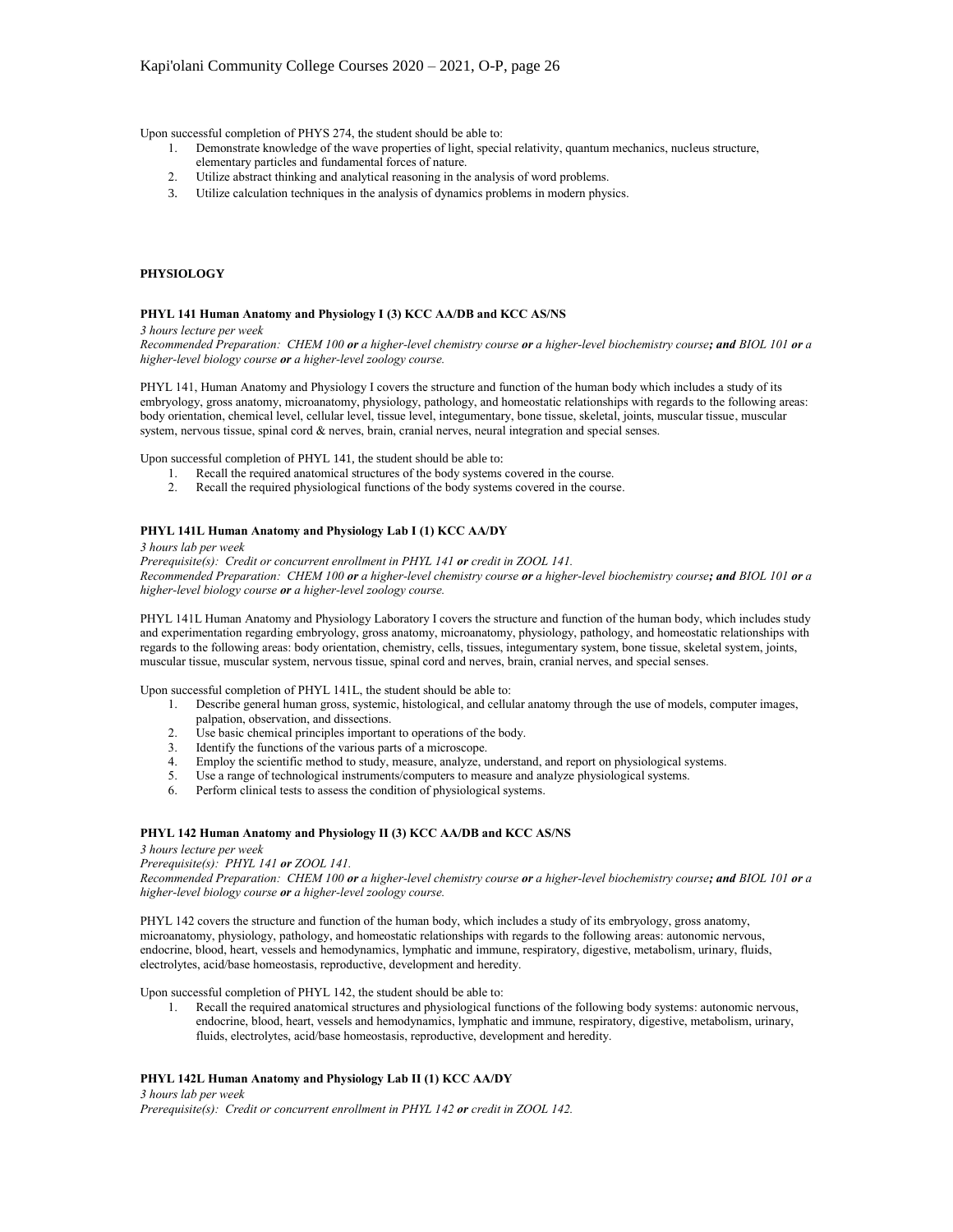*Recommended Preparation: CHEM 100 or a higher-level chemistry course or a higher-level biochemistry course; and BIOL 101 or a higher-level biology course or a higher-level zoology course.*

PHYL 142L focuses on the study of the structure and function of the human body which includes examination and experimentation regarding embryology, gross anatomy, microanatomy (histology), physiology, pathology, and homeostatic relationships with regards to the following areas: autonomic nervous, endocrine, blood, heart, vessels & hemodynamics, lymphatic & immune, respiratory, digestive, metabolism and nutrition and body composition (energy balance), urinary, fluids, electrolytes, acid/base homeostasis, reproductive, development and heredity.

Upon successful completion of PHYL 142L, the student should be able to:

- 1. Describe general human gross, systemic, histological, and cellular anatomy through the use of models, computer images, palpation, observation, and dissections.
- 2. Use basic chemical principles important to operations of the body.
- 3. Use a microscope to identify cells of the body.
- 4. Employ the scientific method to study, measure, analyze, understand, and report on physiological systems.
- 5. Use a range of technological instruments/computers to measure and analyze physiological systems.
- 6. Perform clinical tests to assess the condition of physical and physiological systems.
- 7. Employ critical thinking and knowledge of common mechanisms of physiological operation to understand how systems function and homeostasis.

## **PHYL 160 The Science of Sleep (3) KCC AA/DB and KCC AS/NS**

*3 hours lecture per week*

PHYL 160 is an introduction to the science of sleep, sleep research and medical disorders associated with sleep. This course will include an overview of topics related to sleep such as human sleep requirements, sleep in animals, and the anatomy and physiology of the central nervous system as it is related to sleep. The student will learn how to recognize healthy sleep and will be introduced to the methods sleep researchers use to diagnose both healthy and disordered sleep.

Upon successful completion of PHYL 160, the student should be able to:

- 1. Identify and explain how sleep is regarded in different cultures and environments.
- 2. Identify and explain how sleep changes from infancy to the elderly.<br>
Pescribe polysommography and other methods of analysis of sleep
- Describe polysomnography and other methods of analysis of sleep quality.
- 4. Describe the anatomy and physiology of sleep centers in the central nervous system.
- 
- 5. Identify and describe the neuroendocrine system and its effects on sleep.<br>6. Identify and describe sleep stages, patterns and other features associated Identify and describe sleep stages, patterns and other features associated with sleep and sleep disorders.
- 7. Interpret physiological signals to evaluate sleep quality and sleep disorders.
- 8. Explain how researchers evaluate sleep quality and sleep disorders.
- 9. Explain current theory of why we sleep and possible causes of sleep disorders.

## **PHYL 160L The Science of Sleep Laboratory (1) KCC AA/DY**

*3 hours lab per week Prerequisite(s): Credit or concurrent enrollment in PHYL 160. Comment: Letter grade only. PHYL 160L may not be audited. PHYL 160L may not be taken credit/no credit.*

PHYL 160L provides hands-on experience using the scientific method to address theories and questions in sleep science. As a part of the research projects, students will conduct experiments effectively utilizing a variety of equipment used by sleep researchers and sleep disorder clinicians. Topics range from sleep optimization to sleep disorders, with an additional emphasis on sleep debt and community outreach regarding sleep debt related health issues.

Upon successful completion of PHYL 160L, the student should be able to:

- 1. Use laboratory techniques and instruments to apply the scientific method to test hypotheses.
- 2. Critically review scientific literature.
- 3. Design procedures for acquiring information from experimentation.
- 4. Record, analyze, and extract information from data acquired.
- 5. Communicate research results orally and in writing.

### **POLITICAL SCIENCE**

**POLS 110 Introduction to Political Science (3) KCC AA/DS and KCC AS/SS** *3 hours lecture per week*

*Prerequisite(s): Qualification for ENG 100 and qualification for MATH 82.*

POLS 110 is an introduction to the scope of political science, approaches to the discipline, its methods, tools, problems and processes.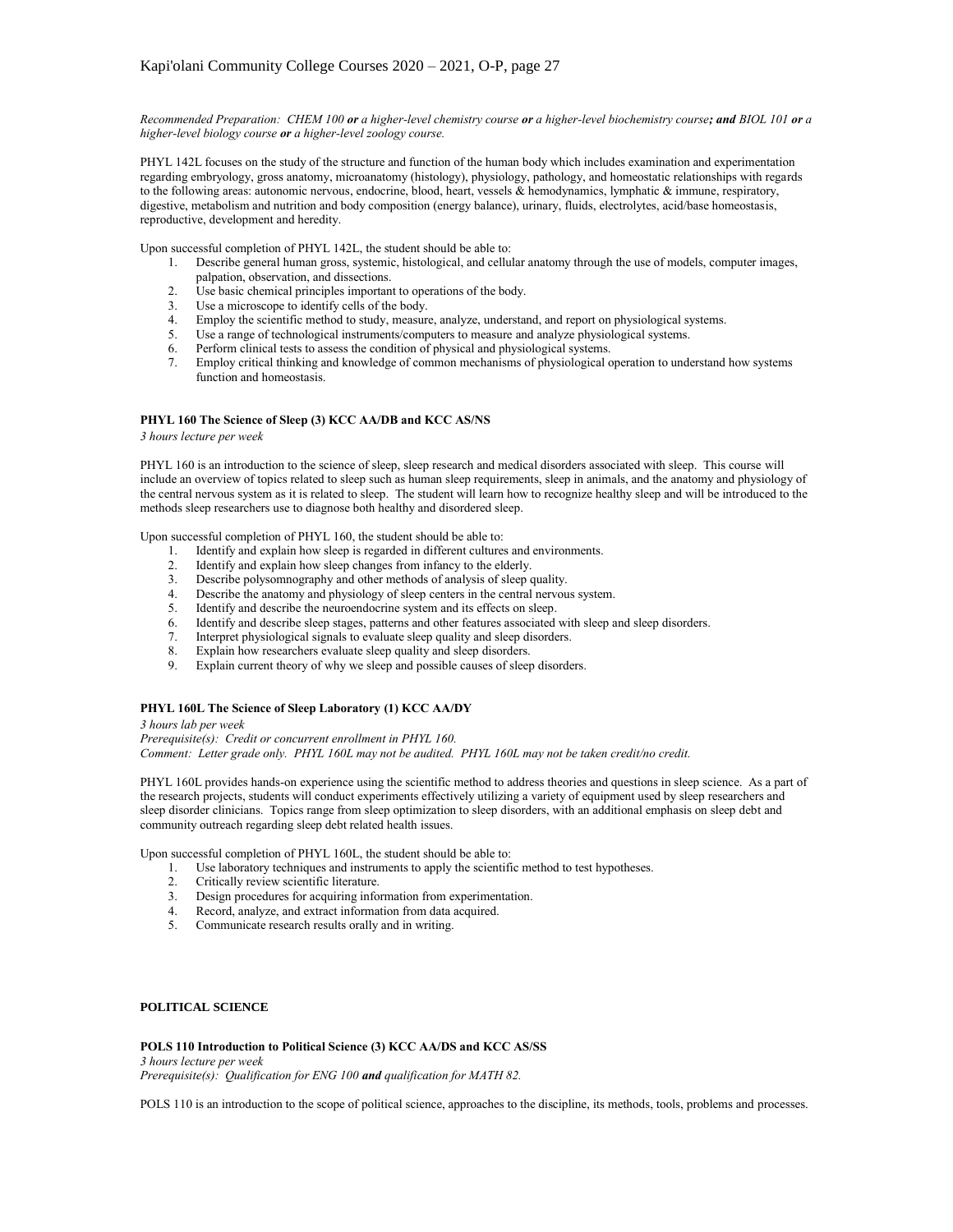Upon successful completion of POLS 110, the student should be able to:

- 1. Demonstrate an appreciation and interest in politics.
- 2. Acquire the necessary political skills to cope with political life.
- 3. Develop a political perspective, which one may apply to contemporary social problems and institutions.
- 4. Show the beginnings of a worldview and sensitivity to political and socio-economic events in other parts of the world.
- 5. Show a personal growth, which reflects a sharpened sense of one's own values in relation to political issues.

## **POLS 120 Introduction to World Politics (3) KCC AA/DS and KCC AS/SS**

*3 hours lecture per week*

*Prerequisite(s): Qualification for ENG 100 and qualification for MATH 82.*

POLS 120 is designed to introduce students to the political, cultural, social, and economic forces shaping the new global order. As nations become more interdependent, it is important that citizens of all countries better understand one another. In the 21st century everyone will find themselves involved in some aspect of the global system. If students wish to compete in this new global system, they must be aware of international events that will shape the policies of the nation and will impact on their future.

Upon successful completion of POLS 120, the student should be able to:

- 1. Identify the relationships between nation-states and the development of the international political order.
- 2. Define the role of international organizations and laws.
- 3. Analyze the different modes of conflict resolution.
- 4. Apply knowledge of foreign strategic and economic policy to analyzing current events.
- 5. Evaluate politics of Europe, Middle East, Asia, Africa and the Americas.

#### **POLS 130 Introduction to American Politics (3) KCC AA/DS and KCC AS/SS**

*3 hours lecture per week*

*Prerequisite(s): Qualification for ENG 100 and qualification for MATH 82.*

POLS 130 focuses on American political processes and institutions as seen through alternate interpretations.

Upon completion of POLS 130, the student should be able to:

- 1. Weigh critically the political alternatives and develop a sense of political efficacy and identity.
- 2. Perceive the linkages between the political, economic, and social areas.
- 3. Analyze current American political problems and propose possible solutions.
- 4. Demonstrate a systems oriented approach to study political life in America.
- 5. Propose viable political alternatives and strategies for change.
- 6. Apply basic research skills to social sciences.

#### **POLS 207 Politics of the Middle East (3) KCC AA/DS Spring**

*3 hours lecture per week*

*Prerequisite(s): Qualification for ENG 100 and qualification for MATH 82. Comment: Letter grade only. POLS 207 may not be audited. POLS may not be taken credit/no credit. POLS 207 is offered in the*

*Spring semester only.*

POLS 207 is designed to give students a basic awareness of the politics of the Middle East so they can have a greater appreciation of its importance to the stability of the United States and the global system.

Upon successful completion of POLS 207, the student should be able to:

- 1. Explain Islam and its role in the global system.
- 2. Describe the history, politics and culture of the Middle East.
- 3. Explain the major issues relating to the Middle East including oil, the Palestinian issue and Islamic fundamentalism.
- 4. Probe the problems and issues facing transitional societies.
- 5. Measure the impact of the Middle East on the stability and security of the American political, economic, and social system.

# **PSYCHOLOGY**

### **PSY 100 Survey of Psychology (3) KCC AA/DS and KCC AS/SS**

*3 hours lecture per week*

*Prerequisite(s): Qualification for ENG 100 or qualification for ESL100; and qualification for MATH 82 or qualification for a higher-*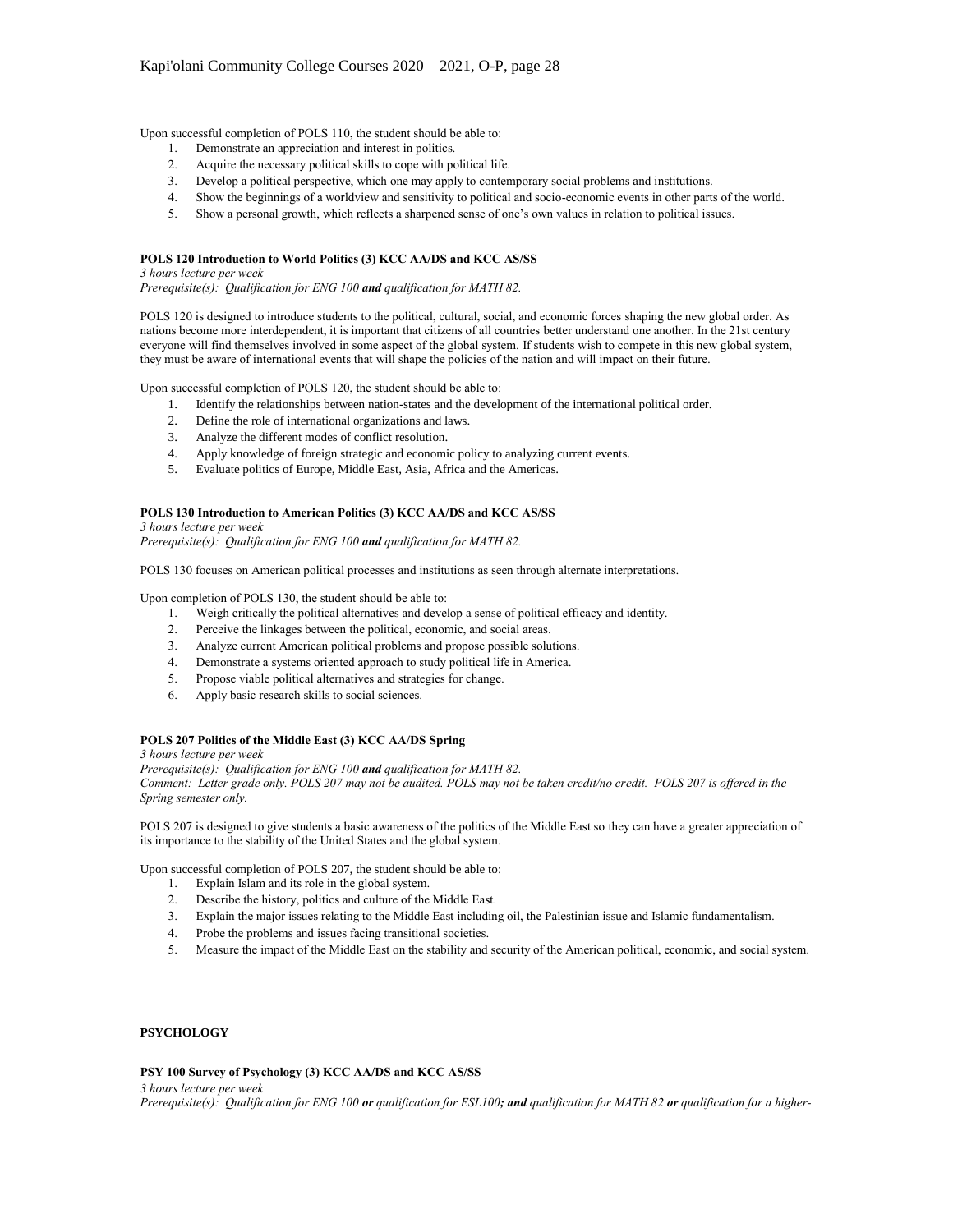### *level mathematics course.*

PSY 100 focuses on basic concepts and principles of psychology in the areas of individual differences, motivation, emotion, perception, learning, methodology, test and measurement, history, abnormal, physiology and applied psychology. This course emphasizes lectures, multimedia presentations, discussions and experimentation.

Upon successful completion of PSY 100, the student should be able to:

- 1. Identify the concepts, language, and major theories of the discipline to account for psychological phenomena.
- 2. Compare and contrast the major perspectives of psychology: behavioral, neuroscience, cognitive, evolutionary, humanistic, psychodynamic, and sociocultural.
- 3. Apply psychological concepts, theories, and research findings as these relate to everyday life.

#### **PSY 170 Psychology of Adjustment (3) KCC AA/DS and KCC AS/SS**

*3 hours lecture per week*

*Prerequisite(s): Qualification for ENG 100; and qualification for MATH 82 or qualification for a higher-level mathematics course. Comment: PSY 170 may not be substituted for the PSY 100 prerequisite for 200-level PSY courses.*

PSY 170 explores the application of psychology to the understanding, management, and enhancement of one's life.

Upon successful completion of PSY 170, the student should be able to:

- 1. Formulate a concept of self through the exploration of self, personal values, behaviors, beliefs, and goals.
- 
- 2. Identify normal and abnormal coping strategies.<br>3. Define and distinguish between the different role 3. Define and distinguish between the different roles one must take to live a responsible life within the family, community, and society.
- 4. Demonstrate interpersonal skills such as empathy and active listening.

## **PSY 212 Survey of Research Methods (3)**

*3 hours lecture per week*

*Prerequisite(s): A grade of "C" or higher in PSY 100; and qualification for ENG 100 or qualification for ESL 100; and qualification for MATH 82 or higher.*

PSY 212 provides an overview of research design strategies used in psychological research. It covers the basic descriptive statistics and concepts within inferential statistics that are necessary for appreciation and comprehension of research findings. The course presents the student with the fundamentals of research that all psychology majors should know. Emphasis is placed on the critical evaluation of psychological research.

Upon successful completion of PSY 212, the student should be able to:

- 1. Explain the uses of descriptive statistics.
- 2. Generate descriptive statistics from a given data set.
- 3. Explain the uses of inferential statistics.
- 4. Use a statistical computer software program to perform simple analyses such as t tests and chi square tests.
- 5. Differentiate between basic research designs and the different types of evidence that are obtained from different methods.
- 6. Critically analyze psychological literature.
- 7. Express ideas and opinions clearly, both orally and in writing.

## **PSY 230 Introduction to Psychology (3) KCC AA/DB**

*3 hours lecture per week*

*Prerequisite(s): A grade of "C" or higher in PSY 100; and qualification for ENG 100 or qualification for ESL 100; and qualification for MATH 82 or qualification for a higher-level mathematics course.*

PSY 230 investigates the relationship between biology, human behavior, and mental processes. This course emphasizes the structure and function of the central nervous system and the ethological analyses of behavior and mental processes.

Upon successful completion of PSY 230, the student should be able to:

- 1. Define the basic structures, systems, and functions of the central nervous system.<br>2. Describe how these basic structures, systems, and functions relate to observable b
- 2. Describe how these basic structures, systems, and functions relate to observable behavior.

## **PSY 240 Developmental Psychology (3)**

#### *3 hours lecture per week*

*Prerequisite(s): A grade of "C" or higher in PSY 100; and qualification for ENG 100 or qualification for ESL 100; and qualification for MATH 82 or higher.*

PSY 240 emphasizes the psychological processes underlying development of the person from conception through adulthood.

Upon successful completion of PSY 240, the student should be able to:

1. Explain the developmental process from conception through adulthood.